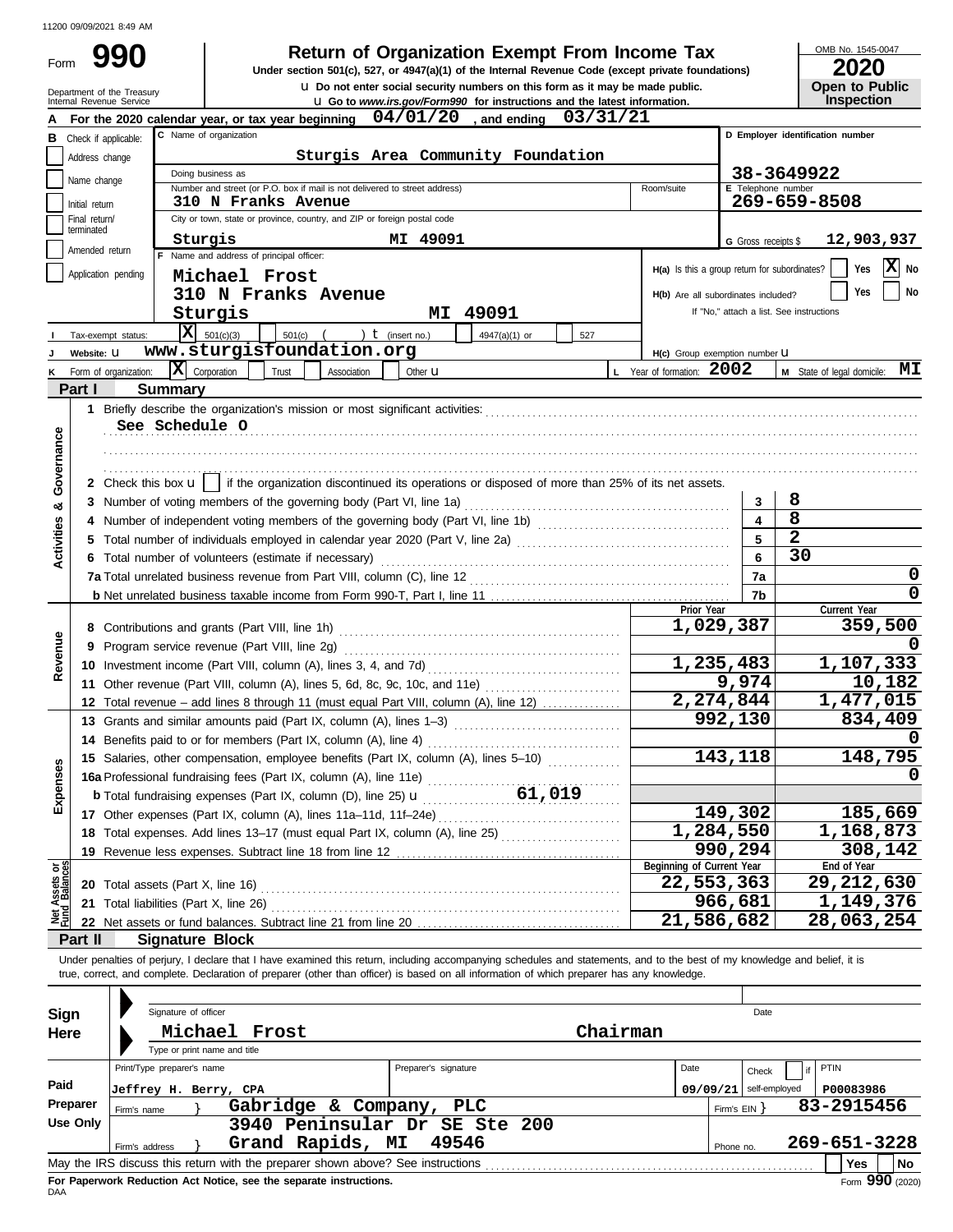|   | 38-3649922<br>Form 990 (2020) Sturgis Area Community Foundation                                                                        | Page 2                |
|---|----------------------------------------------------------------------------------------------------------------------------------------|-----------------------|
|   | <b>Statement of Program Service Accomplishments</b><br>Part III                                                                        |                       |
|   |                                                                                                                                        | X                     |
|   | 1 Briefly describe the organization's mission:                                                                                         |                       |
|   | See Schedule O                                                                                                                         |                       |
|   |                                                                                                                                        |                       |
|   |                                                                                                                                        |                       |
|   |                                                                                                                                        |                       |
|   | 2 Did the organization undertake any significant program services during the year which were not listed on the                         |                       |
|   | prior Form 990 or 990-EZ?                                                                                                              | Yes $ X $ No          |
|   | If "Yes," describe these new services on Schedule O.                                                                                   |                       |
| 3 | Did the organization cease conducting, or make significant changes in how it conducts, any program                                     |                       |
|   | services?                                                                                                                              | Yes $\overline{X}$ No |
|   | If "Yes," describe these changes on Schedule O.                                                                                        |                       |
|   | Describe the organization's program service accomplishments for each of its three largest program services, as measured by             |                       |
|   | expenses. Section 501(c)(3) and 501(c)(4) organizations are required to report the amount of grants and allocations to others,         |                       |
|   | the total expenses, and revenue, if any, for each program service reported.                                                            |                       |
|   |                                                                                                                                        |                       |
|   | 103,736 including grants of \$ 103,736 ) (Revenue \$<br>4a (Code:<br>) (Expenses \$                                                    |                       |
|   | Provide scholarships to area high school and college students.                                                                         |                       |
|   |                                                                                                                                        |                       |
|   |                                                                                                                                        |                       |
|   |                                                                                                                                        |                       |
|   |                                                                                                                                        |                       |
|   |                                                                                                                                        |                       |
|   |                                                                                                                                        |                       |
|   |                                                                                                                                        |                       |
|   |                                                                                                                                        |                       |
|   |                                                                                                                                        |                       |
|   |                                                                                                                                        |                       |
|   |                                                                                                                                        |                       |
|   | 104,450 including grants of \$ 104,450 ) (Revenue \$ 104,450 )<br>4b (Code:<br>) (Expenses \$                                          |                       |
|   | Provide funding to area historical museum and its programs.                                                                            |                       |
|   |                                                                                                                                        |                       |
|   |                                                                                                                                        |                       |
|   |                                                                                                                                        |                       |
|   |                                                                                                                                        |                       |
|   |                                                                                                                                        |                       |
|   |                                                                                                                                        |                       |
|   |                                                                                                                                        |                       |
|   |                                                                                                                                        |                       |
|   |                                                                                                                                        |                       |
|   |                                                                                                                                        |                       |
|   |                                                                                                                                        |                       |
|   | 4c (Code:                                                                                                                              |                       |
|   | Ic (Code: ) (Expenses \$ 67,013 including grants of \$ 67,013 ) (Revenue \$ Provide funding for elevator repair at the local hospital. |                       |
|   |                                                                                                                                        |                       |
|   |                                                                                                                                        |                       |
|   |                                                                                                                                        |                       |
|   |                                                                                                                                        |                       |
|   |                                                                                                                                        |                       |
|   |                                                                                                                                        |                       |
|   |                                                                                                                                        |                       |
|   |                                                                                                                                        |                       |
|   |                                                                                                                                        |                       |
|   |                                                                                                                                        |                       |
|   |                                                                                                                                        |                       |
|   | 4d Other program services (Describe on Schedule O.)                                                                                    |                       |
|   | 559, 210 including grants of \$<br>559, 210 ) (Revenue \$<br>(Expenses \$                                                              |                       |
|   | 834,409<br>4e Total program service expenses u                                                                                         |                       |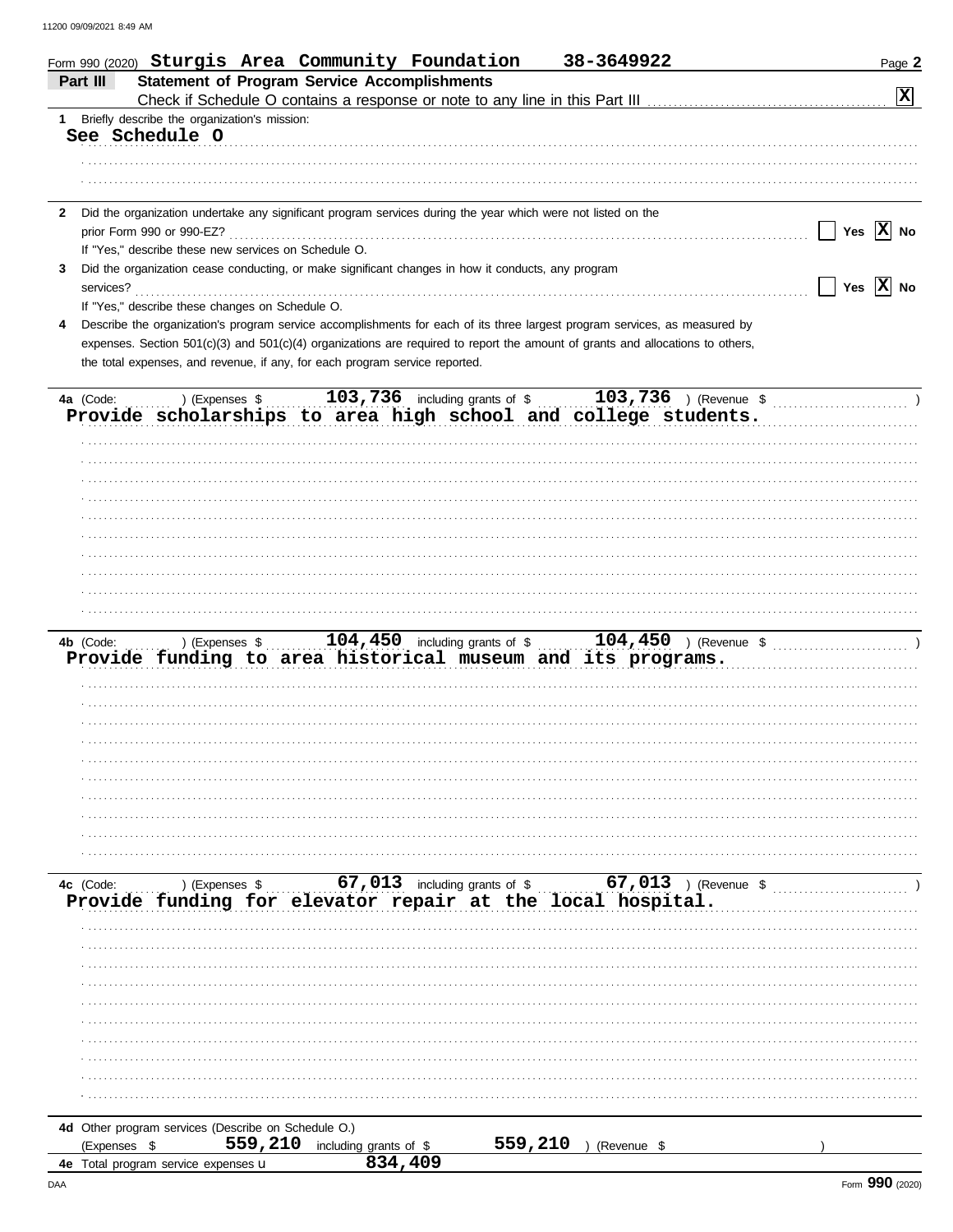**Part IV Checklist of Required Schedules**

# Form 990 (2020) Page **3 Sturgis Area Community Foundation 38-3649922**

|     |                                                                                                                                                                                                                           |                 | Yes | No |
|-----|---------------------------------------------------------------------------------------------------------------------------------------------------------------------------------------------------------------------------|-----------------|-----|----|
| 1   | Is the organization described in section $501(c)(3)$ or $4947(a)(1)$ (other than a private foundation)? If "Yes,"                                                                                                         |                 |     |    |
|     | complete Schedule A                                                                                                                                                                                                       | 1               | X.  |    |
| 2   |                                                                                                                                                                                                                           | $\mathbf{2}$    | X   |    |
| 3   | Did the organization engage in direct or indirect political campaign activities on behalf of or in opposition to                                                                                                          |                 |     |    |
|     | candidates for public office? If "Yes," complete Schedule C, Part I                                                                                                                                                       | 3               |     | X. |
| 4   | Section 501(c)(3) organizations. Did the organization engage in lobbying activities, or have a section 501(h)                                                                                                             |                 |     |    |
|     | election in effect during the tax year? If "Yes," complete Schedule C, Part II                                                                                                                                            | 4               |     | X. |
| 5   | Is the organization a section $501(c)(4)$ , $501(c)(5)$ , or $501(c)(6)$ organization that receives membership dues,                                                                                                      | 5               |     | x  |
|     | assessments, or similar amounts as defined in Revenue Procedure 98-19? If "Yes," complete Schedule C, Part III<br>Did the organization maintain any donor advised funds or any similar funds or accounts for which donors |                 |     |    |
| 6   | have the right to provide advice on the distribution or investment of amounts in such funds or accounts? If                                                                                                               |                 |     |    |
|     | "Yes," complete Schedule D, Part I                                                                                                                                                                                        | 6               | x   |    |
| 7   | Did the organization receive or hold a conservation easement, including easements to preserve open space,                                                                                                                 |                 |     |    |
|     |                                                                                                                                                                                                                           | 7               |     | X. |
| 8   | Did the organization maintain collections of works of art, historical treasures, or other similar assets? If "Yes,"                                                                                                       |                 |     |    |
|     | complete Schedule D, Part III                                                                                                                                                                                             | 8               |     | x  |
| 9   | Did the organization report an amount in Part X, line 21, for escrow or custodial account liability, serve as a                                                                                                           |                 |     |    |
|     | custodian for amounts not listed in Part X; or provide credit counseling, debt management, credit repair, or                                                                                                              |                 |     |    |
|     | debt negotiation services? If "Yes," complete Schedule D, Part IV                                                                                                                                                         | 9               |     | X. |
| 10  | Did the organization, directly or through a related organization, hold assets in donor-restricted endowments                                                                                                              |                 |     |    |
|     | or in quasi endowments? If "Yes," complete Schedule D, Part V                                                                                                                                                             | 10              | X.  |    |
| 11  | If the organization's answer to any of the following questions is "Yes," then complete Schedule D, Parts VI,                                                                                                              |                 |     |    |
|     | VII, VIII, IX, or X as applicable.                                                                                                                                                                                        |                 |     |    |
| a   | Did the organization report an amount for land, buildings, and equipment in Part X, line 10? If "Yes,"                                                                                                                    |                 |     |    |
|     | complete Schedule D, Part VI                                                                                                                                                                                              | 11a             |     | X. |
| b   | Did the organization report an amount for investments—other securities in Part X, line 12, that is 5% or more                                                                                                             |                 |     |    |
|     | of its total assets reported in Part X, line 16? If "Yes," complete Schedule D, Part VII                                                                                                                                  | 11b             |     | X. |
| c   | Did the organization report an amount for investments—program related in Part X, line 13, that is 5% or more                                                                                                              |                 |     |    |
|     | of its total assets reported in Part X, line 16? If "Yes," complete Schedule D, Part VIII                                                                                                                                 | 11c             |     | X. |
| d   | Did the organization report an amount for other assets in Part X, line 15, that is 5% or more of its total assets                                                                                                         |                 |     |    |
|     | reported in Part X, line 16? If "Yes," complete Schedule D, Part IX                                                                                                                                                       | <b>11d</b>      |     | X. |
| е   | Did the organization report an amount for other liabilities in Part X, line 25? If "Yes," complete Schedule D, Part X                                                                                                     | 11e             | x   |    |
| f   | Did the organization's separate or consolidated financial statements for the tax year include a footnote that addresses                                                                                                   |                 |     |    |
|     | the organization's liability for uncertain tax positions under FIN 48 (ASC 740)? If "Yes," complete Schedule D, Part X                                                                                                    | 11f             | X.  |    |
| 12a | Did the organization obtain separate, independent audited financial statements for the tax year? If "Yes," complete                                                                                                       |                 |     |    |
|     |                                                                                                                                                                                                                           | 12a             | x   |    |
|     | Was the organization included in consolidated, independent audited financial statements for the tax year? If                                                                                                              |                 |     |    |
|     | "Yes," and if the organization answered "No" to line 12a, then completing Schedule D, Parts XI and XII is optional                                                                                                        | 12 <sub>b</sub> |     | X  |
| 13  |                                                                                                                                                                                                                           | 13              |     | X  |
| 14a | Did the organization maintain an office, employees, or agents outside of the United States?                                                                                                                               | 14a             |     | x  |
| b   | Did the organization have aggregate revenues or expenses of more than \$10,000 from grantmaking,                                                                                                                          |                 |     |    |
|     | fundraising, business, investment, and program service activities outside the United States, or aggregate                                                                                                                 |                 |     |    |
|     |                                                                                                                                                                                                                           | 14b             |     | X. |
| 15  | Did the organization report on Part IX, column (A), line 3, more than \$5,000 of grants or other assistance to or                                                                                                         | 15              |     | X. |
| 16  | Did the organization report on Part IX, column (A), line 3, more than \$5,000 of aggregate grants or other                                                                                                                |                 |     |    |
|     | assistance to or for foreign individuals? If "Yes," complete Schedule F, Parts III and IV [[[[[[[[[[[[[[[[[[[                                                                                                             | 16              |     | X. |
| 17  | Did the organization report a total of more than \$15,000 of expenses for professional fundraising services on                                                                                                            |                 |     |    |
|     |                                                                                                                                                                                                                           | 17              |     | X. |
| 18  | Did the organization report more than \$15,000 total of fundraising event gross income and contributions on                                                                                                               |                 |     |    |
|     | Part VIII, lines 1c and 8a? If "Yes," complete Schedule G, Part II                                                                                                                                                        | 18              |     | X. |
| 19  | Did the organization report more than \$15,000 of gross income from gaming activities on Part VIII, line 9a?                                                                                                              |                 |     |    |
|     |                                                                                                                                                                                                                           | 19              |     | x  |
| 20a |                                                                                                                                                                                                                           | <b>20a</b>      |     | x  |
| b   |                                                                                                                                                                                                                           | 20 <sub>b</sub> |     |    |
| 21  | Did the organization report more than \$5,000 of grants or other assistance to any domestic organization or                                                                                                               |                 |     |    |
|     |                                                                                                                                                                                                                           | 21              | X   |    |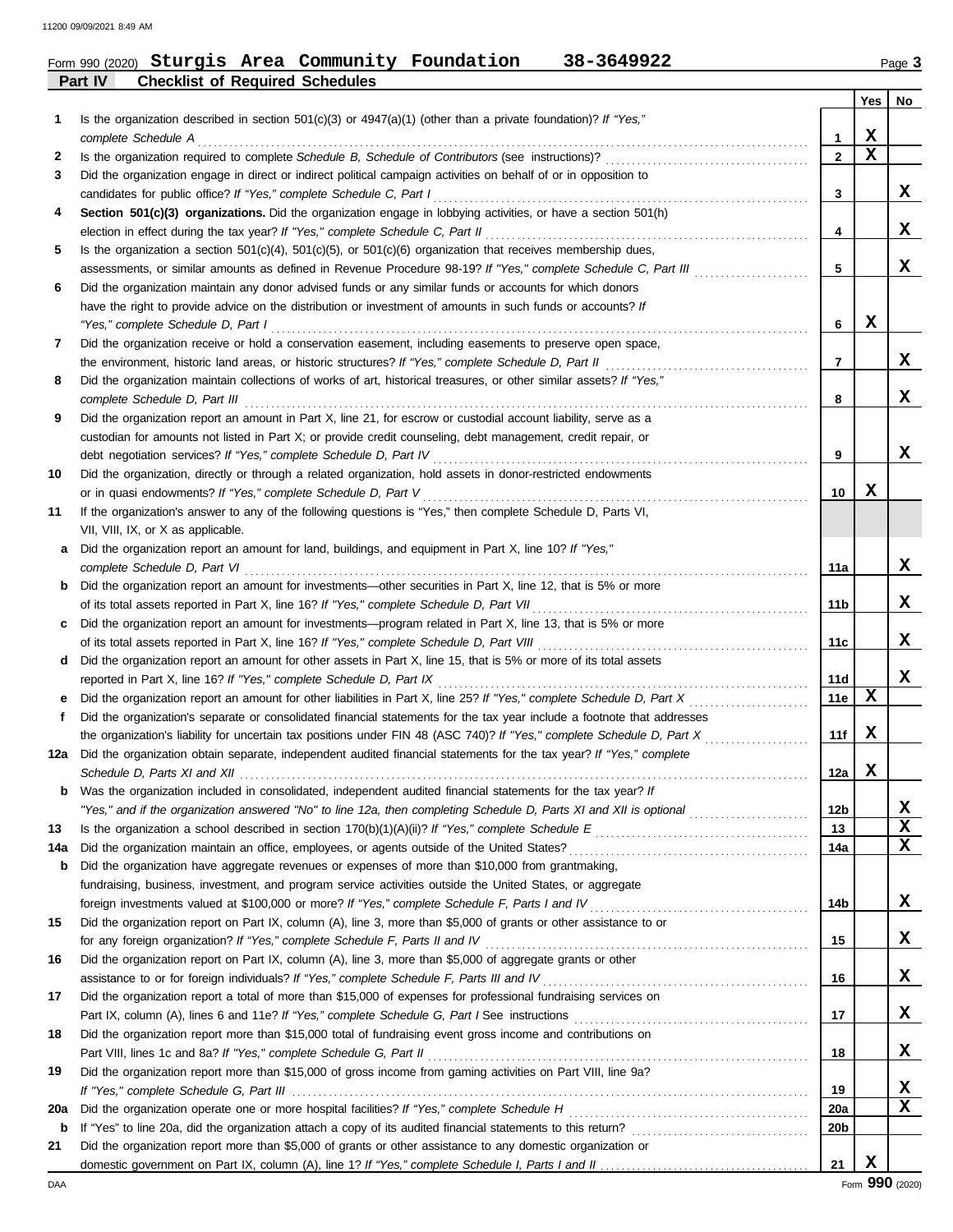# Form 990 (2020) Page **4 Sturgis Area Community Foundation 38-3649922 Part IV Checklist of Required Schedules** *(continued)*

|     |                                                                                                                                                                                 |                |                |  |            | Yes | No               |  |  |  |
|-----|---------------------------------------------------------------------------------------------------------------------------------------------------------------------------------|----------------|----------------|--|------------|-----|------------------|--|--|--|
| 22  | Did the organization report more than \$5,000 of grants or other assistance to or for domestic individuals on                                                                   |                |                |  |            |     |                  |  |  |  |
|     | Part IX, column (A), line 2? If "Yes," complete Schedule I, Parts I and III                                                                                                     |                |                |  | 22         | X   |                  |  |  |  |
| 23  | Did the organization answer "Yes" to Part VII, Section A, line 3, 4, or 5 about compensation of the                                                                             |                |                |  |            |     |                  |  |  |  |
|     | organization's current and former officers, directors, trustees, key employees, and highest compensated                                                                         |                |                |  |            |     |                  |  |  |  |
|     | employees? If "Yes," complete Schedule J                                                                                                                                        |                |                |  | 23         |     | x                |  |  |  |
| 24a | Did the organization have a tax-exempt bond issue with an outstanding principal amount of more than                                                                             |                |                |  |            |     |                  |  |  |  |
|     | \$100,000 as of the last day of the year, that was issued after December 31, 2002? If "Yes," answer lines 24b                                                                   |                |                |  |            |     | x                |  |  |  |
|     | through 24d and complete Schedule K. If "No," go to line 25a                                                                                                                    |                |                |  | 24a<br>24b |     |                  |  |  |  |
| b   | Did the organization maintain an escrow account other than a refunding escrow at any time during the year                                                                       |                |                |  |            |     |                  |  |  |  |
| c   | to defease any tax-exempt bonds?                                                                                                                                                |                |                |  | 24с        |     |                  |  |  |  |
| d   | Did the organization act as an "on behalf of" issuer for bonds outstanding at any time during the year?                                                                         |                |                |  | 24d        |     |                  |  |  |  |
| 25a | Section 501(c)(3), 501(c)(4), and 501(c)(29) organizations. Did the organization engage in an excess benefit                                                                    |                |                |  |            |     |                  |  |  |  |
|     | transaction with a disqualified person during the year? If "Yes," complete Schedule L, Part I                                                                                   |                |                |  | 25a        |     | x                |  |  |  |
| b   | Is the organization aware that it engaged in an excess benefit transaction with a disqualified person in a prior                                                                |                |                |  |            |     |                  |  |  |  |
|     | year, and that the transaction has not been reported on any of the organization's prior Forms 990 or 990-EZ?                                                                    |                |                |  |            |     |                  |  |  |  |
|     | If "Yes," complete Schedule L, Part I                                                                                                                                           |                |                |  | 25b        |     | x                |  |  |  |
| 26  | Did the organization report any amount on Part X, line 5 or 22, for receivables from or payables to any current                                                                 |                |                |  |            |     |                  |  |  |  |
|     | or former officer, director, trustee, key employee, creator or founder, substantial contributor, or 35%                                                                         |                |                |  |            |     |                  |  |  |  |
|     | controlled entity or family member of any of these persons? If "Yes," complete Schedule L, Part II                                                                              |                |                |  | 26         |     | x                |  |  |  |
| 27  | Did the organization provide a grant or other assistance to any current or former officer, director, trustee, key                                                               |                |                |  |            |     |                  |  |  |  |
|     | employee, creator or founder, substantial contributor or employee thereof, a grant selection committee                                                                          |                |                |  |            |     |                  |  |  |  |
|     | member, or to a 35% controlled entity (including an employee thereof) or family member of any of these                                                                          |                |                |  |            |     |                  |  |  |  |
|     | persons? If "Yes," complete Schedule L, Part III                                                                                                                                |                |                |  | 27         |     | x                |  |  |  |
| 28  | Was the organization a party to a business transaction with one of the following parties (see Schedule L, Part                                                                  |                |                |  |            |     |                  |  |  |  |
|     | IV instructions, for applicable filing thresholds, conditions, and exceptions):                                                                                                 |                |                |  |            |     |                  |  |  |  |
| а   | A current or former officer, director, trustee, key employee, creator or founder, or substantial contributor? If                                                                |                |                |  |            |     |                  |  |  |  |
|     | "Yes," complete Schedule L, Part IV                                                                                                                                             |                |                |  | 28a        |     | x                |  |  |  |
| b   |                                                                                                                                                                                 |                |                |  | 28b        |     | $\mathbf x$      |  |  |  |
| c   | A 35% controlled entity of one or more individuals and/or organizations described in lines 28a or 28b? If                                                                       |                |                |  |            |     |                  |  |  |  |
|     | "Yes," complete Schedule L, Part IV                                                                                                                                             |                |                |  | 28c        |     | X<br>$\mathbf x$ |  |  |  |
| 29  |                                                                                                                                                                                 |                |                |  | 29         |     |                  |  |  |  |
| 30  | Did the organization receive contributions of art, historical treasures, or other similar assets, or qualified                                                                  |                |                |  |            |     | x                |  |  |  |
| 31  | conservation contributions? If "Yes," complete Schedule M<br>Did the organization liquidate, terminate, or dissolve and cease operations? If "Yes," complete Schedule N, Part I |                |                |  | 30<br>31   |     | X                |  |  |  |
| 32  | Did the organization sell, exchange, dispose of, or transfer more than 25% of its net assets? If "Yes,"                                                                         |                |                |  |            |     |                  |  |  |  |
|     | complete Schedule N, Part II                                                                                                                                                    |                |                |  | 32         |     | X                |  |  |  |
| 33  | Did the organization own 100% of an entity disregarded as separate from the organization under Regulations                                                                      |                |                |  |            |     |                  |  |  |  |
|     | sections 301.7701-2 and 301.7701-3? If "Yes," complete Schedule R, Part I                                                                                                       |                |                |  | 33         |     | x                |  |  |  |
| 34  | Was the organization related to any tax-exempt or taxable entity? If "Yes," complete Schedule R, Part II, III,                                                                  |                |                |  |            |     |                  |  |  |  |
|     | or IV, and Part V, line 1                                                                                                                                                       |                |                |  | 34         |     | x                |  |  |  |
| 35a |                                                                                                                                                                                 |                |                |  | <b>35a</b> |     | $\mathbf x$      |  |  |  |
| b   | If "Yes" to line 35a, did the organization receive any payment from or engage in any transaction with a                                                                         |                |                |  |            |     |                  |  |  |  |
|     | controlled entity within the meaning of section 512(b)(13)? If "Yes," complete Schedule R, Part V, line 2                                                                       |                |                |  | 35b        |     |                  |  |  |  |
| 36  | Section 501(c)(3) organizations. Did the organization make any transfers to an exempt non-charitable                                                                            |                |                |  |            |     |                  |  |  |  |
|     | related organization? If "Yes," complete Schedule R, Part V, line 2                                                                                                             |                |                |  | 36         |     | x                |  |  |  |
| 37  | Did the organization conduct more than 5% of its activities through an entity that is not a related organization                                                                |                |                |  |            |     |                  |  |  |  |
|     | and that is treated as a partnership for federal income tax purposes? If "Yes," complete Schedule R, Part VI                                                                    |                |                |  | 37         |     | X                |  |  |  |
| 38  | Did the organization complete Schedule O and provide explanations in Schedule O for Part VI, lines 11b and                                                                      |                |                |  |            |     |                  |  |  |  |
|     | 19? Note: All Form 990 filers are required to complete Schedule O.                                                                                                              |                |                |  | 38         | X   |                  |  |  |  |
|     | Part V<br>Statements Regarding Other IRS Filings and Tax Compliance                                                                                                             |                |                |  |            |     |                  |  |  |  |
|     | Check if Schedule O contains a response or note to any line in this Part V [11] Check if Schedule O contains a response or note to any line in this Part V                      |                |                |  |            |     |                  |  |  |  |
|     |                                                                                                                                                                                 |                |                |  |            | Yes | No               |  |  |  |
| 1a  | Enter the number reported in Box 3 of Form 1096. Enter -0- if not applicable                                                                                                    | 1a             | 6<br>$\pmb{0}$ |  |            |     |                  |  |  |  |
| b   | Enter the number of Forms W-2G included in line 1a. Enter -0- if not applicable                                                                                                 | 1 <sub>b</sub> |                |  |            |     |                  |  |  |  |
| c   | Did the organization comply with backup withholding rules for reportable payments to vendors and                                                                                |                |                |  |            | X   |                  |  |  |  |
|     |                                                                                                                                                                                 |                |                |  | 1c         |     |                  |  |  |  |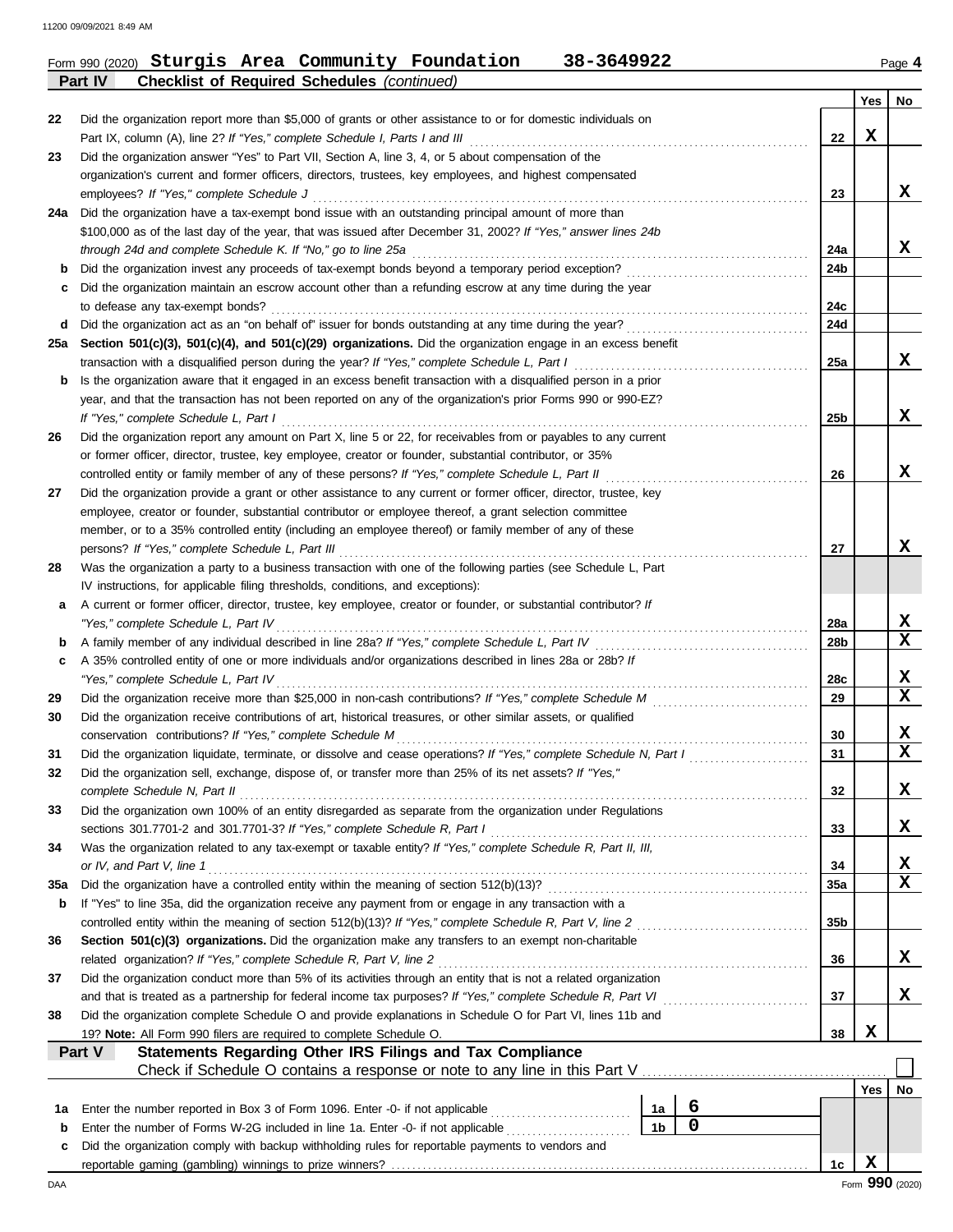Ī

|     |                                                                                                                                    |                 |              |                | <b>Yes</b>  | No          |
|-----|------------------------------------------------------------------------------------------------------------------------------------|-----------------|--------------|----------------|-------------|-------------|
| 2a  | Enter the number of employees reported on Form W-3, Transmittal of Wage and Tax                                                    |                 |              |                |             |             |
|     | Statements, filed for the calendar year ending with or within the year covered by this return                                      | 2a              | $\mathbf{2}$ |                |             |             |
| b   |                                                                                                                                    |                 |              | 2 <sub>b</sub> | $\mathbf x$ |             |
|     | Note: If the sum of lines 1a and 2a is greater than 250, you may be required to e-file (see instructions)                          |                 |              |                |             |             |
| За  | Did the organization have unrelated business gross income of \$1,000 or more during the year?                                      |                 |              | 3a             |             | X           |
| b   |                                                                                                                                    |                 |              | 3 <sub>b</sub> |             |             |
| 4a  | At any time during the calendar year, did the organization have an interest in, or a signature or other authority over,            |                 |              |                |             |             |
|     | a financial account in a foreign country (such as a bank account, securities account, or other financial account)?                 |                 |              | 4a             |             | x           |
| b   | If "Yes," enter the name of the foreign country <b>u</b>                                                                           |                 |              |                |             |             |
|     | See instructions for filing requirements for FinCEN Form 114, Report of Foreign Bank and Financial Accounts (FBAR).                |                 |              |                |             |             |
| 5a  |                                                                                                                                    |                 |              | 5a             |             | X           |
| b   |                                                                                                                                    |                 |              | 5 <sub>b</sub> |             | $\mathbf x$ |
| c   | If "Yes" to line 5a or 5b, did the organization file Form 8886-T?                                                                  |                 |              | 5c             |             |             |
| 6a  | Does the organization have annual gross receipts that are normally greater than \$100,000, and did the                             |                 |              |                |             |             |
|     |                                                                                                                                    |                 |              | 6a             |             | x           |
| b   | If "Yes," did the organization include with every solicitation an express statement that such contributions or                     |                 |              |                |             |             |
|     | gifts were not tax deductible?                                                                                                     |                 |              | 6b             |             |             |
| 7   | Organizations that may receive deductible contributions under section 170(c).                                                      |                 |              |                |             |             |
| а   | Did the organization receive a payment in excess of \$75 made partly as a contribution and partly for goods                        |                 |              |                |             |             |
|     |                                                                                                                                    |                 |              | 7a             |             | X           |
| b   |                                                                                                                                    |                 |              | 7b             |             |             |
| c   | Did the organization sell, exchange, or otherwise dispose of tangible personal property for which it was                           |                 |              |                |             |             |
|     |                                                                                                                                    |                 |              | 7c             |             | X           |
| d   |                                                                                                                                    | 7d              |              |                |             |             |
| е   |                                                                                                                                    |                 |              | 7e             |             | X           |
| f   |                                                                                                                                    |                 |              | 7f             |             | X           |
| g   |                                                                                                                                    |                 |              | 7g             |             |             |
| h   | If the organization received a contribution of cars, boats, airplanes, or other vehicles, did the organization file a Form 1098-C? |                 |              | 7h             |             |             |
| 8   | Sponsoring organizations maintaining donor advised funds. Did a donor advised fund maintained by the                               |                 |              |                |             |             |
|     |                                                                                                                                    |                 |              | 8              |             | X           |
| 9   | Sponsoring organizations maintaining donor advised funds.                                                                          |                 |              |                |             |             |
| а   | Did the sponsoring organization make any taxable distributions under section 4966?                                                 |                 |              | 9a             |             | х           |
| b   |                                                                                                                                    |                 |              | 9b             |             | $\mathbf x$ |
| 10  | Section 501(c)(7) organizations. Enter:                                                                                            |                 |              |                |             |             |
| а   |                                                                                                                                    | 10a             |              |                |             |             |
| b   | Gross receipts, included on Form 990, Part VIII, line 12, for public use of club facilities                                        | 10 <sub>b</sub> |              |                |             |             |
| 11  | Section 501(c)(12) organizations. Enter:                                                                                           |                 |              |                |             |             |
| а   | Gross income from members or shareholders                                                                                          | 11a             |              |                |             |             |
| b   | Gross income from other sources (Do not net amounts due or paid to other sources                                                   |                 |              |                |             |             |
|     |                                                                                                                                    | 11 <sub>b</sub> |              |                |             |             |
| 12a | Section 4947(a)(1) non-exempt charitable trusts. Is the organization filing Form 990 in lieu of Form 1041?                         |                 |              | 12a            |             |             |
| b   | If "Yes," enter the amount of tax-exempt interest received or accrued during the year                                              | 12b             |              |                |             |             |
| 13  | Section 501(c)(29) qualified nonprofit health insurance issuers.                                                                   |                 |              |                |             |             |
| a   |                                                                                                                                    |                 |              | 13a            |             |             |
|     | Note: See the instructions for additional information the organization must report on Schedule O.                                  |                 |              |                |             |             |
| b   | Enter the amount of reserves the organization is required to maintain by the states in which                                       |                 |              |                |             |             |
|     |                                                                                                                                    | 13 <sub>b</sub> |              |                |             |             |
| c   | Enter the amount of reserves on hand                                                                                               | 13c             |              |                |             |             |
| 14a |                                                                                                                                    |                 |              | 14a            |             | X           |
| b   |                                                                                                                                    |                 |              | 14b            |             |             |
| 15  | Is the organization subject to the section 4960 tax on payment(s) of more than \$1,000,000 in remuneration or                      |                 |              |                |             |             |
|     |                                                                                                                                    |                 |              | 15             |             | X           |
|     | If "Yes," see instructions and file Form 4720, Schedule N.                                                                         |                 |              |                |             |             |
| 16  | Is the organization an educational institution subject to the section 4968 excise tax on net investment income?                    |                 |              | 16             |             | X           |

**Part V Statements Regarding Other IRS Filings and Tax Compliance** *(continued)* Form 990 (2020) Page **5 Sturgis Area Community Foundation 38-3649922**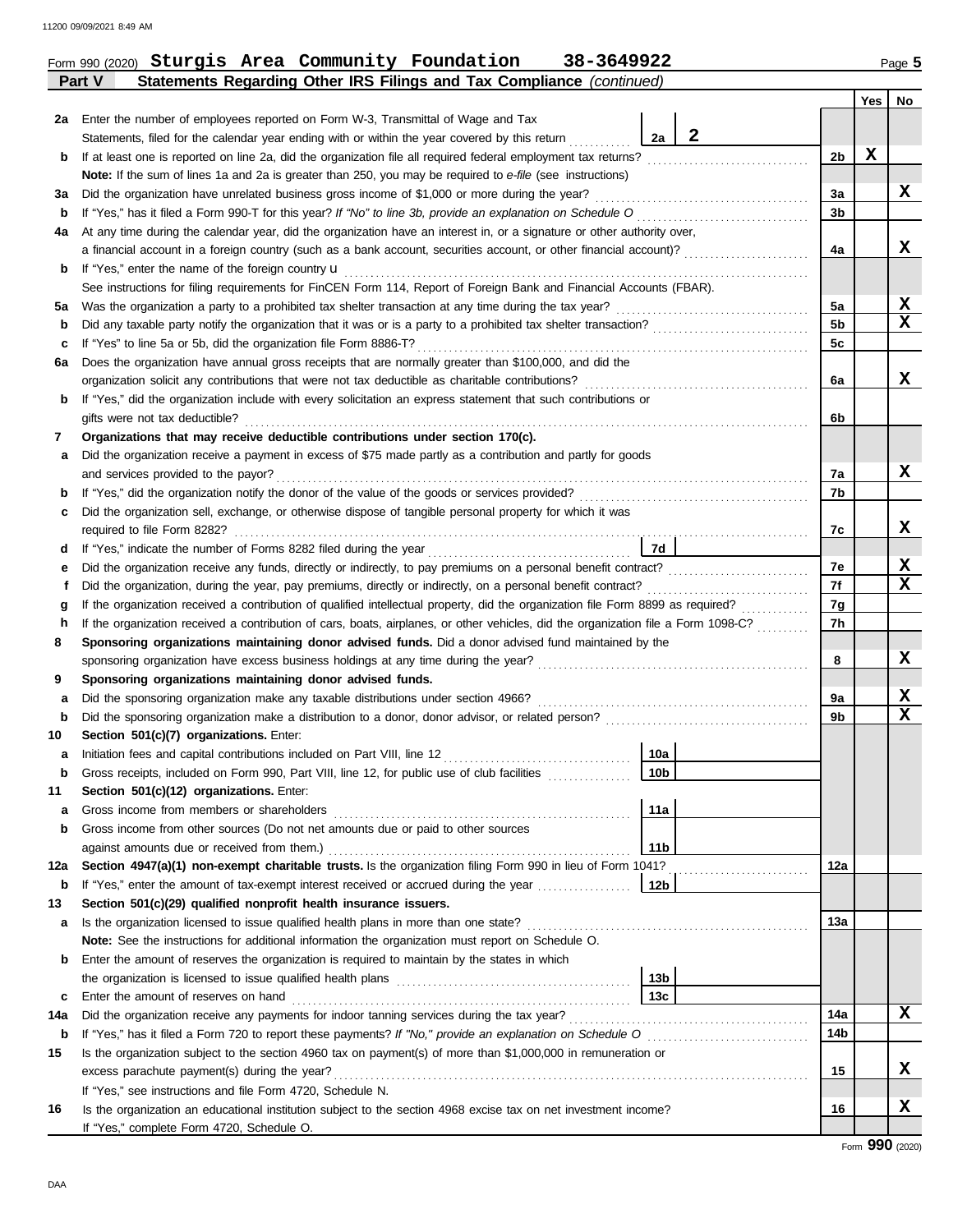|        | Part VI<br>Governance, Management, and Disclosure For each "Yes" response to lines 2 through 7b below, and for a "No"               |          |   |                        |             |                          |
|--------|-------------------------------------------------------------------------------------------------------------------------------------|----------|---|------------------------|-------------|--------------------------|
|        | response to line 8a, 8b, or 10b below, describe the circumstances, processes, or changes on Schedule O. See instructions.           |          |   |                        |             |                          |
|        | Section A. Governing Body and Management                                                                                            |          |   |                        |             | $\vert \mathbf{x} \vert$ |
|        |                                                                                                                                     |          |   |                        | <b>Yes</b>  | No                       |
| 1а     | Enter the number of voting members of the governing body at the end of the tax year                                                 | 1a       | 8 |                        |             |                          |
|        | If there are material differences in voting rights among members of the governing body, or                                          |          |   |                        |             |                          |
|        | if the governing body delegated broad authority to an executive committee or similar                                                |          |   |                        |             |                          |
|        | committee, explain on Schedule O.                                                                                                   |          |   |                        |             |                          |
| b      | Enter the number of voting members included on line 1a, above, who are independent                                                  | 1b       | 8 |                        |             |                          |
| 2      | Did any officer, director, trustee, or key employee have a family relationship or a business relationship with                      |          |   |                        |             |                          |
|        | any other officer, director, trustee, or key employee?                                                                              |          |   | 2                      |             | X                        |
| 3      | Did the organization delegate control over management duties customarily performed by or under the direct                           |          |   |                        |             |                          |
|        | supervision of officers, directors, trustees, or key employees to a management company or other person?                             |          |   | 3                      |             | x                        |
| 4      |                                                                                                                                     |          |   | 4                      |             | $\overline{\mathbf{x}}$  |
| 5      |                                                                                                                                     |          |   | 5                      |             | $\mathbf x$              |
| 6      | Did the organization have members or stockholders?                                                                                  |          |   | 6                      |             | $\mathbf x$              |
| 7a     | Did the organization have members, stockholders, or other persons who had the power to elect or appoint                             |          |   |                        |             |                          |
|        | one or more members of the governing body?                                                                                          |          |   | 7а                     |             | X                        |
| b      | Are any governance decisions of the organization reserved to (or subject to approval by) members,                                   |          |   |                        |             |                          |
|        | stockholders, or persons other than the governing body?                                                                             |          |   | 7b                     |             | X.                       |
| 8      | Did the organization contemporaneously document the meetings held or written actions undertaken during the year by the following:   |          |   |                        |             |                          |
|        | The governing body?                                                                                                                 |          |   | 8а                     | X           |                          |
| а<br>b | Each committee with authority to act on behalf of the governing body?                                                               |          |   | 8b                     | X           |                          |
| 9      | Is there any officer, director, trustee, or key employee listed in Part VII, Section A, who cannot be reached at                    |          |   |                        |             |                          |
|        |                                                                                                                                     |          |   | 9                      |             | x                        |
|        | Section B. Policies (This Section B requests information about policies not required by the Internal Revenue Code.)                 |          |   |                        |             |                          |
|        |                                                                                                                                     |          |   |                        | <b>Yes</b>  | No                       |
| 10a    | Did the organization have local chapters, branches, or affiliates?                                                                  |          |   | 10a                    | X           |                          |
| b      | If "Yes," did the organization have written policies and procedures governing the activities of such chapters,                      |          |   |                        |             |                          |
|        |                                                                                                                                     |          |   | 10b                    | X           |                          |
| 11a    | Has the organization provided a complete copy of this Form 990 to all members of its governing body before filing the form?         |          |   | 11a                    |             | x                        |
| b      | Describe in Schedule O the process, if any, used by the organization to review this Form 990.                                       |          |   |                        |             |                          |
| 12a    | Did the organization have a written conflict of interest policy? If "No," go to line 13                                             |          |   | 12a                    | x           |                          |
|        | Were officers, directors, or trustees, and key employees required to disclose annually interests that could give rise to conflicts? |          |   | 12 <sub>b</sub>        | $\mathbf x$ |                          |
| b      | Did the organization regularly and consistently monitor and enforce compliance with the policy? If "Yes,"                           |          |   |                        |             |                          |
| c      |                                                                                                                                     |          |   |                        | X           |                          |
|        | describe in Schedule O how this was done<br>Did the organization have a written whistleblower policy?                               |          |   | 12c<br>13              | X           |                          |
|        |                                                                                                                                     |          |   |                        | $\mathbf x$ |                          |
| 14     |                                                                                                                                     |          |   | 14                     |             |                          |
| 15     | Did the process for determining compensation of the following persons include a review and approval by                              |          |   |                        |             |                          |
|        | independent persons, comparability data, and contemporaneous substantiation of the deliberation and decision?                       |          |   |                        | $\mathbf x$ |                          |
| а      | Other officers or key employees of the organization                                                                                 |          |   | 15a<br>15 <sub>b</sub> |             | X                        |
| b      | If "Yes" to line 15a or 15b, describe the process in Schedule O (see instructions).                                                 |          |   |                        |             |                          |
|        |                                                                                                                                     |          |   |                        |             |                          |
| 16a    | Did the organization invest in, contribute assets to, or participate in a joint venture or similar arrangement                      |          |   |                        |             |                          |
|        | with a taxable entity during the year?                                                                                              |          |   | 16a                    |             | x                        |
| b      | If "Yes," did the organization follow a written policy or procedure requiring the organization to evaluate its                      |          |   |                        |             |                          |
|        | participation in joint venture arrangements under applicable federal tax law, and take steps to safeguard the                       |          |   |                        |             |                          |
|        |                                                                                                                                     |          |   | 16b                    |             |                          |
|        | <b>Section C. Disclosure</b>                                                                                                        |          |   |                        |             |                          |
| 17     | List the states with which a copy of this Form 990 is required to be filed $\mathbf{u}$ MI                                          |          |   |                        |             |                          |
| 18     | Section 6104 requires an organization to make its Forms 1023 (1024 or 1024-A, if applicable), 990, and 990-T (Section 501(c)        |          |   |                        |             |                          |
|        | (3)s only) available for public inspection. Indicate how you made these available. Check all that apply.                            |          |   |                        |             |                          |
|        | Own website $\mathbf{X}$ Another's website $\mathbf{X}$ Upon request<br>IХI<br>Other (explain on Schedule O)<br>$\mathbf{1}$        |          |   |                        |             |                          |
| 19     | Describe on Schedule O whether (and if so, how) the organization made its governing documents, conflict of interest policy, and     |          |   |                        |             |                          |
|        | financial statements available to the public during the tax year.                                                                   |          |   |                        |             |                          |
| 20     | State the name, address, and telephone number of the person who possesses the organization's books and records u                    |          |   |                        |             |                          |
|        | Lindsay Richardson<br>310 N Franks Avenue                                                                                           |          |   |                        |             |                          |
|        | Sturgis                                                                                                                             | MI 49091 |   | 269-659-8508           |             |                          |
| DAA    |                                                                                                                                     |          |   |                        |             | Form 990 (2020)          |

Form 990 (2020) **Sturgis Area Community Foundation** 38-3649922 Page 6

**Sturgis Area Community Foundation 38-3649922**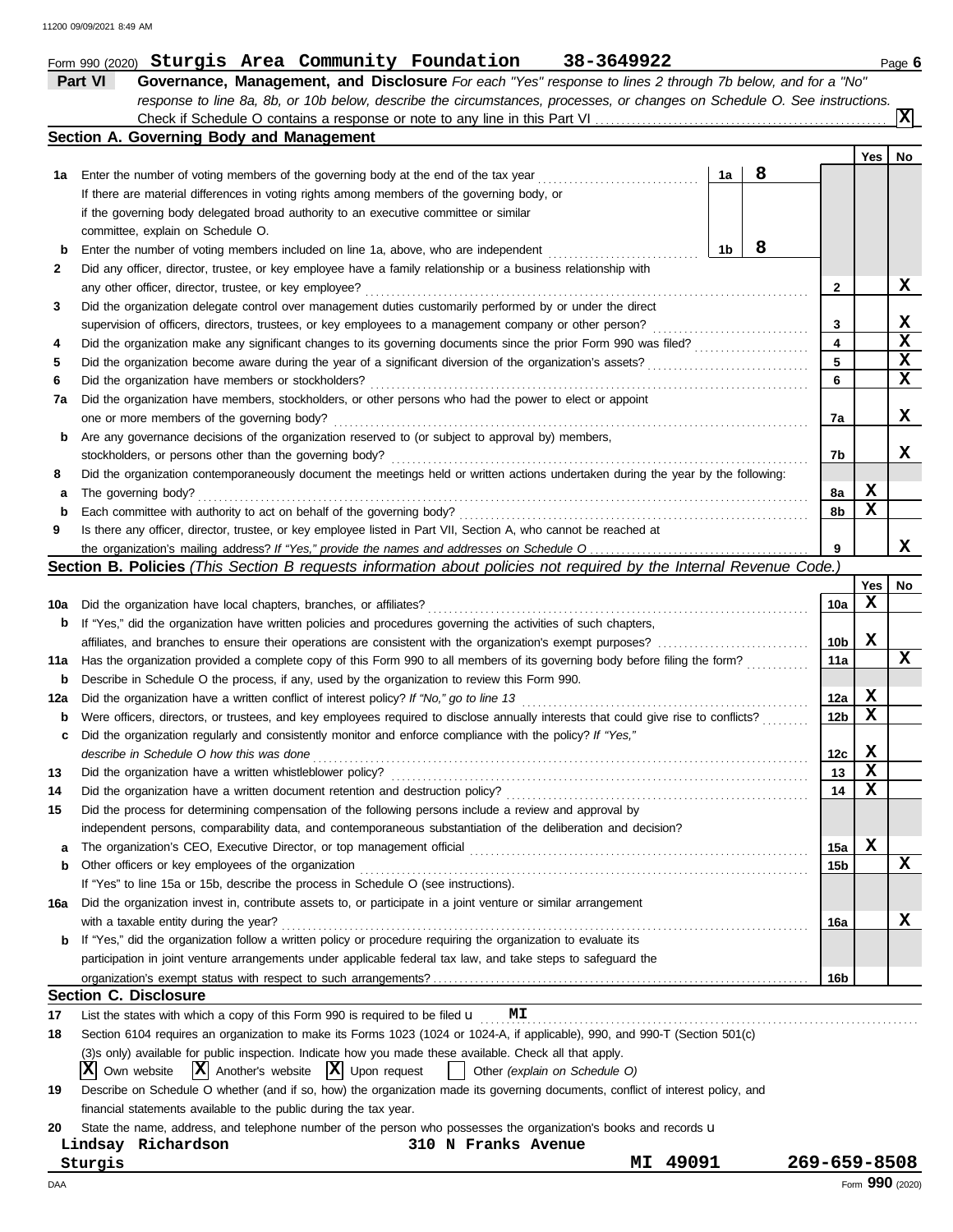| Form 990 (2020) Sturgis Area Community Foundation<br>38-3649922                                                                                                                                                                            | Page 7 |  |  |  |  |  |  |  |  |  |  |
|--------------------------------------------------------------------------------------------------------------------------------------------------------------------------------------------------------------------------------------------|--------|--|--|--|--|--|--|--|--|--|--|
| Compensation of Officers, Directors, Trustees, Key Employees, Highest Compensated Employees, and<br><b>Part VII</b>                                                                                                                        |        |  |  |  |  |  |  |  |  |  |  |
| <b>Independent Contractors</b>                                                                                                                                                                                                             |        |  |  |  |  |  |  |  |  |  |  |
|                                                                                                                                                                                                                                            |        |  |  |  |  |  |  |  |  |  |  |
| Officers, Directors, Trustees, Key Employees, and Highest Compensated Employees<br>Section A.                                                                                                                                              |        |  |  |  |  |  |  |  |  |  |  |
| 1a Complete this table for all persons required to be listed. Report compensation for the calendar year ending with or within the<br>organization's tax year.                                                                              |        |  |  |  |  |  |  |  |  |  |  |
| • List all of the organization's <b>current</b> officers, directors, trustees (whether individuals or organizations), regardless of amount of<br>compensation. Enter -0- in columns $(D)$ , $(E)$ , and $(F)$ if no compensation was paid. |        |  |  |  |  |  |  |  |  |  |  |
| • List all of the organization's current key employees, if any. See instructions for definition of "key employee."                                                                                                                         |        |  |  |  |  |  |  |  |  |  |  |
| • List the organization's five current highest compensated employees (other than an officer, director, trustee, or key employee)                                                                                                           |        |  |  |  |  |  |  |  |  |  |  |

who received reportable compensation (Box 5 of Form W-2 and/or Box 7 of Form 1099-MISC) of more than \$100,000 from the organization and any related organizations. **•**

■ List all of the organization's **former** officers, key employees, and highest compensated employees who received more than<br> **•** 00.000 of reportable compensation from the examization and any related erganizations \$100,000 of reportable compensation from the organization and any related organizations.

List all of the organization's **former directors or trustees** that received, in the capacity as a former director or trustee of the ● List all of the organization's **former directors or trustees** that received, in the capacity as a former director organization, more than \$10,000 of reportable compensation from the organization and any related organiza See instructions for the order in which to list the persons above.

Check this box if neither the organization nor any related organization compensated any current officer, director, or trustee.

| (A)<br>Name and title        | (B)<br>Average                 |                           |               | Position    | (C)      |                                                                                                 |        | (D)<br>Reportable                        | (E)<br>Reportable                             | (F)<br>Estimated amount                   |
|------------------------------|--------------------------------|---------------------------|---------------|-------------|----------|-------------------------------------------------------------------------------------------------|--------|------------------------------------------|-----------------------------------------------|-------------------------------------------|
|                              | hours<br>per week<br>(list any |                           |               |             |          | (do not check more than one<br>box, unless person is both an<br>officer and a director/trustee) |        | compensation<br>from the<br>organization | compensation<br>from related<br>organizations | of other<br>compensation<br>from the      |
|                              | hours for<br>related           |                           |               | Officer     | Ķey      |                                                                                                 | Former | (W-2/1099-MISC)                          | (W-2/1099-MISC)                               | organization and<br>related organizations |
|                              | organizations<br>below         | Individual<br>or director | Institutional |             | enployee |                                                                                                 |        |                                          |                                               |                                           |
|                              | dotted line)                   | trustee                   | trustee       |             |          | Highest compensated<br>employee                                                                 |        |                                          |                                               |                                           |
| (1) Lindsay Richardson       |                                |                           |               |             |          |                                                                                                 |        |                                          |                                               |                                           |
|                              | 40.00                          |                           |               |             |          |                                                                                                 |        |                                          |                                               |                                           |
| Executive Director           | 0.00                           | X                         |               |             |          |                                                                                                 |        | 80,833                                   | 0                                             | 10,233                                    |
| (2) Michael Frost            | 1.00                           |                           |               |             |          |                                                                                                 |        |                                          |                                               |                                           |
| Chairman                     | 0.00                           | X                         |               | $\mathbf x$ |          |                                                                                                 |        | 0                                        | 0                                             | $\mathbf 0$                               |
| (3) Erin Melchi-Baker        |                                |                           |               |             |          |                                                                                                 |        |                                          |                                               |                                           |
|                              | 1.00                           |                           |               |             |          |                                                                                                 |        |                                          |                                               |                                           |
| Vice Chair                   | 0.00                           | $\mathbf x$               |               | $\mathbf x$ |          |                                                                                                 |        | 0                                        | 0                                             | $\mathbf 0$                               |
| (4) Kimberlee Bontrager      |                                |                           |               |             |          |                                                                                                 |        |                                          |                                               |                                           |
|                              | 1.00                           |                           |               |             |          |                                                                                                 |        |                                          |                                               |                                           |
| Trustee                      | 0.00                           | $\mathbf x$               |               |             |          |                                                                                                 |        | 0                                        | 0                                             | 0                                         |
| (5) John Carmichael          |                                |                           |               |             |          |                                                                                                 |        |                                          |                                               |                                           |
|                              | 1.00                           |                           |               |             |          |                                                                                                 |        |                                          |                                               |                                           |
| Trustee<br>$(6)$ Eric Eishen | 0.00                           | X                         |               |             |          |                                                                                                 |        | 0                                        | 0                                             | $\mathbf 0$                               |
|                              | 1.00                           |                           |               |             |          |                                                                                                 |        |                                          |                                               |                                           |
| Trustee                      | 0.00                           | $\mathbf x$               |               |             |          |                                                                                                 |        | 0                                        | 0                                             | 0                                         |
| (7) Joe Haas                 |                                |                           |               |             |          |                                                                                                 |        |                                          |                                               |                                           |
|                              | 1.00                           |                           |               |             |          |                                                                                                 |        |                                          |                                               |                                           |
| Trustee                      | 0.00                           | $\mathbf x$               |               |             |          |                                                                                                 |        | 0                                        | 0                                             | 0                                         |
| (8) Ned Haylett              |                                |                           |               |             |          |                                                                                                 |        |                                          |                                               |                                           |
|                              | 1.00                           |                           |               |             |          |                                                                                                 |        |                                          |                                               |                                           |
| Trustee                      | 0.00                           | $\mathbf x$               |               |             |          |                                                                                                 |        | 0                                        | 0                                             | $\mathbf 0$                               |
| (9) Elizabeth Whitehead      |                                |                           |               |             |          |                                                                                                 |        |                                          |                                               |                                           |
|                              | 1.00                           |                           |               |             |          |                                                                                                 |        |                                          |                                               |                                           |
| Trustee                      | 0.00                           | X                         |               |             |          |                                                                                                 |        | 0                                        | 0                                             | 0                                         |
| (10) Brenda Aquino           | 1.00                           |                           |               |             |          |                                                                                                 |        |                                          |                                               |                                           |
| Youth Trustee                | 0.00                           | $\mathbf x$               |               |             |          |                                                                                                 |        | 0                                        | 0                                             | 0                                         |
| $(11)$ Tina Tran             |                                |                           |               |             |          |                                                                                                 |        |                                          |                                               |                                           |
|                              | 1.00                           |                           |               |             |          |                                                                                                 |        |                                          |                                               |                                           |
| Trustee in Training          | 0.00                           | $\mathbf x$               |               |             |          |                                                                                                 |        | 0                                        | 0                                             | 0                                         |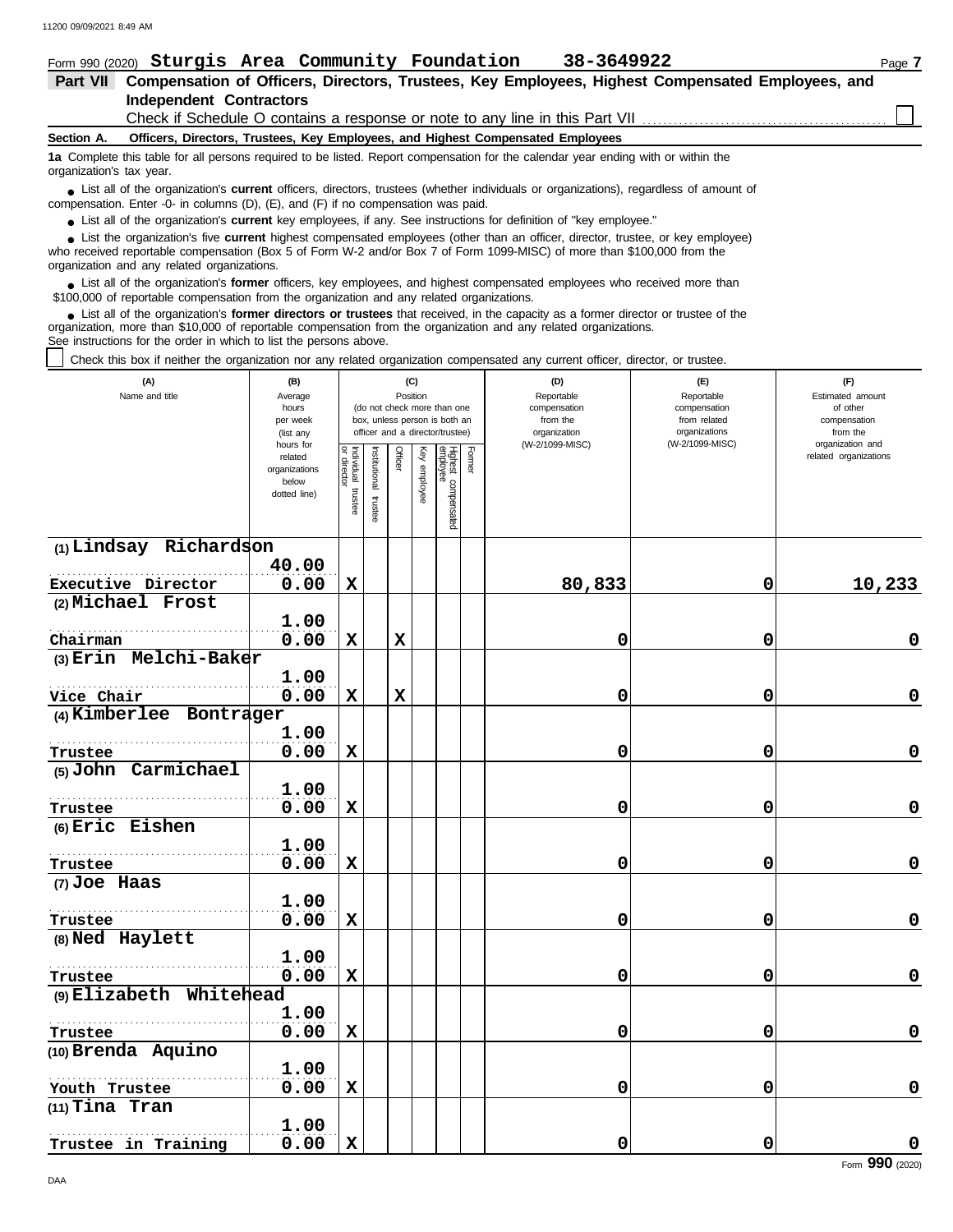|                        | Form 990 (2020) Sturgis Area Community Foundation<br>Part VII                                                                                                                                                                                                                                                                                                                                                                  |                                                                             |                                                                                                                    |                          |         |              |                                 |                  | 38-3649922<br>Section A. Officers, Directors, Trustees, Key Employees, and Highest Compensated Employees (continued) |                                                                    |              |                                                       | Page 8              |
|------------------------|--------------------------------------------------------------------------------------------------------------------------------------------------------------------------------------------------------------------------------------------------------------------------------------------------------------------------------------------------------------------------------------------------------------------------------|-----------------------------------------------------------------------------|--------------------------------------------------------------------------------------------------------------------|--------------------------|---------|--------------|---------------------------------|------------------|----------------------------------------------------------------------------------------------------------------------|--------------------------------------------------------------------|--------------|-------------------------------------------------------|---------------------|
|                        | (A)<br>Name and title                                                                                                                                                                                                                                                                                                                                                                                                          | (B)<br>Average<br>hours<br>per week                                         | (C)<br>Position<br>(do not check more than one<br>box, unless person is both an<br>officer and a director/trustee) |                          |         |              |                                 |                  | (D)<br>Reportable<br>compensation<br>from the<br>organization                                                        | (E)<br>Reportable<br>compensation<br>from related<br>organizations | compensation | Estimated amount                                      |                     |
|                        |                                                                                                                                                                                                                                                                                                                                                                                                                                | (list any<br>hours for<br>related<br>organizations<br>below<br>dotted line) | Individual<br>or director<br>trustee                                                                               | Institutional<br>trustee | Officer | Key employee | Highest compensated<br>employee | Former           | (W-2/1099-MISC)                                                                                                      | (W-2/1099-MISC)                                                    |              | from the<br>organization and<br>related organizations |                     |
|                        |                                                                                                                                                                                                                                                                                                                                                                                                                                |                                                                             |                                                                                                                    |                          |         |              |                                 |                  |                                                                                                                      |                                                                    |              |                                                       |                     |
|                        |                                                                                                                                                                                                                                                                                                                                                                                                                                |                                                                             |                                                                                                                    |                          |         |              |                                 |                  |                                                                                                                      |                                                                    |              |                                                       |                     |
|                        |                                                                                                                                                                                                                                                                                                                                                                                                                                |                                                                             |                                                                                                                    |                          |         |              |                                 |                  |                                                                                                                      |                                                                    |              |                                                       |                     |
|                        |                                                                                                                                                                                                                                                                                                                                                                                                                                |                                                                             |                                                                                                                    |                          |         |              |                                 |                  |                                                                                                                      |                                                                    |              |                                                       |                     |
|                        |                                                                                                                                                                                                                                                                                                                                                                                                                                |                                                                             |                                                                                                                    |                          |         |              |                                 |                  |                                                                                                                      |                                                                    |              |                                                       |                     |
|                        |                                                                                                                                                                                                                                                                                                                                                                                                                                |                                                                             |                                                                                                                    |                          |         |              |                                 |                  |                                                                                                                      |                                                                    |              |                                                       |                     |
|                        |                                                                                                                                                                                                                                                                                                                                                                                                                                |                                                                             |                                                                                                                    |                          |         |              |                                 |                  |                                                                                                                      |                                                                    |              |                                                       |                     |
|                        |                                                                                                                                                                                                                                                                                                                                                                                                                                |                                                                             |                                                                                                                    |                          |         |              |                                 |                  |                                                                                                                      |                                                                    |              |                                                       |                     |
|                        |                                                                                                                                                                                                                                                                                                                                                                                                                                |                                                                             |                                                                                                                    |                          |         |              |                                 | u                | 80,833                                                                                                               |                                                                    |              |                                                       | 10,233              |
| c<br>d<br>$\mathbf{2}$ | Total from continuation sheets to Part VII, Section A<br>Total number of individuals (including but not limited to those listed above) who received more than \$100,000 of                                                                                                                                                                                                                                                     |                                                                             |                                                                                                                    |                          |         |              |                                 | u<br>$\mathbf u$ | 80,833                                                                                                               |                                                                    |              |                                                       | 10,233              |
|                        | reportable compensation from the organization $\mathbf{u}$ $\mathbf{0}$                                                                                                                                                                                                                                                                                                                                                        |                                                                             |                                                                                                                    |                          |         |              |                                 |                  |                                                                                                                      |                                                                    |              |                                                       | Yes<br>No           |
| 3                      | Did the organization list any former officer, director, trustee, key employee, or highest compensated                                                                                                                                                                                                                                                                                                                          |                                                                             |                                                                                                                    |                          |         |              |                                 |                  |                                                                                                                      |                                                                    |              | 3                                                     | X                   |
| 4                      | employee on line 1a? If "Yes," complete Schedule J for such individual manufactured content to the succession of the set of the employee on line 1a? If "Yes," complete Schedule J for such individual<br>For any individual listed on line 1a, is the sum of reportable compensation and other compensation from the<br>organization and related organizations greater than \$150,000? If "Yes," complete Schedule J for such |                                                                             |                                                                                                                    |                          |         |              |                                 |                  |                                                                                                                      |                                                                    |              |                                                       | X                   |
| 5                      | Did any person listed on line 1a receive or accrue compensation from any unrelated organization or individual                                                                                                                                                                                                                                                                                                                  |                                                                             |                                                                                                                    |                          |         |              |                                 |                  |                                                                                                                      |                                                                    |              | 4                                                     |                     |
|                        | Section B. Independent Contractors                                                                                                                                                                                                                                                                                                                                                                                             |                                                                             |                                                                                                                    |                          |         |              |                                 |                  |                                                                                                                      |                                                                    |              | 5                                                     | X                   |
| 1                      | Complete this table for your five highest compensated independent contractors that received more than \$100,000 of<br>compensation from the organization. Report compensation for the calendar year ending with or within the organization's tax year.                                                                                                                                                                         |                                                                             |                                                                                                                    |                          |         |              |                                 |                  |                                                                                                                      |                                                                    |              |                                                       |                     |
|                        |                                                                                                                                                                                                                                                                                                                                                                                                                                | (A)<br>Name and business address                                            |                                                                                                                    |                          |         |              |                                 |                  |                                                                                                                      | (B)<br>Description of services                                     |              |                                                       | (C)<br>Compensation |
|                        |                                                                                                                                                                                                                                                                                                                                                                                                                                |                                                                             |                                                                                                                    |                          |         |              |                                 |                  |                                                                                                                      |                                                                    |              |                                                       |                     |
|                        |                                                                                                                                                                                                                                                                                                                                                                                                                                |                                                                             |                                                                                                                    |                          |         |              |                                 |                  |                                                                                                                      |                                                                    |              |                                                       |                     |
|                        |                                                                                                                                                                                                                                                                                                                                                                                                                                |                                                                             |                                                                                                                    |                          |         |              |                                 |                  |                                                                                                                      |                                                                    |              |                                                       |                     |
|                        |                                                                                                                                                                                                                                                                                                                                                                                                                                |                                                                             |                                                                                                                    |                          |         |              |                                 |                  |                                                                                                                      |                                                                    |              |                                                       |                     |
| $\mathbf{2}$           | Total number of independent contractors (including but not limited to those listed above) who<br>received more than \$100,000 of compensation from the organization u                                                                                                                                                                                                                                                          |                                                                             |                                                                                                                    |                          |         |              |                                 |                  |                                                                                                                      | 0                                                                  |              |                                                       |                     |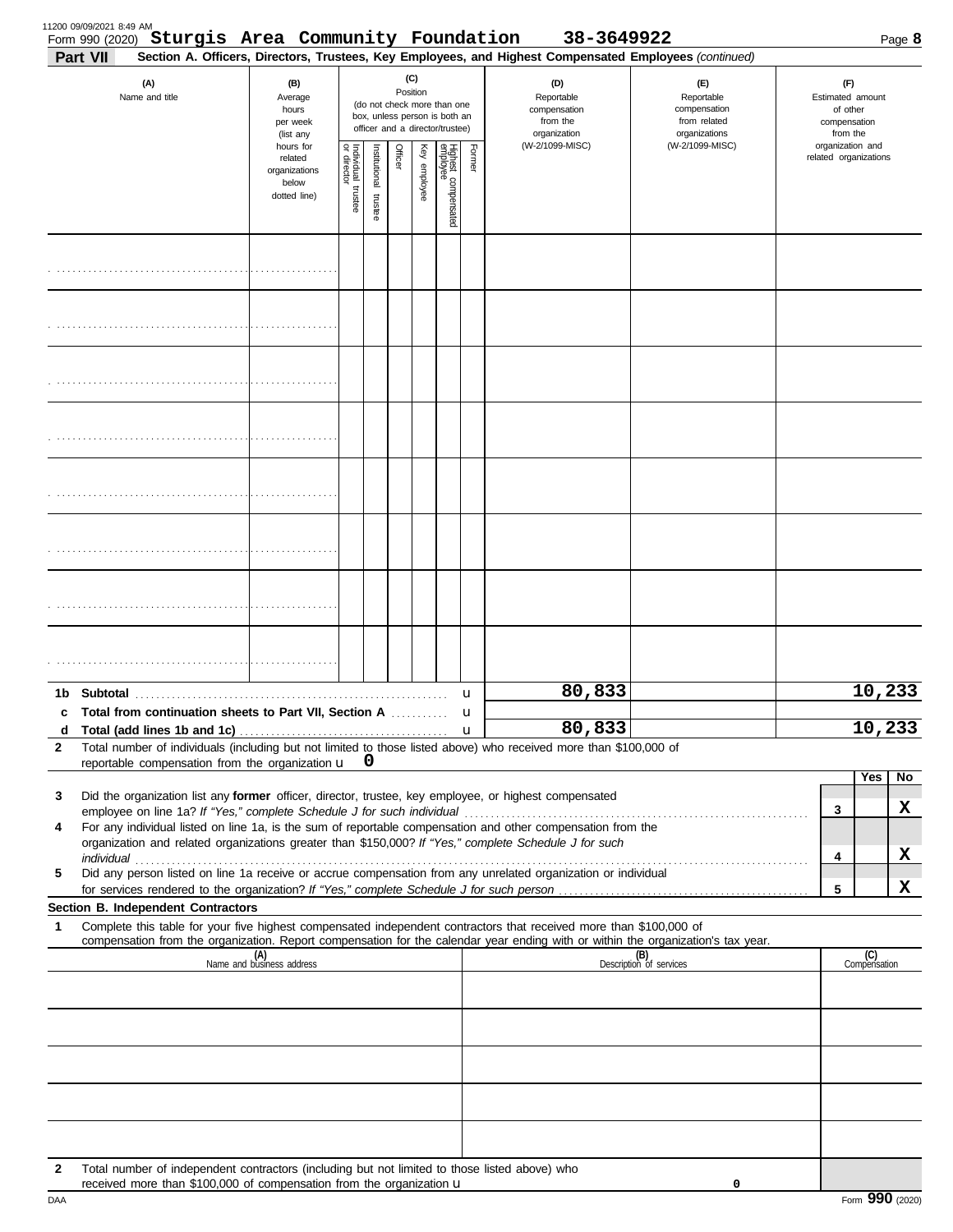### Form 990 (2020) **Sturgis Area Community Foundation** 38-3649922 Page 9 Page 9

|                                                                  | Part VIII |                                                                                           |    | <b>Statement of Revenue</b> |                 |                      | Check if Schedule O contains a response or note to any line in this Part VIII |                                              |                                      |                                                               |
|------------------------------------------------------------------|-----------|-------------------------------------------------------------------------------------------|----|-----------------------------|-----------------|----------------------|-------------------------------------------------------------------------------|----------------------------------------------|--------------------------------------|---------------------------------------------------------------|
|                                                                  |           |                                                                                           |    |                             |                 |                      | (A)<br>Total revenue                                                          | (B)<br>Related or exempt<br>function revenue | (C)<br>Unrelated<br>business revenue | (D)<br>Revenue excluded<br>from tax under<br>sections 512-514 |
|                                                                  |           | 1a Federated campaigns                                                                    |    |                             | 1a              |                      |                                                                               |                                              |                                      |                                                               |
| <b>Contributions, Gifts, Grants</b><br>and Other Similar Amounts |           | <b>b</b> Membership dues                                                                  |    |                             | 1b              |                      |                                                                               |                                              |                                      |                                                               |
|                                                                  |           | c Fundraising events                                                                      |    |                             | 1 <sub>c</sub>  |                      |                                                                               |                                              |                                      |                                                               |
|                                                                  |           | d Related organizations                                                                   |    |                             | 1 <sub>d</sub>  |                      |                                                                               |                                              |                                      |                                                               |
|                                                                  |           | e Government grants (contributions)                                                       |    |                             | 1e              |                      |                                                                               |                                              |                                      |                                                               |
|                                                                  |           | f All other contributions, gifts, grants,                                                 |    |                             |                 |                      |                                                                               |                                              |                                      |                                                               |
|                                                                  |           | and similar amounts not included above                                                    |    |                             | 1f              | 359,500              |                                                                               |                                              |                                      |                                                               |
|                                                                  |           | <b>g</b> Noncash contributions included in lines 1a-1f                                    |    |                             | 1g  \$          |                      |                                                                               |                                              |                                      |                                                               |
|                                                                  |           |                                                                                           |    |                             |                 | $\mathbf{u}$         | 359,500                                                                       |                                              |                                      |                                                               |
|                                                                  |           |                                                                                           |    |                             |                 | <b>Business Code</b> |                                                                               |                                              |                                      |                                                               |
|                                                                  | 2a        |                                                                                           |    |                             |                 |                      |                                                                               |                                              |                                      |                                                               |
|                                                                  | b         |                                                                                           |    |                             |                 |                      |                                                                               |                                              |                                      |                                                               |
|                                                                  | c         |                                                                                           |    |                             |                 |                      |                                                                               |                                              |                                      |                                                               |
| Program Service<br>Revenue                                       | d         |                                                                                           |    |                             |                 |                      |                                                                               |                                              |                                      |                                                               |
|                                                                  |           |                                                                                           |    |                             |                 |                      |                                                                               |                                              |                                      |                                                               |
|                                                                  |           | f All other program service revenue                                                       |    |                             |                 |                      |                                                                               |                                              |                                      |                                                               |
|                                                                  |           |                                                                                           |    |                             |                 | u                    |                                                                               |                                              |                                      |                                                               |
|                                                                  | 3         | Investment income (including dividends, interest, and                                     |    |                             |                 |                      |                                                                               |                                              |                                      |                                                               |
|                                                                  |           | Income from investment of tax-exempt bond proceeds                                        |    |                             |                 | u                    | 611,559                                                                       |                                              |                                      | 611,559                                                       |
|                                                                  | 4<br>5    |                                                                                           |    |                             |                 | u                    |                                                                               |                                              |                                      |                                                               |
|                                                                  |           |                                                                                           |    | (i) Real                    |                 | u<br>(ii) Personal   |                                                                               |                                              |                                      |                                                               |
|                                                                  | 6а        | Gross rents                                                                               | 6a |                             |                 |                      |                                                                               |                                              |                                      |                                                               |
|                                                                  | b         | Less: rental expenses                                                                     | 6b |                             |                 |                      |                                                                               |                                              |                                      |                                                               |
|                                                                  | c         | Rental inc. or (loss)                                                                     | 6c |                             |                 |                      |                                                                               |                                              |                                      |                                                               |
|                                                                  | d         |                                                                                           |    |                             |                 | u                    |                                                                               |                                              |                                      |                                                               |
|                                                                  |           | <b>7a</b> Gross amount from                                                               |    | (i) Securities              |                 | (ii) Other           |                                                                               |                                              |                                      |                                                               |
|                                                                  |           | sales of assets<br>other than inventory                                                   | 7a | 11,814,205                  |                 | 108,491              |                                                                               |                                              |                                      |                                                               |
|                                                                  |           | <b>b</b> Less: cost or other                                                              |    |                             |                 |                      |                                                                               |                                              |                                      |                                                               |
| Revenue                                                          |           | basis and sales exps.                                                                     | 7b | 11,426,922                  |                 |                      |                                                                               |                                              |                                      |                                                               |
|                                                                  |           | c Gain or (loss)                                                                          | 7c | 387,283                     |                 | 108,491              |                                                                               |                                              |                                      |                                                               |
| ther                                                             |           |                                                                                           |    |                             |                 | u                    | 495,774                                                                       | 387,283                                      |                                      | 108,491                                                       |
|                                                                  |           | 8a Gross income from fundraising events                                                   |    |                             |                 |                      |                                                                               |                                              |                                      |                                                               |
|                                                                  |           | (not including $$$                                                                        |    | .                           |                 |                      |                                                                               |                                              |                                      |                                                               |
|                                                                  |           | of contributions reported on line 1c).                                                    |    |                             |                 |                      |                                                                               |                                              |                                      |                                                               |
|                                                                  |           | See Part IV, line 18                                                                      |    | .                           | 8a              |                      |                                                                               |                                              |                                      |                                                               |
|                                                                  |           | <b>b</b> Less: direct expenses $\ldots$                                                   |    |                             | 8b              |                      |                                                                               |                                              |                                      |                                                               |
|                                                                  |           | c Net income or (loss) from fundraising events<br>9a Gross income from gaming activities. |    |                             |                 | u                    |                                                                               |                                              |                                      |                                                               |
|                                                                  |           | See Part IV, line 19                                                                      |    |                             | 9a              |                      |                                                                               |                                              |                                      |                                                               |
|                                                                  |           | <b>b</b> Less: direct expenses                                                            |    |                             | 9 <sub>b</sub>  |                      |                                                                               |                                              |                                      |                                                               |
|                                                                  |           |                                                                                           |    |                             |                 | u                    |                                                                               |                                              |                                      |                                                               |
|                                                                  |           | 10a Gross sales of inventory, less                                                        |    |                             |                 |                      |                                                                               |                                              |                                      |                                                               |
|                                                                  |           | returns and allowances                                                                    |    | <u>.</u>                    | 10a             |                      |                                                                               |                                              |                                      |                                                               |
|                                                                  |           | <b>b</b> Less: cost of goods sold                                                         |    |                             | 10 <sub>b</sub> |                      |                                                                               |                                              |                                      |                                                               |
|                                                                  |           | c Net income or (loss) from sales of inventory                                            |    |                             |                 | $\mathbf u$          |                                                                               |                                              |                                      |                                                               |
|                                                                  |           |                                                                                           |    |                             |                 | <b>Business Code</b> |                                                                               |                                              |                                      |                                                               |
|                                                                  | 11a       | Administrative Fees                                                                       |    |                             |                 | 561000               | 9,783                                                                         | 9,783                                        |                                      |                                                               |
| Miscellaneous<br>Revenue                                         | b         | Miscellaneous                                                                             |    |                             |                 | 900099               | 299                                                                           | 299                                          |                                      |                                                               |
|                                                                  | c         | Advertising                                                                               |    |                             |                 | 541800               | 100                                                                           |                                              |                                      | 100                                                           |
|                                                                  | d         |                                                                                           |    |                             |                 |                      |                                                                               |                                              |                                      |                                                               |
|                                                                  |           |                                                                                           |    |                             |                 | u                    | 10,182                                                                        |                                              |                                      |                                                               |
|                                                                  | 12        |                                                                                           |    |                             |                 | $\mathbf{u}$         | 1,477,015                                                                     | 397,365                                      | 0                                    | 720,150                                                       |

**Sturgis Area Community Foundation 38-3649922**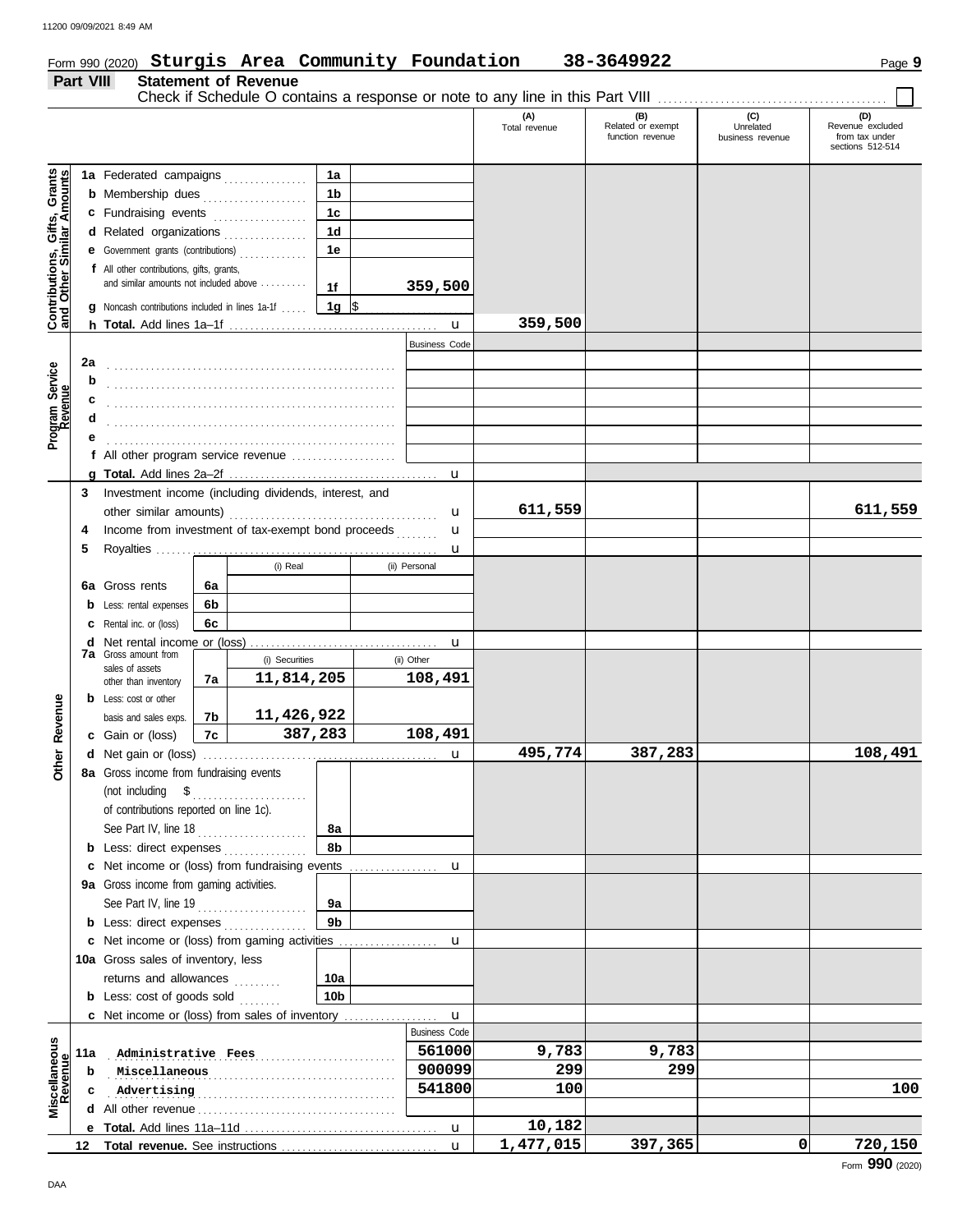#### **Part IX Statement of Functional Expenses** Form 990 (2020) Page **10 Sturgis Area Community Foundation 38-3649922** *Section 501(c)(3) and 501(c)(4) organizations must complete all columns. All other organizations must complete column (A). Do not include amounts reported on lines 6b, 7b, 8b, 9b, and 10b of Part VIII.* **1 2 3 4 5 6 7 8 9 10 11 a** Management . . . . . . . . . . . . . . . . . . . . . . . . . . . . . . . . . **b c** Accounting . . . . . . . . . . . . . . . . . . . . . . . . . . . . . . . . . . . **d** Lobbying . . . . . . . . . . . . . . . . . . . . . . . . . . . . . . . . . . . . . **e f g** Other. (If line 11g amount exceeds 10% of line 25, column **12** Advertising and promotion ................... **13 14 15 16 17 18 19 20 21 22 23 24 a** Computer Expenses 10,693 10,693 10,693 **b c d e** All other expenses ............................ **25 26** Grants and other assistance to domestic organizations and domestic governments. See Part IV, line 21 ............ Grants and other assistance to domestic individuals. See Part IV, line 22 . . . . . . . . . . . . . . Grants and other assistance to foreign organizations, foreign governments, and foreign individuals. See Part IV, lines 15 and 16 . . . . . . . . . . . Benefits paid to or for members . . . . . . . . . . . . . . Compensation of current officers, directors, trustees, and key employees . . . . . . . . . . . . . . . . . Compensation not included above to disqualified persons (as defined under section 4958(f)(1)) and persons described in section 4958(c)(3)(B) . . . . . . . . Other salaries and wages .................... Pension plan accruals and contributions (include section 401(k) and 403(b) employer contributions) Other employee benefits ..................... Payroll taxes . . . . . . . . . . . . . . . . . . . . . . . . . . . . . . . . . Fees for services (nonemployees): Legal . . . . . . . . . . . . . . . . . . . . . . . . . . . . . . . . . . . . . . . . . Professional fundraising services. See Part IV, line 17 Investment management fees ................. Office expenses . . . . . . . . . . . . . . . . . . . . . . . . . . . . . . Information technology . . . . . . . . . . . . . . . . . . . . . . . Royalties . . . . . . . . . . . . . . . . . . . . . . . . . . . . . . . . . . . . . Occupancy . . . . . . . . . . . . . . . . . . . . . . . . . . . . . . . . . . . Travel . . . . . . . . . . . . . . . . . . . . . . . . . . . . . . . . . . . . . . . . Payments of travel or entertainment expenses for any federal, state, or local public officials Conferences, conventions, and meetings Interest . . . . . . . . . . . . . . . . . . . . . . . . . . . . . . . . . . . . . . . Payments to affiliates . . . . . . . . . . . . . . . . . . . . . . . . Depreciation, depletion, and amortization Insurance . . . . . . . . . . . . . . . . . . . . . . . . . . . . . . . . . . . . Other expenses. Itemize expenses not covered above (List miscellaneous expenses on line 24e. If line 24e amount exceeds 10% of line 25, column (A) amount, list line 24e expenses on Schedule O.) Total functional expenses. Add lines 1 through 24e . fundraising solicitation. Check here  $\mathbf{u}$  | if organization reported in column (B) joint costs from a combined educational campaign and **(A) (B) (C) (D)** Total expenses Program service Management and expenses and general expenses (D)<br>Fundraising expenses . . . . . . . . . . . . . . . . . . . . . . . . . . . . . . . . . . . . . . . . . . . . . . . **Dues, Education & Fees 7,707 7,707 Contract Labor 6,993 3,559 3,434** Telephone Check if Schedule O contains a response or note to any line in this Part IX **Joint costs.** Complete this line only if the (A) amount, list line 11g expenses on Schedule O.) . . . . . . . . . **669,173 669,173 165,236 165,236 80,833 40,416 40,417 46,725 46,725 11,635 7,948 3,687 9,602 6,560 3,042 159 159 13,000 13,000 108,538 108,538 15,721 15,721 2,074 2,074 10,606 4,170 6,436 2,169 1,085 1,084 5,001 5,001 Telephone 1,690 845 845 1,318 1,318 1,168,873 834,409 273,445 61,019**

following SOP 98-2 (ASC 958-720)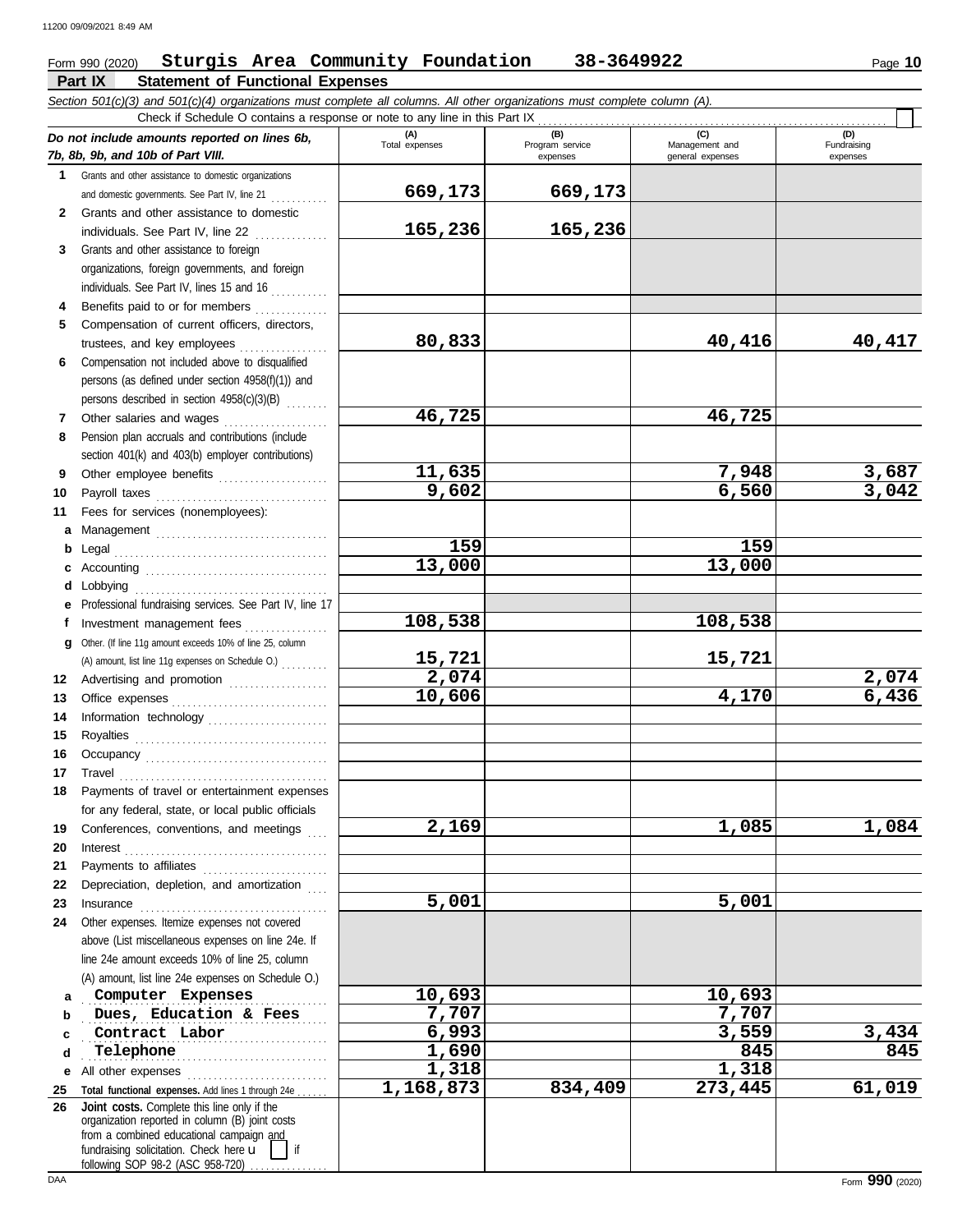|                            |    | Sturgis Area Community Foundation<br>Form 990 (2020)                                    |                 | 38-3649922               |                         | Page 11            |
|----------------------------|----|-----------------------------------------------------------------------------------------|-----------------|--------------------------|-------------------------|--------------------|
| Part X                     |    | <b>Balance Sheet</b>                                                                    |                 |                          |                         |                    |
|                            |    |                                                                                         |                 | (A)<br>Beginning of year |                         | (B)<br>End of year |
|                            | 1  | Cash-non-interest-bearing                                                               |                 | 200                      | $\mathbf{1}$            | 200                |
|                            | 2  |                                                                                         |                 | 101,014                  | $\overline{2}$          | 32,911             |
|                            | 3  |                                                                                         |                 |                          | 3                       |                    |
|                            | 4  | Accounts receivable, net                                                                |                 |                          | $\overline{\mathbf{4}}$ |                    |
|                            | 5  | Loans and other receivables from any current or former officer, director,               |                 |                          |                         |                    |
|                            |    | trustee, key employee, creator or founder, substantial contributor, or 35%              |                 |                          |                         |                    |
|                            |    | controlled entity or family member of any of these persons                              |                 |                          | 5                       |                    |
|                            | 6  | Loans and other receivables from other disqualified persons (as defined                 |                 |                          |                         |                    |
|                            |    |                                                                                         |                 |                          | 6                       |                    |
| Assets                     | 7  |                                                                                         |                 | 99,092                   | $\overline{7}$          | 133,270            |
|                            | 8  | Inventories for sale or use                                                             |                 |                          | 8                       |                    |
|                            | 9  | Prepaid expenses and deferred charges                                                   |                 |                          | 9                       |                    |
|                            |    | 10a Land, buildings, and equipment: cost or other                                       |                 |                          |                         |                    |
|                            |    |                                                                                         |                 |                          |                         |                    |
|                            | b  | Less: accumulated depreciation                                                          | 10 <sub>b</sub> |                          | 10c                     |                    |
| 11                         |    | Investments-publicly traded securities                                                  |                 | 21,913,859               | 11                      | 28,979,511         |
|                            | 12 | Investments-other securities. See Part IV, line 11                                      |                 |                          | 12                      |                    |
|                            | 13 |                                                                                         |                 |                          | 13                      |                    |
|                            | 14 | Intangible assets                                                                       |                 |                          | 14                      |                    |
|                            | 15 | Other assets. See Part IV, line 11                                                      |                 | 439,198                  | 15                      | 66,738             |
|                            | 16 |                                                                                         |                 | 22,553,363               | 16                      | 29, 212, 630       |
|                            | 17 |                                                                                         |                 | 6,068                    | 17                      | 6,068              |
|                            | 18 | Grants payable                                                                          |                 | 126,200                  | 18                      | 93,396             |
|                            | 19 | Deferred revenue                                                                        |                 |                          | 19                      |                    |
|                            | 20 |                                                                                         |                 |                          | 20                      |                    |
| 21                         |    | Escrow or custodial account liability. Complete Part IV of Schedule D                   |                 |                          | 21                      |                    |
|                            | 22 | Loans and other payables to any current or former officer, director,                    |                 |                          |                         |                    |
| Liabilities                |    | trustee, key employee, creator or founder, substantial contributor, or 35%              |                 |                          |                         |                    |
|                            |    | controlled entity or family member of any of these persons                              |                 |                          | 22                      |                    |
|                            | 23 | Secured mortgages and notes payable to unrelated third parties                          |                 |                          | 23                      |                    |
|                            | 24 |                                                                                         |                 |                          | 24                      |                    |
|                            |    | Other liabilities (including federal income tax, payables to related third              |                 |                          |                         |                    |
|                            |    | parties, and other liabilities not included on lines 17-24). Complete Part X            |                 |                          |                         |                    |
|                            |    | of Schedule D                                                                           |                 | 834,413                  | 25                      | 1,049,912          |
|                            | 26 |                                                                                         |                 | 966,681                  | 26                      | 1,149,376          |
|                            |    | Organizations that follow FASB ASC 958, check here $\mathbf{u}$ $\overline{\mathbf{X}}$ |                 |                          |                         |                    |
|                            |    | and complete lines 27, 28, 32, and 33.                                                  |                 |                          |                         |                    |
| <b>Fund Balances</b><br>27 |    | Net assets without donor restrictions                                                   |                 | 2,394,615                | 27                      | 2,980,211          |
|                            | 28 | Net assets with donor restrictions                                                      |                 | 19,192,067               | 28                      | 25,083,043         |
|                            |    | Organizations that do not follow FASB ASC 958, check here u                             |                 |                          |                         |                    |
|                            |    | and complete lines 29 through 33.                                                       |                 |                          |                         |                    |
|                            | 29 | Capital stock or trust principal, or current funds                                      |                 |                          | 29                      |                    |
|                            | 30 | Paid-in or capital surplus, or land, building, or equipment fund                        |                 |                          | 30                      |                    |
| Assets or<br>31            |    | Retained earnings, endowment, accumulated income, or other funds                        |                 |                          | 31                      |                    |
| <b>Net</b>                 | 32 | Total net assets or fund balances                                                       |                 | 21,586,682               | 32                      | 28,063,254         |
|                            |    |                                                                                         |                 | 22E22610                 |                         | 20, 212, 620       |

Form **990** (2020)

**33 32**

**21,586,682 28,063,254 22,553,363 29,212,630**

**32 33**

Total liabilities and net assets/fund balances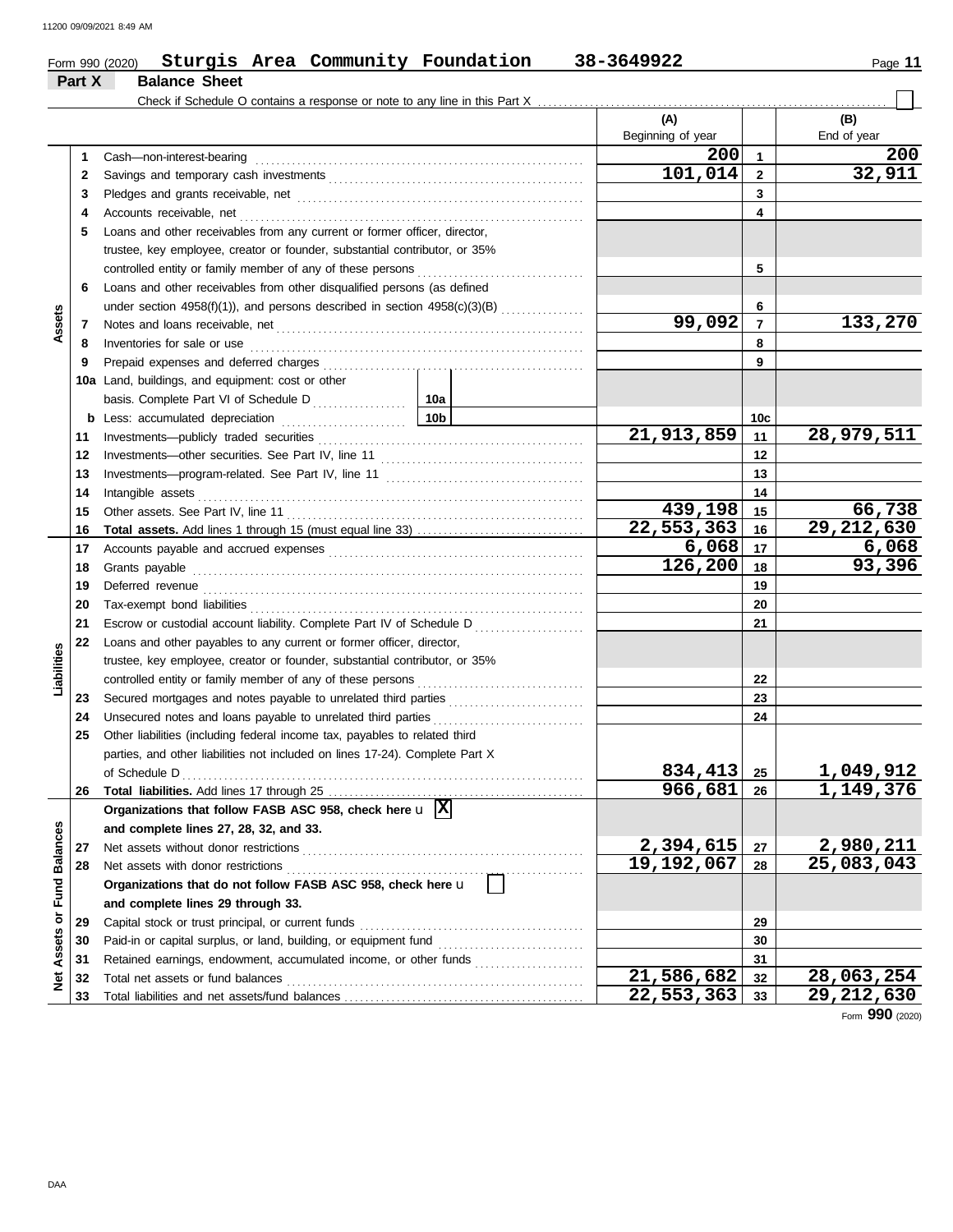11200 09/09/2021 8:49 AM

|    | Form 990 (2020) Sturgis Area Community Foundation<br>38-3649922                                                       |                         |                |            | Page 12         |
|----|-----------------------------------------------------------------------------------------------------------------------|-------------------------|----------------|------------|-----------------|
|    | Part XI<br><b>Reconciliation of Net Assets</b>                                                                        |                         |                |            |                 |
|    |                                                                                                                       |                         |                |            |                 |
| 1. |                                                                                                                       |                         | 1,477,015      |            |                 |
| 2  |                                                                                                                       | $\overline{2}$          | 1,168,873      |            |                 |
| 3  | Revenue less expenses. Subtract line 2 from line 1                                                                    | $\overline{\mathbf{3}}$ |                | 308,142    |                 |
| 4  |                                                                                                                       | $\overline{\mathbf{4}}$ | 21,586,682     |            |                 |
| 5  | Net unrealized gains (losses) on investments [1] production in the university of the unrealized gains (losses)        | 5                       | 6,168,430      |            |                 |
| 6  |                                                                                                                       | 6                       |                |            | 6,300           |
| 7  | Investment expenses                                                                                                   | $\overline{7}$          |                |            |                 |
| 8  | Prior period adjustments                                                                                              | 8                       |                |            |                 |
| 9  |                                                                                                                       | 9                       |                |            | $-6,300$        |
| 10 | Net assets or fund balances at end of year. Combine lines 3 through 9 (must equal Part X, line                        |                         |                |            |                 |
|    |                                                                                                                       | 10                      | 28,063,254     |            |                 |
|    | <b>Financial Statements and Reporting</b><br>Part XII                                                                 |                         |                |            |                 |
|    |                                                                                                                       |                         |                |            |                 |
|    |                                                                                                                       |                         |                | <b>Yes</b> | No              |
| 1. | ΙxΙ<br>Accounting method used to prepare the Form 990:<br>Cash<br>Accrual<br>Other                                    |                         |                |            |                 |
|    | If the organization changed its method of accounting from a prior year or checked "Other," explain in                 |                         |                |            |                 |
|    | Schedule O.                                                                                                           |                         |                |            |                 |
|    | 2a Were the organization's financial statements compiled or reviewed by an independent accountant?                    |                         | 2a             |            | х               |
|    | If "Yes," check a box below to indicate whether the financial statements for the year were compiled or                |                         |                |            |                 |
|    | reviewed on a separate basis, consolidated basis, or both:                                                            |                         |                |            |                 |
|    | Separate basis<br>Consolidated basis<br>Both consolidated and separate basis                                          |                         |                |            |                 |
|    | b Were the organization's financial statements audited by an independent accountant?                                  |                         | 2 <sub>b</sub> | х          |                 |
|    | If "Yes," check a box below to indicate whether the financial statements for the year were audited on a               |                         |                |            |                 |
|    | separate basis, consolidated basis, or both:                                                                          |                         |                |            |                 |
|    | x <br>Separate basis<br>Consolidated basis<br>Both consolidated and separate basis                                    |                         |                |            |                 |
|    | c If "Yes" to line 2a or 2b, does the organization have a committee that assumes responsibility for oversight of      |                         |                |            |                 |
|    | the audit, review, or compilation of its financial statements and selection of an independent accountant?             |                         | 2c             | X          |                 |
|    | If the organization changed either its oversight process or selection process during the tax year, explain on         |                         |                |            |                 |
|    | Schedule O.                                                                                                           |                         |                |            |                 |
|    | 3a As a result of a federal award, was the organization required to undergo an audit or audits as set forth in the    |                         |                |            |                 |
|    | Single Audit Act and OMB Circular A-133?                                                                              |                         | За             |            | x               |
|    | <b>b</b> If "Yes," did the organization undergo the required audit or audits? If the organization did not undergo the |                         |                |            |                 |
|    | required audit or audits, explain why on Schedule O and describe any steps taken to undergo such audits               |                         | 3b             |            |                 |
|    |                                                                                                                       |                         |                |            | Form 990 (2020) |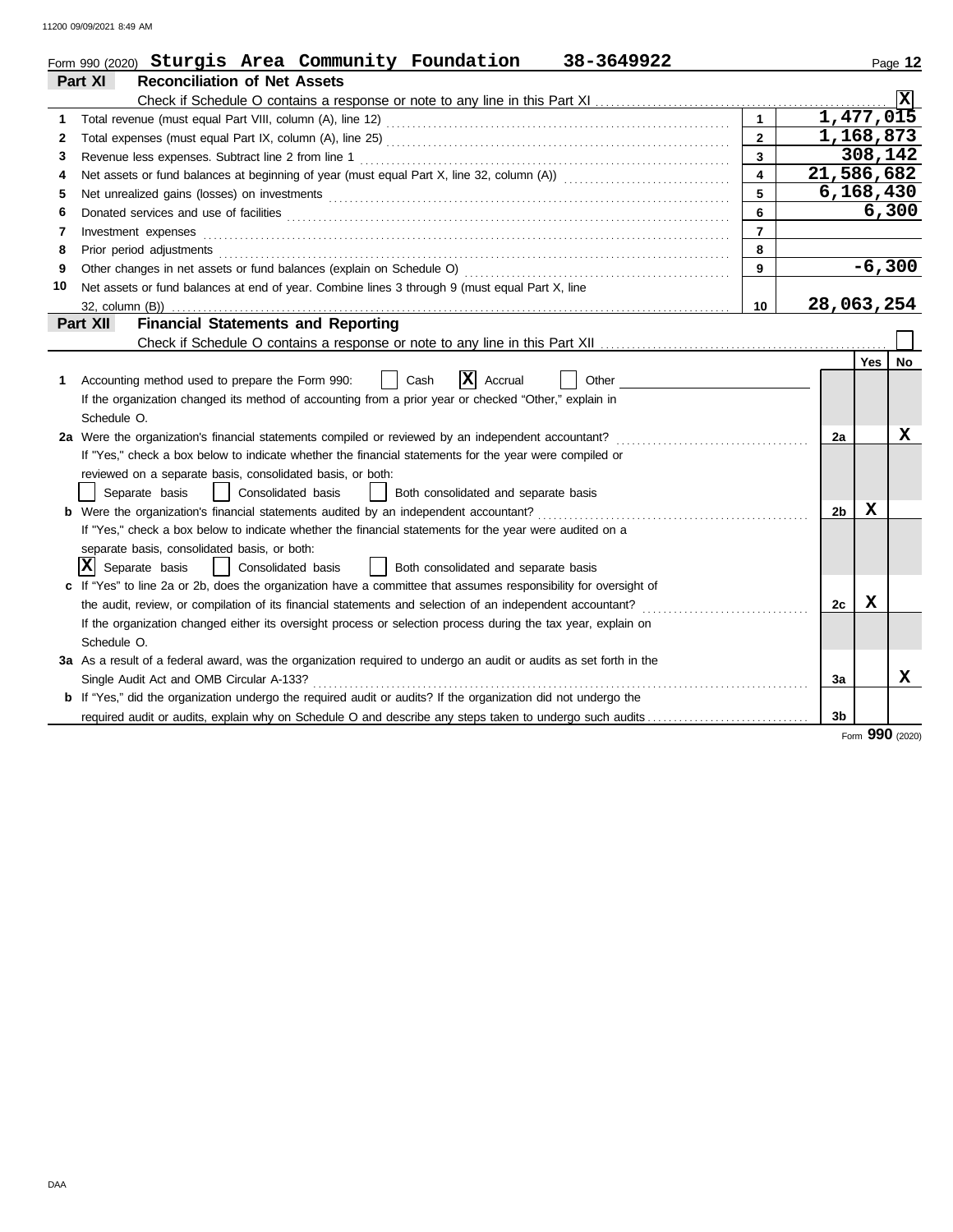11200 09/09/2021 8:49 AM

| <b>SCHEDULE A</b><br>(Form 990 or 990-EZ) |                                                                                                                        | <b>Public Charity Status and Public Support</b>                                                                                                                                                                                                     |     |                          |                                                                                                                                            | OMB No. 1545-0047                    |  |  |
|-------------------------------------------|------------------------------------------------------------------------------------------------------------------------|-----------------------------------------------------------------------------------------------------------------------------------------------------------------------------------------------------------------------------------------------------|-----|--------------------------|--------------------------------------------------------------------------------------------------------------------------------------------|--------------------------------------|--|--|
|                                           | Complete if the organization is a section 501(c)(3) organization or a section $4947(a)(1)$ nonexempt charitable trust. | <b>2020</b>                                                                                                                                                                                                                                         |     |                          |                                                                                                                                            |                                      |  |  |
| Department of the Treasury                |                                                                                                                        | La Attach to Form 990 or Form 990-EZ.                                                                                                                                                                                                               |     |                          |                                                                                                                                            |                                      |  |  |
| Internal Revenue Service                  |                                                                                                                        | <b>u</b> Go to <i>www.irs.gov/Form990</i> for instructions and the latest information.                                                                                                                                                              |     |                          |                                                                                                                                            | <b>Inspection</b>                    |  |  |
| Name of the organization                  |                                                                                                                        |                                                                                                                                                                                                                                                     |     |                          | Employer identification number                                                                                                             |                                      |  |  |
| Part I                                    |                                                                                                                        | Sturgis Area Community Foundation                                                                                                                                                                                                                   |     |                          | 38-3649922<br>Reason for Public Charity Status. (All organizations must complete this part.) See instructions.                             |                                      |  |  |
|                                           |                                                                                                                        | The organization is not a private foundation because it is: (For lines 1 through 12, check only one box.)                                                                                                                                           |     |                          |                                                                                                                                            |                                      |  |  |
| 1                                         |                                                                                                                        | A church, convention of churches, or association of churches described in section 170(b)(1)(A)(i).                                                                                                                                                  |     |                          |                                                                                                                                            |                                      |  |  |
| 2                                         |                                                                                                                        | A school described in section 170(b)(1)(A)(ii). (Attach Schedule E (Form 990 or 990-EZ).)                                                                                                                                                           |     |                          |                                                                                                                                            |                                      |  |  |
| 3                                         |                                                                                                                        | A hospital or a cooperative hospital service organization described in section 170(b)(1)(A)(iii).                                                                                                                                                   |     |                          |                                                                                                                                            |                                      |  |  |
| 4                                         |                                                                                                                        |                                                                                                                                                                                                                                                     |     |                          | A medical research organization operated in conjunction with a hospital described in section 170(b)(1)(A)(iii). Enter the hospital's name, |                                      |  |  |
| city, and state:                          |                                                                                                                        |                                                                                                                                                                                                                                                     |     |                          |                                                                                                                                            |                                      |  |  |
| 5                                         |                                                                                                                        | An organization operated for the benefit of a college or university owned or operated by a governmental unit described in                                                                                                                           |     |                          |                                                                                                                                            |                                      |  |  |
| 6                                         | section 170(b)(1)(A)(iv). (Complete Part II.)                                                                          | A federal, state, or local government or governmental unit described in section 170(b)(1)(A)(v).                                                                                                                                                    |     |                          |                                                                                                                                            |                                      |  |  |
| 7                                         |                                                                                                                        | An organization that normally receives a substantial part of its support from a governmental unit or from the general public                                                                                                                        |     |                          |                                                                                                                                            |                                      |  |  |
|                                           | described in section 170(b)(1)(A)(vi). (Complete Part II.)                                                             |                                                                                                                                                                                                                                                     |     |                          |                                                                                                                                            |                                      |  |  |
| ΙX<br>8                                   |                                                                                                                        | A community trust described in section 170(b)(1)(A)(vi). (Complete Part II.)                                                                                                                                                                        |     |                          |                                                                                                                                            |                                      |  |  |
| 9                                         |                                                                                                                        | An agricultural research organization described in section 170(b)(1)(A)(ix) operated in conjunction with a land-grant college                                                                                                                       |     |                          |                                                                                                                                            |                                      |  |  |
| university:                               |                                                                                                                        | or university or a non-land-grant college of agriculture (see instructions). Enter the name, city, and state of the college or                                                                                                                      |     |                          |                                                                                                                                            |                                      |  |  |
| 10                                        |                                                                                                                        | An organization that normally receives: (1) more than 33 1/3% of its support from contributions, membership fees, and gross                                                                                                                         |     |                          |                                                                                                                                            |                                      |  |  |
|                                           |                                                                                                                        | receipts from activities related to its exempt functions, subject to certain exceptions; and (2) no more than 331/3% of its                                                                                                                         |     |                          |                                                                                                                                            |                                      |  |  |
|                                           |                                                                                                                        | support from gross investment income and unrelated business taxable income (less section 511 tax) from businesses<br>acquired by the organization after June 30, 1975. See section 509(a)(2). (Complete Part III.)                                  |     |                          |                                                                                                                                            |                                      |  |  |
| 11                                        |                                                                                                                        | An organization organized and operated exclusively to test for public safety. See section 509(a)(4).                                                                                                                                                |     |                          |                                                                                                                                            |                                      |  |  |
| 12                                        |                                                                                                                        | An organization organized and operated exclusively for the benefit of, to perform the functions of, or to carry out the purposes                                                                                                                    |     |                          |                                                                                                                                            |                                      |  |  |
|                                           |                                                                                                                        | of one or more publicly supported organizations described in section $509(a)(1)$ or section $509(a)(2)$ . See section $509(a)(3)$ .                                                                                                                 |     |                          |                                                                                                                                            |                                      |  |  |
|                                           |                                                                                                                        |                                                                                                                                                                                                                                                     |     |                          | Check the box in lines 12a through 12d that describes the type of supporting organization and complete lines 12e, 12f, and 12g.            |                                      |  |  |
| a                                         |                                                                                                                        | Type I. A supporting organization operated, supervised, or controlled by its supported organization(s), typically by giving<br>the supported organization(s) the power to regularly appoint or elect a majority of the directors or trustees of the |     |                          |                                                                                                                                            |                                      |  |  |
|                                           |                                                                                                                        | supporting organization. You must complete Part IV, Sections A and B.                                                                                                                                                                               |     |                          |                                                                                                                                            |                                      |  |  |
| b                                         |                                                                                                                        | Type II. A supporting organization supervised or controlled in connection with its supported organization(s), by having                                                                                                                             |     |                          |                                                                                                                                            |                                      |  |  |
|                                           | organization(s). You must complete Part IV, Sections A and C.                                                          | control or management of the supporting organization vested in the same persons that control or manage the supported                                                                                                                                |     |                          |                                                                                                                                            |                                      |  |  |
| c                                         |                                                                                                                        | Type III functionally integrated. A supporting organization operated in connection with, and functionally integrated with,                                                                                                                          |     |                          |                                                                                                                                            |                                      |  |  |
|                                           |                                                                                                                        | its supported organization(s) (see instructions). You must complete Part IV, Sections A, D, and E.                                                                                                                                                  |     |                          |                                                                                                                                            |                                      |  |  |
| d                                         |                                                                                                                        |                                                                                                                                                                                                                                                     |     |                          | Type III non-functionally integrated. A supporting organization operated in connection with its supported organization(s)                  |                                      |  |  |
|                                           |                                                                                                                        | that is not functionally integrated. The organization generally must satisfy a distribution requirement and an attentiveness<br>requirement (see instructions). You must complete Part IV, Sections A and D, and Part V.                            |     |                          |                                                                                                                                            |                                      |  |  |
| е                                         |                                                                                                                        | Check this box if the organization received a written determination from the IRS that it is a Type I, Type II, Type III                                                                                                                             |     |                          |                                                                                                                                            |                                      |  |  |
|                                           |                                                                                                                        | functionally integrated, or Type III non-functionally integrated supporting organization.                                                                                                                                                           |     |                          |                                                                                                                                            |                                      |  |  |
| f                                         | Enter the number of supported organizations                                                                            |                                                                                                                                                                                                                                                     |     |                          |                                                                                                                                            |                                      |  |  |
| g                                         | Provide the following information about the supported organization(s).                                                 |                                                                                                                                                                                                                                                     |     | (iv) Is the organization |                                                                                                                                            |                                      |  |  |
| (i) Name of supported<br>organization     | (ii) EIN                                                                                                               | (iii) Type of organization<br>(described on lines 1-10                                                                                                                                                                                              |     | listed in your governing | (v) Amount of monetary<br>support (see                                                                                                     | (vi) Amount of<br>other support (see |  |  |
|                                           |                                                                                                                        | above (see instructions))                                                                                                                                                                                                                           |     | document?                | instructions)                                                                                                                              | instructions)                        |  |  |
|                                           |                                                                                                                        |                                                                                                                                                                                                                                                     | Yes | No                       |                                                                                                                                            |                                      |  |  |
| (A)                                       |                                                                                                                        |                                                                                                                                                                                                                                                     |     |                          |                                                                                                                                            |                                      |  |  |
| (B)                                       |                                                                                                                        |                                                                                                                                                                                                                                                     |     |                          |                                                                                                                                            |                                      |  |  |
|                                           |                                                                                                                        |                                                                                                                                                                                                                                                     |     |                          |                                                                                                                                            |                                      |  |  |
| (C)                                       |                                                                                                                        |                                                                                                                                                                                                                                                     |     |                          |                                                                                                                                            |                                      |  |  |
|                                           |                                                                                                                        |                                                                                                                                                                                                                                                     |     |                          |                                                                                                                                            |                                      |  |  |
| (D)                                       |                                                                                                                        |                                                                                                                                                                                                                                                     |     |                          |                                                                                                                                            |                                      |  |  |
|                                           |                                                                                                                        |                                                                                                                                                                                                                                                     |     |                          |                                                                                                                                            |                                      |  |  |
| (E)                                       |                                                                                                                        |                                                                                                                                                                                                                                                     |     |                          |                                                                                                                                            |                                      |  |  |
|                                           |                                                                                                                        |                                                                                                                                                                                                                                                     |     |                          |                                                                                                                                            |                                      |  |  |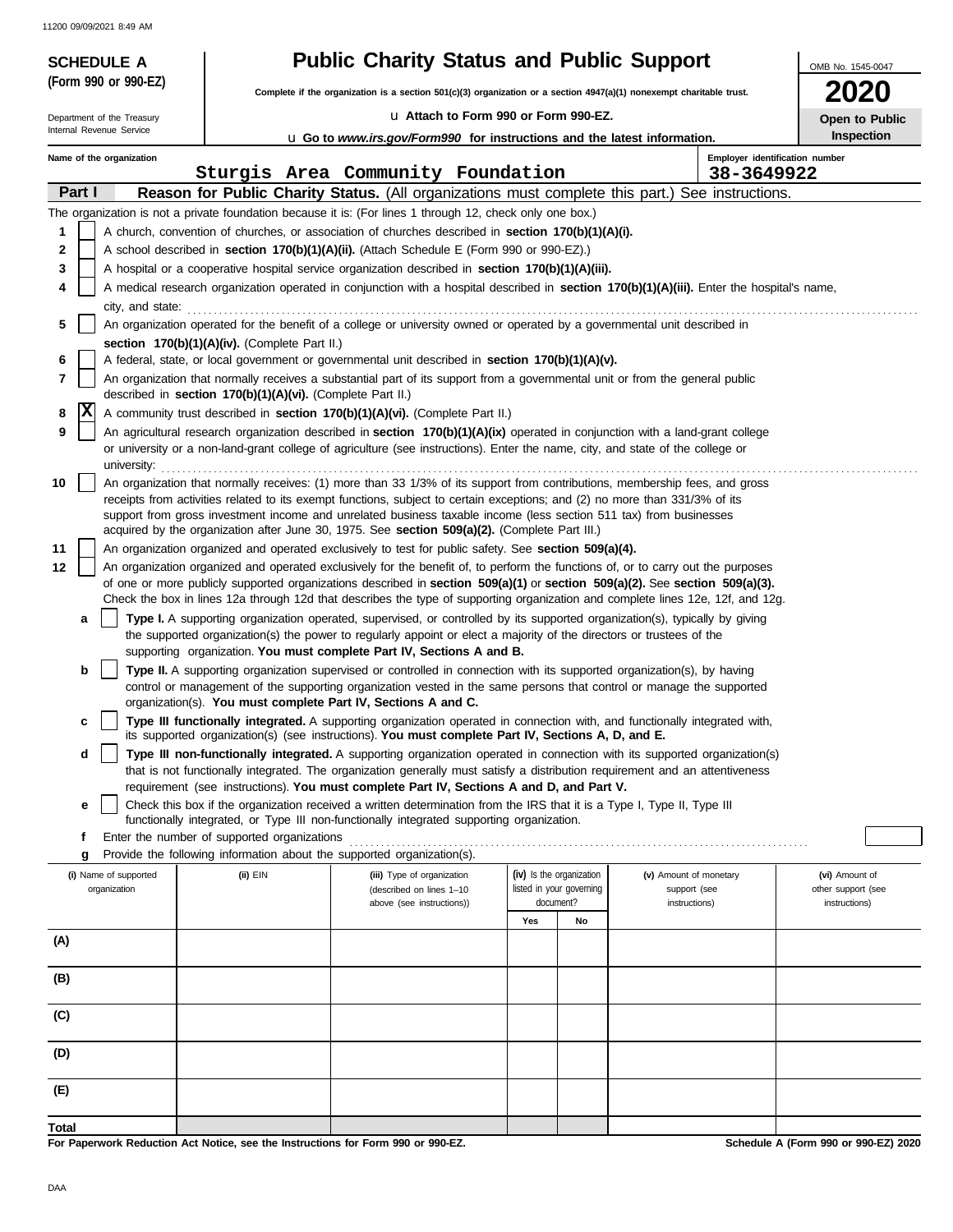#### Schedule A (Form 990 or 990-EZ) 2020 Page **2 Sturgis Area Community Foundation 38-3649922 Part II Support Schedule for Organizations Described in Sections 170(b)(1)(A)(iv) and 170(b)(1)(A)(vi)** (Complete only if you checked the box on line 5, 7, or 8 of Part I or if the organization failed to qualify under Part III. If the organization fails to qualify under the tests listed below, please complete Part III.) **Section A. Public Support Calendar year (or fiscal year beginning in) (f)** Total **(a)** 2016 **(b)** 2017 **(c)** 2018 **(d)** 2019 **(e)** 2020 u Gifts, grants, contributions, and **1** membership fees received. (Do not include any "unusual grants.") . . . . . . . . . . . **277,628 282,117 81,975 254,387 278,617 1,174,724 2** Tax revenues levied for the organization's benefit and either paid to or expended on its behalf ............. **3** The value of services or facilities furnished by a governmental unit to the organization without charge .............. **Total.** Add lines 1 through 3 .............. **4 277,628 282,117 81,975 254,387 278,617 1,174,724 5** The portion of total contributions by each person (other than a governmental unit or publicly supported organization) included on line 1 that exceeds 2% of the amount shown on line 11, column  $(f)$   $\ldots$   $\ldots$  . . . . . . . Public support. Subtract line 5 from line 4. **1,174,724 6 Section B. Total Support Calendar year (or fiscal year beginning in) (f)** Total u **(b)** 2017 **(c)** 2018 **(d)** 2019 **(e)** 2020 **(a)** 2016 Amounts from line 4 **277,628 282,117 81,975 254,387 278,617 1,174,724 7** Gross income from interest, dividends, **8** payments received on securities loans. rents, royalties, and income from similar sources ..................... **438,106 613,212 648,745 614,931 483,427 2,798,421 9** Net income from unrelated business activities, whether or not the business is regularly carried on ................... Other income. Do not include gain or **10** loss from the sale of capital assets (Explain in Part VI.) . . . . . . . . . . . . . . . . . . . . . . **11 Total support.** Add lines 7 through 10 **3,973,145 12 12 27,470** Gross receipts from related activities, etc. (see instructions) . . . . . . . . . . . . . . . . . . . . . . . . . . . . . . . . . . . . . . . . . . . . . . . . . . . . . . . . . . . . . . . . . . . . . . . **13** First 5 years. If the Form 990 is for the organization's first, second, third, fourth, or fifth tax year as a section 501(c)(3) organization, check this box and stop here  $\blacktriangleright$ **Section C. Computation of Public Support Percentage 14** Public support percentage for 2020 (line 6, column (f) divided by line 11, column (f)) . . . . . . . . . . . . . . . . . . . . . . . . . . . . . . . . . . . . . . . . . . . . . . **14** % **29.57** Public support percentage from 2019 Schedule A, Part II, line 14 . . . . . . . . . . . . . . . . . . . . . . . . . . . . . . . . . . . . . . . . . . . . . . . . . . . . . . . . . . . . . . . . . . **15 15** % **30.28 16a 33 1/3% support test—2020.** If the organization did not check the box on line 13, and line 14 is 33 1/3% or more, check this box and **stop here.** The organization qualifies as a publicly supported organization . . . . . . . . . . . . . . . . . . . . . . . . . . . . . . . . . . . . . . . . . . . . . . . . . . . . . . . . . . . . . . . . . . . **b 33 1/3% support test—2019.** If the organization did not check a box on line 13 or 16a, and line 15 is 33 1/3% or more, check this box and **stop here.** The organization qualifies as a publicly supported organization . . . . . . . . . . . . . . . . . . . . . . . . . . . . . . . . . . . . . . . . . . . . . . . . . . . . . . . . . . . . . . . **17a 10%-facts-and-circumstances test—2020.** If the organization did not check a box on line 13, 16a, or 16b, and line 14 is 10% or more, and if the organization meets the "facts-and-circumstances" test, check this box and **stop here.** Explain in Part VI how the organization meets the "facts-and-circumstances" test. The organization qualifies as a publicly supported organization . . . . . . . . . . . . . . . . . . . . . . . . . . . . . . . . . . . . . . . . . . . . . . . . . . . . . . . . . . . . . . . . . . . . . . . . . . . . . . . . . . . . . . . . . . . . . . . . . . . . . . . . . . . . . . . . . . . . . . . . . . . . . . . . . . . . . . . . . . . **b 10%-facts-and-circumstances test—2019.** If the organization did not check a box on line 13, 16a, 16b, or 17a, and line 15 is 10% or more, and if the organization meets the "facts-and-circumstances" test, check this box and **stop here.** Explain in Part VI how the organization meets the "facts-and-circumstances" test. The organization qualifies as a publicly supported **X** organization . . . . . . . . . . . . . . . . . . . . . . . . . . . . . . . . . . . . . . . . . . . . . . . . . . . . . . . . . . . . . . . . . . . . . . . . . . . . . . . . . . . . . . . . . . . . . . . . . . . . . . . . . . . . . . . . . . . . . . . . . . . . . . . . . . . . . . . . . . . **18 Private foundation.** If the organization did not check a box on line 13, 16a, 16b, 17a, or 17b, check this box and see instructions . . . . . . . . . . . . . . . . . . . . . . . . . . . . . . . . . . . . . . . . . . . . . . . . . . . . . . . . . . . . . . . . . . . . . . . . . . . . . . . . . . . . . . . . . . . . . . . . . . . . . . . . . . . . . . . . . . . . . . . . . . . . . . . . . . . . . . . . . . . . **Schedule A (Form 990 or 990-EZ) 2020**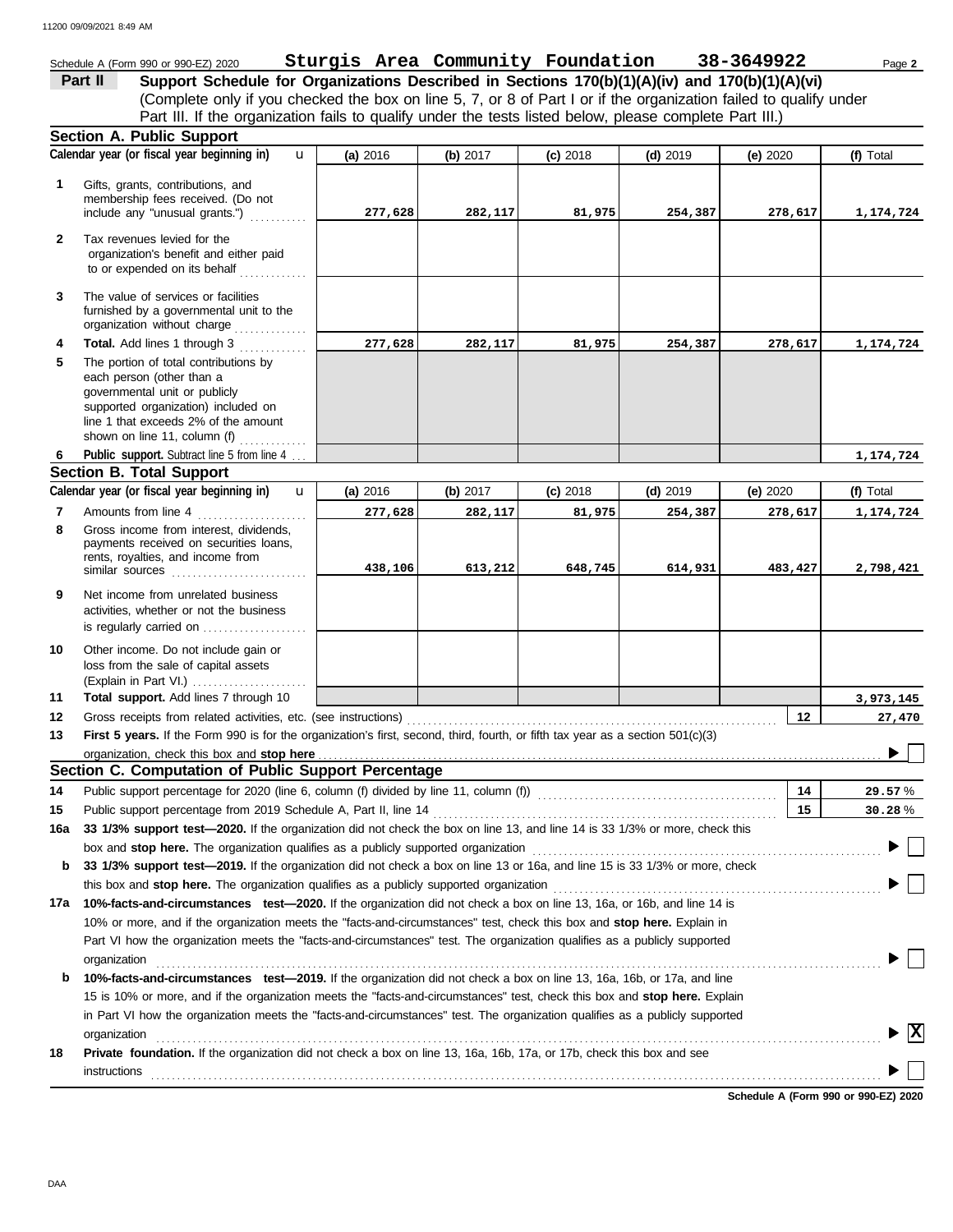|              | Schedule A (Form 990 or 990-EZ) 2020                                                                                                                                                                                                                                                        |          | Sturgis Area Community Foundation |            |            | 38-3649922 | Page 3           |
|--------------|---------------------------------------------------------------------------------------------------------------------------------------------------------------------------------------------------------------------------------------------------------------------------------------------|----------|-----------------------------------|------------|------------|------------|------------------|
|              | Support Schedule for Organizations Described in Section 509(a)(2)<br>Part III                                                                                                                                                                                                               |          |                                   |            |            |            |                  |
|              | (Complete only if you checked the box on line 10 of Part I or if the organization failed to qualify under Part II.                                                                                                                                                                          |          |                                   |            |            |            |                  |
|              | If the organization fails to qualify under the tests listed below, please complete Part II.)                                                                                                                                                                                                |          |                                   |            |            |            |                  |
|              | Section A. Public Support                                                                                                                                                                                                                                                                   |          |                                   |            |            |            |                  |
|              | Calendar year (or fiscal year beginning in)<br>$\mathbf{u}$                                                                                                                                                                                                                                 | (a) 2016 | (b) 2017                          | $(c)$ 2018 | $(d)$ 2019 | (e) $2020$ | (f) Total        |
|              | Gifts, grants, contributions, and membership fees                                                                                                                                                                                                                                           |          |                                   |            |            |            |                  |
| 1            | received. (Do not include any "unusual grants.")                                                                                                                                                                                                                                            |          |                                   |            |            |            |                  |
| $\mathbf{2}$ | Gross receipts from admissions, merchandise<br>sold or services performed, or facilities<br>furnished in any activity that is related to the<br>organization's tax-exempt purpose                                                                                                           |          |                                   |            |            |            |                  |
| 3            | Gross receipts from activities that are not an<br>unrelated trade or business under section 513                                                                                                                                                                                             |          |                                   |            |            |            |                  |
| 4            | Tax revenues levied for the<br>organization's benefit and either paid<br>to or expended on its behalf                                                                                                                                                                                       |          |                                   |            |            |            |                  |
| 5            | The value of services or facilities<br>furnished by a governmental unit to the<br>organization without charge                                                                                                                                                                               |          |                                   |            |            |            |                  |
| 6            | Total. Add lines 1 through 5<br>.                                                                                                                                                                                                                                                           |          |                                   |            |            |            |                  |
|              | 7a Amounts included on lines 1, 2, and 3<br>received from disqualified persons                                                                                                                                                                                                              |          |                                   |            |            |            |                  |
| b<br>c       | Amounts included on lines 2 and 3<br>received from other than disqualified<br>persons that exceed the greater of \$5,000<br>or 1% of the amount on line 13 for the year $\ldots$<br>Add lines 7a and 7b                                                                                     |          |                                   |            |            |            |                  |
|              |                                                                                                                                                                                                                                                                                             |          |                                   |            |            |            |                  |
| 8            | Public support. (Subtract line 7c from<br>line $6.$ )                                                                                                                                                                                                                                       |          |                                   |            |            |            |                  |
|              | <b>Section B. Total Support</b>                                                                                                                                                                                                                                                             |          |                                   |            |            |            |                  |
|              | Calendar year (or fiscal year beginning in)<br>$\mathbf{u}$                                                                                                                                                                                                                                 | (a) 2016 | (b) $2017$                        | $(c)$ 2018 | $(d)$ 2019 | (e) $2020$ | (f) Total        |
| 9            | Amounts from line 6                                                                                                                                                                                                                                                                         |          |                                   |            |            |            |                  |
| 10a          | Gross income from interest, dividends,                                                                                                                                                                                                                                                      |          |                                   |            |            |            |                  |
|              | payments received on securities loans, rents,<br>royalties, and income from similar sources                                                                                                                                                                                                 |          |                                   |            |            |            |                  |
|              | Unrelated business taxable income (less<br>section 511 taxes) from businesses<br>acquired after June 30, 1975                                                                                                                                                                               |          |                                   |            |            |            |                  |
|              | c Add lines 10a and 10b $\ldots$                                                                                                                                                                                                                                                            |          |                                   |            |            |            |                  |
| 11           | Net income from unrelated business<br>activities not included in line 10b, whether<br>or not the business is regularly carried on                                                                                                                                                           |          |                                   |            |            |            |                  |
| 12           | Other income. Do not include gain or<br>loss from the sale of capital assets                                                                                                                                                                                                                |          |                                   |            |            |            |                  |
| 13           | (Explain in Part VI.)<br>Total support. (Add lines 9, 10c, 11,                                                                                                                                                                                                                              |          |                                   |            |            |            |                  |
|              |                                                                                                                                                                                                                                                                                             |          |                                   |            |            |            |                  |
| 14           | and 12.) $\frac{1}{2}$ and 12.<br>First 5 years. If the Form 990 is for the organization's first, second, third, fourth, or fifth tax year as a section 501(c)(3)                                                                                                                           |          |                                   |            |            |            |                  |
|              |                                                                                                                                                                                                                                                                                             |          |                                   |            |            |            |                  |
|              | organization, check this box and stop here <i>manufacture in the content of the content of the content of the content of the content of the content of the content of the content of the content of the content of the content o</i><br>Section C. Computation of Public Support Percentage |          |                                   |            |            |            |                  |
| 15           |                                                                                                                                                                                                                                                                                             |          |                                   |            |            | 15         |                  |
|              | Public support percentage for 2020 (line 8, column (f), divided by line 13, column (f) [[[[[[[[[[[[[[[[[[[[[[                                                                                                                                                                               |          |                                   |            |            | 16         |                  |
| 16           |                                                                                                                                                                                                                                                                                             |          |                                   |            |            |            |                  |
|              | Section D. Computation of Investment Income Percentage                                                                                                                                                                                                                                      |          |                                   |            |            |            |                  |
| 17           |                                                                                                                                                                                                                                                                                             |          |                                   |            |            | 17         |                  |
| 18           | Investment income percentage from 2019 Schedule A, Part III, line 17                                                                                                                                                                                                                        |          |                                   |            |            | 18         |                  |
| 19a          | 33 1/3% support tests—2020. If the organization did not check the box on line 14, and line 15 is more than 33 1/3%, and line                                                                                                                                                                |          |                                   |            |            |            |                  |
|              |                                                                                                                                                                                                                                                                                             |          |                                   |            |            |            |                  |
| b            | 33 1/3% support tests—2019. If the organization did not check a box on line 14 or line 19a, and line 16 is more than 33 1/3%, and                                                                                                                                                           |          |                                   |            |            |            | %<br>%<br>%<br>% |

**Schedule A (Form 990 or 990-EZ) 2020**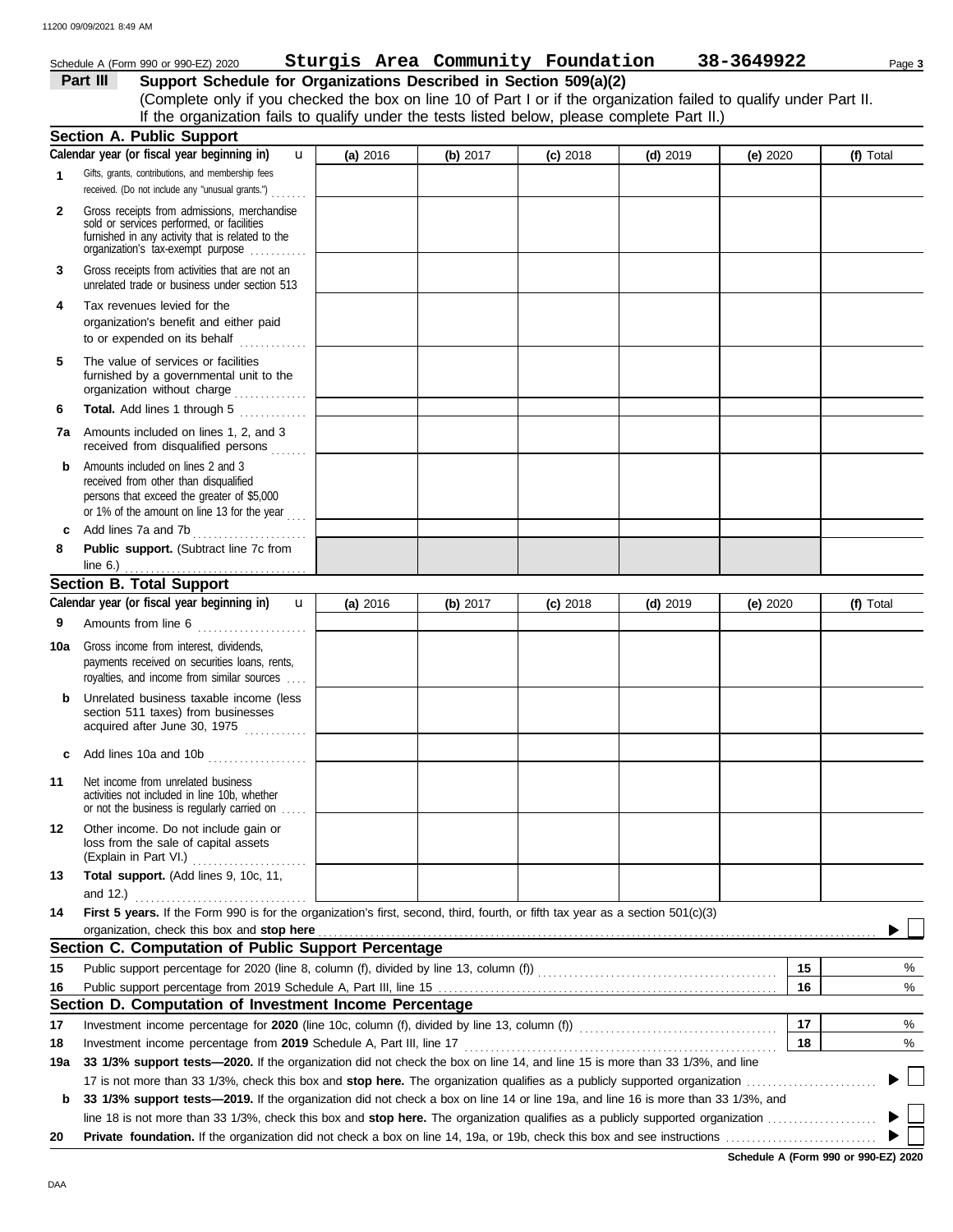|     | Sturgis Area Community Foundation<br>Schedule A (Form 990 or 990-EZ) 2020                                                | 38-3649922      | Page 4    |
|-----|--------------------------------------------------------------------------------------------------------------------------|-----------------|-----------|
|     | <b>Supporting Organizations</b><br>Part IV                                                                               |                 |           |
|     | (Complete only if you checked a box in line 12 on Part I. If you checked box 12a, Part I, complete Sections A            |                 |           |
|     | and B. If you checked box 12b, Part I, complete Sections A and C. If you checked box 12c, Part I, complete               |                 |           |
|     | Sections A, D, and E. If you checked box 12d, Part I, complete Sections A and D, and complete Part V.)                   |                 |           |
|     | Section A. All Supporting Organizations                                                                                  |                 |           |
|     |                                                                                                                          |                 | Yes<br>No |
| 1   | Are all of the organization's supported organizations listed by name in the organization's governing                     |                 |           |
|     | documents? If "No," describe in Part VI how the supported organizations are designated. If designated by                 |                 |           |
|     | class or purpose, describe the designation. If historic and continuing relationship, explain.                            | 1               |           |
| 2   | Did the organization have any supported organization that does not have an IRS determination of status                   |                 |           |
|     | under section $509(a)(1)$ or (2)? If "Yes," explain in Part VI how the organization determined that the supported        |                 |           |
|     | organization was described in section 509(a)(1) or (2).                                                                  | $\mathbf{2}$    |           |
| За  | Did the organization have a supported organization described in section $501(c)(4)$ , (5), or (6)? If "Yes," answer      |                 |           |
|     | lines 3b and 3c below.                                                                                                   | 3a              |           |
| b   | Did the organization confirm that each supported organization qualified under section $501(c)(4)$ , $(5)$ , or $(6)$ and |                 |           |
|     | satisfied the public support tests under section $509(a)(2)?$ If "Yes," describe in Part VI when and how the             |                 |           |
|     | organization made the determination.                                                                                     | 3b              |           |
| c   | Did the organization ensure that all support to such organizations was used exclusively for section $170(c)(2)(B)$       |                 |           |
|     | purposes? If "Yes," explain in Part VI what controls the organization put in place to ensure such use.                   | 3c              |           |
| 4a  | Was any supported organization not organized in the United States ("foreign supported organization")? If                 |                 |           |
|     | "Yes," and if you checked 12a or 12b in Part I, answer (b) and (c) below.                                                | 4a              |           |
| b   | Did the organization have ultimate control and discretion in deciding whether to make grants to the foreign              |                 |           |
|     | supported organization? If "Yes," describe in Part VI how the organization had such control and discretion               |                 |           |
|     | despite being controlled or supervised by or in connection with its supported organizations.                             | 4b              |           |
| c   | Did the organization support any foreign supported organization that does not have an IRS determination                  |                 |           |
|     | under sections $501(c)(3)$ and $509(a)(1)$ or $(2)?$ If "Yes," explain in Part VI what controls the organization used    |                 |           |
|     | to ensure that all support to the foreign supported organization was used exclusively for section $170(c)(2)(B)$         |                 |           |
|     | purposes.                                                                                                                | 4c              |           |
| 5a  | Did the organization add, substitute, or remove any supported organizations during the tax year? If "Yes,"               |                 |           |
|     | answer lines 5b and 5c below (if applicable). Also, provide detail in Part VI, including (i) the names and EIN           |                 |           |
|     | numbers of the supported organizations added, substituted, or removed; (ii) the reasons for each such action;            |                 |           |
|     | (iii) the authority under the organization's organizing document authorizing such action; and (iv) how the action        |                 |           |
|     | was accomplished (such as by amendment to the organizing document).                                                      | 5a              |           |
| b   | Type I or Type II only. Was any added or substituted supported organization part of a class already                      |                 |           |
|     | designated in the organization's organizing document?                                                                    | 5b              |           |
| c   | Substitutions only. Was the substitution the result of an event beyond the organization's control?                       | 5c              |           |
| 6   | Did the organization provide support (whether in the form of grants or the provision of services or facilities) to       |                 |           |
|     | anyone other than (i) its supported organizations, (ii) individuals that are part of the charitable class benefited      |                 |           |
|     | by one or more of its supported organizations, or (iii) other supporting organizations that also support or              |                 |           |
|     | benefit one or more of the filing organization's supported organizations? If "Yes," provide detail in Part VI.           | 6               |           |
| 7   | Did the organization provide a grant, loan, compensation, or other similar payment to a substantial contributor          |                 |           |
|     | (as defined in section 4958(c)(3)(C)), a family member of a substantial contributor, or a 35% controlled entity          |                 |           |
|     | with regard to a substantial contributor? If "Yes," complete Part I of Schedule L (Form 990 or 990-EZ).                  | 7               |           |
| 8   | Did the organization make a loan to a disqualified person (as defined in section 4958) not described in line 7?          |                 |           |
|     | If "Yes," complete Part I of Schedule L (Form 990 or 990-EZ).                                                            | 8               |           |
| 9a  | Was the organization controlled directly or indirectly at any time during the tax year by one or more                    |                 |           |
|     | disqualified persons, as defined in section 4946 (other than foundation managers and organizations                       |                 |           |
|     | described in section 509(a)(1) or (2))? If "Yes," provide detail in Part VI.                                             | 9а              |           |
| b   | Did one or more disqualified persons (as defined in line 9a) hold a controlling interest in any entity in which          |                 |           |
|     | the supporting organization had an interest? If "Yes," provide detail in Part VI.                                        | 9b              |           |
| с   | Did a disqualified person (as defined in line 9a) have an ownership interest in, or derive any personal benefit          |                 |           |
|     | from, assets in which the supporting organization also had an interest? If "Yes," provide detail in Part VI.             | 9с              |           |
| 10a | Was the organization subject to the excess business holdings rules of section 4943 because of section                    |                 |           |
|     | 4943(f) (regarding certain Type II supporting organizations, and all Type III non-functionally integrated                |                 |           |
|     | supporting organizations)? If "Yes," answer line 10b below.                                                              | 10a             |           |
| b   | Did the organization have any excess business holdings in the tax year? (Use Schedule C, Form 4720, to                   |                 |           |
|     | determine whether the organization had excess business holdings.)                                                        | 10 <sub>b</sub> |           |

**Schedule A (Form 990 or 990-EZ) 2020**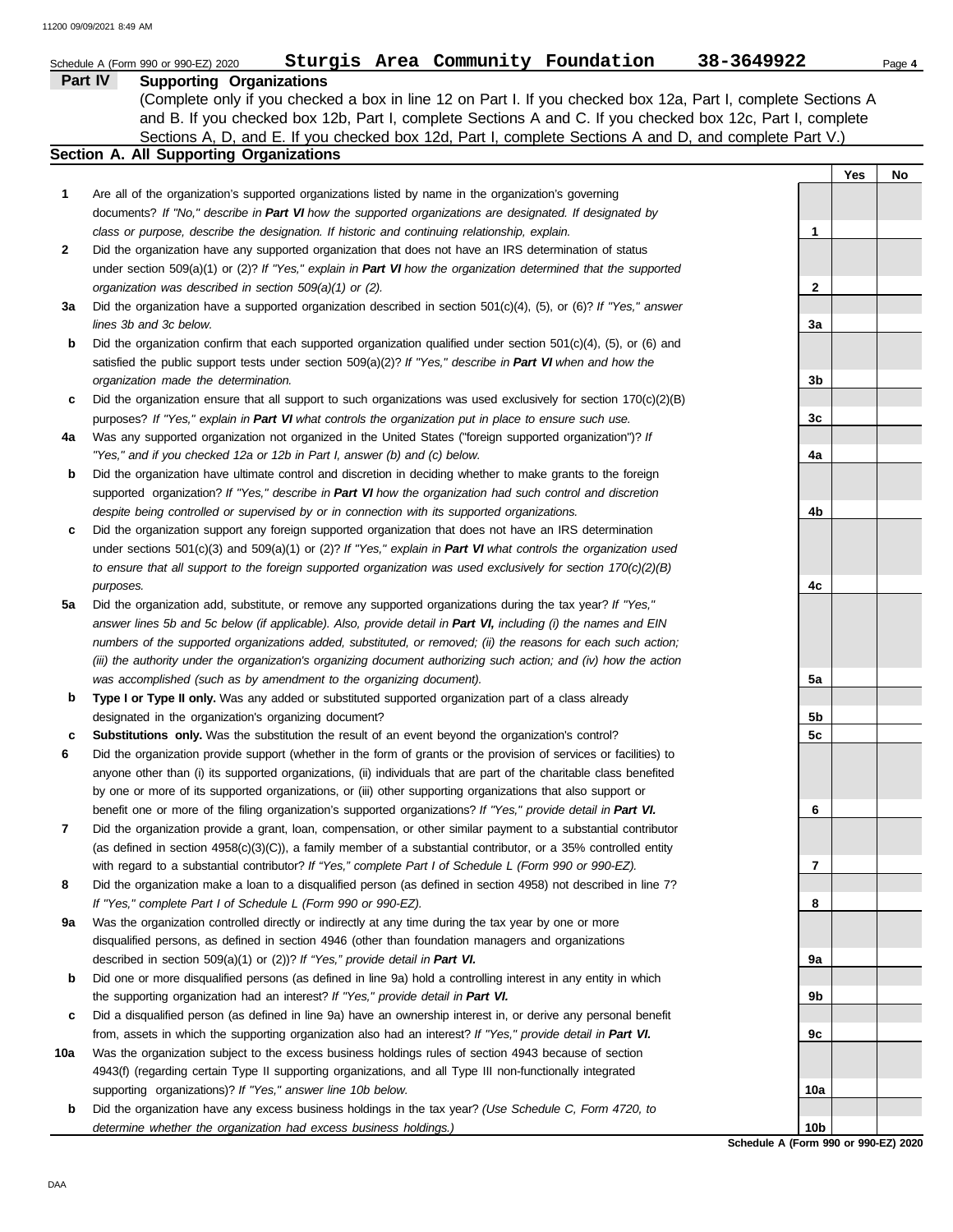|    | 11200 09/09/2021 8:49 AM                                                                                                                          |                 |            |        |
|----|---------------------------------------------------------------------------------------------------------------------------------------------------|-----------------|------------|--------|
|    | Sturgis Area Community Foundation<br>38-3649922<br>Schedule A (Form 990 or 990-EZ) 2020<br><b>Supporting Organizations (continued)</b><br>Part IV |                 |            | Page 5 |
|    |                                                                                                                                                   |                 | <b>Yes</b> | No     |
| 11 | Has the organization accepted a gift or contribution from any of the following persons?                                                           |                 |            |        |
| а  | A person who directly or indirectly controls, either alone or together with persons described in lines 11b and                                    |                 |            |        |
|    | 11c below, the governing body of a supported organization?                                                                                        | 11a             |            |        |
| b  | A family member of a person described in line 11a above?                                                                                          | 11 <sub>b</sub> |            |        |
| c  | A 35% controlled entity of a person described in line 11a or 11b above? If "Yes" to line 11a, 11b, or 11c, provide                                |                 |            |        |
|    | detail in Part VI.                                                                                                                                | 11c             |            |        |
|    | Section B. Type I Supporting Organizations                                                                                                        |                 |            |        |
|    |                                                                                                                                                   |                 | <b>Yes</b> | No     |
| 1  | Did the governing body, members of the governing body, officers acting in their official capacity, or membership of one or                        |                 |            |        |
|    | more supported organizations have the power to regularly appoint or elect at least a majority of the organization's officers,                     |                 |            |        |
|    | directors, or trustees at all times during the tax year? If "No," describe in Part VI how the supported organization(s)                           |                 |            |        |
|    | effectively operated, supervised, or controlled the organization's activities. If the organization had more than one supported                    |                 |            |        |
|    | organization, describe how the powers to appoint and/or remove officers, directors, or trustees were allocated among the                          |                 |            |        |
|    | supported organizations and what conditions or restrictions, if any, applied to such powers during the tax year.                                  | 1               |            |        |
| 2  | Did the organization operate for the benefit of any supported organization other than the supported                                               |                 |            |        |
|    | organization(s) that operated, supervised, or controlled the supporting organization? If "Yes," explain in Part                                   |                 |            |        |
|    | VI how providing such benefit carried out the purposes of the supported organization(s) that operated,                                            |                 |            |        |
|    | supervised, or controlled the supporting organization.                                                                                            | $\mathbf{2}$    |            |        |
|    | Section C. Type II Supporting Organizations                                                                                                       |                 |            |        |
|    |                                                                                                                                                   |                 | <b>Yes</b> | No     |
| 1  | Were a majority of the organization's directors or trustees during the tax year also a majority of the directors                                  |                 |            |        |
|    | or trustees of each of the organization's supported organization(s)? If "No," describe in Part VI how control                                     |                 |            |        |
|    | or management of the supporting organization was vested in the same persons that controlled or managed                                            |                 |            |        |
|    | the supported organization(s).<br>Section D. All Type III Supporting Organizations                                                                | $\mathbf{1}$    |            |        |
|    |                                                                                                                                                   |                 | <b>Yes</b> | No     |
| 1  | Did the organization provide to each of its supported organizations, by the last day of the fifth month of the                                    |                 |            |        |
|    | organization's tax year, (i) a written notice describing the type and amount of support provided during the prior tax                             |                 |            |        |
|    | year, (ii) a copy of the Form 990 that was most recently filed as of the date of notification, and (iii) copies of the                            |                 |            |        |
|    | organization's governing documents in effect on the date of notification, to the extent not previously provided?                                  | 1               |            |        |
| 2  | Were any of the organization's officers, directors, or trustees either (i) appointed or elected by the supported                                  |                 |            |        |
|    | organization(s) or (ii) serving on the governing body of a supported organization? If "No," explain in Part VI how                                |                 |            |        |
|    | the organization maintained a close and continuous working relationship with the supported organization(s).                                       | 2               |            |        |
| 3  | By reason of the relationship described in line 2, above, did the organization's supported organizations have                                     |                 |            |        |
|    | a significant voice in the organization's investment policies and in directing the use of the organization's                                      |                 |            |        |
|    | income or assets at all times during the tax year? If "Yes," describe in Part VI the role the organization's                                      |                 |            |        |
|    | supported organizations played in this regard.                                                                                                    | 3               |            |        |
|    | Section E. Type III Functionally-Integrated Supporting Organizations                                                                              |                 |            |        |
| 1  | Check the box next to the method that the organization used to satisfy the Integral Part Test during the year (see instructions).                 |                 |            |        |
| a  | The organization satisfied the Activities Test. Complete line 2 below.                                                                            |                 |            |        |
| b  | The organization is the parent of each of its supported organizations. Complete line 3 below.                                                     |                 |            |        |
| C  | The organization supported a governmental entity. Describe in Part VI how you supported a governmental entity (see instructions).                 |                 |            |        |
| 2  | Activities Test. Answer lines 2a and 2b below.                                                                                                    |                 | Yes        | No     |
| а  | Did substantially all of the organization's activities during the tax year directly further the exempt purposes of                                |                 |            |        |
|    | the supported organization(s) to which the organization was responsive? If "Yes," then in Part VI identify                                        |                 |            |        |
|    | those supported organizations and explain how these activities directly furthered their exempt purposes,                                          |                 |            |        |
|    | how the organization was responsive to those supported organizations, and how the organization determined                                         |                 |            |        |
|    | that these activities constituted substantially all of its activities.                                                                            | 2a              |            |        |
| b  | Did the activities described in line 2a, above, constitute activities that, but for the organization's involvement,                               |                 |            |        |
|    | one or more of the organization's supported organization(s) would have been engaged in? If "Yes," explain in                                      |                 |            |        |
|    | Part VI the reasons for the organization's position that its supported organization(s) would have engaged in                                      |                 |            |        |
|    | these activities but for the organization's involvement.                                                                                          | 2b              |            |        |

**3** Parent of Supported Organizations. *Answer lines 3a and 3b below.*

**a** Did the organization have the power to regularly appoint or elect a majority of the officers, directors, or trustees of each of the supported organizations? *If "Yes" or "No," provide details in Part VI.*

**b** Did the organization exercise a substantial degree of direction over the policies, programs, and activities of each of its supported organizations? *If "Yes," describe in Part VI the role played by the organization in this regard.*

DAA **Schedule A (Form 990 or 990-EZ) 2020 3b**

**3a**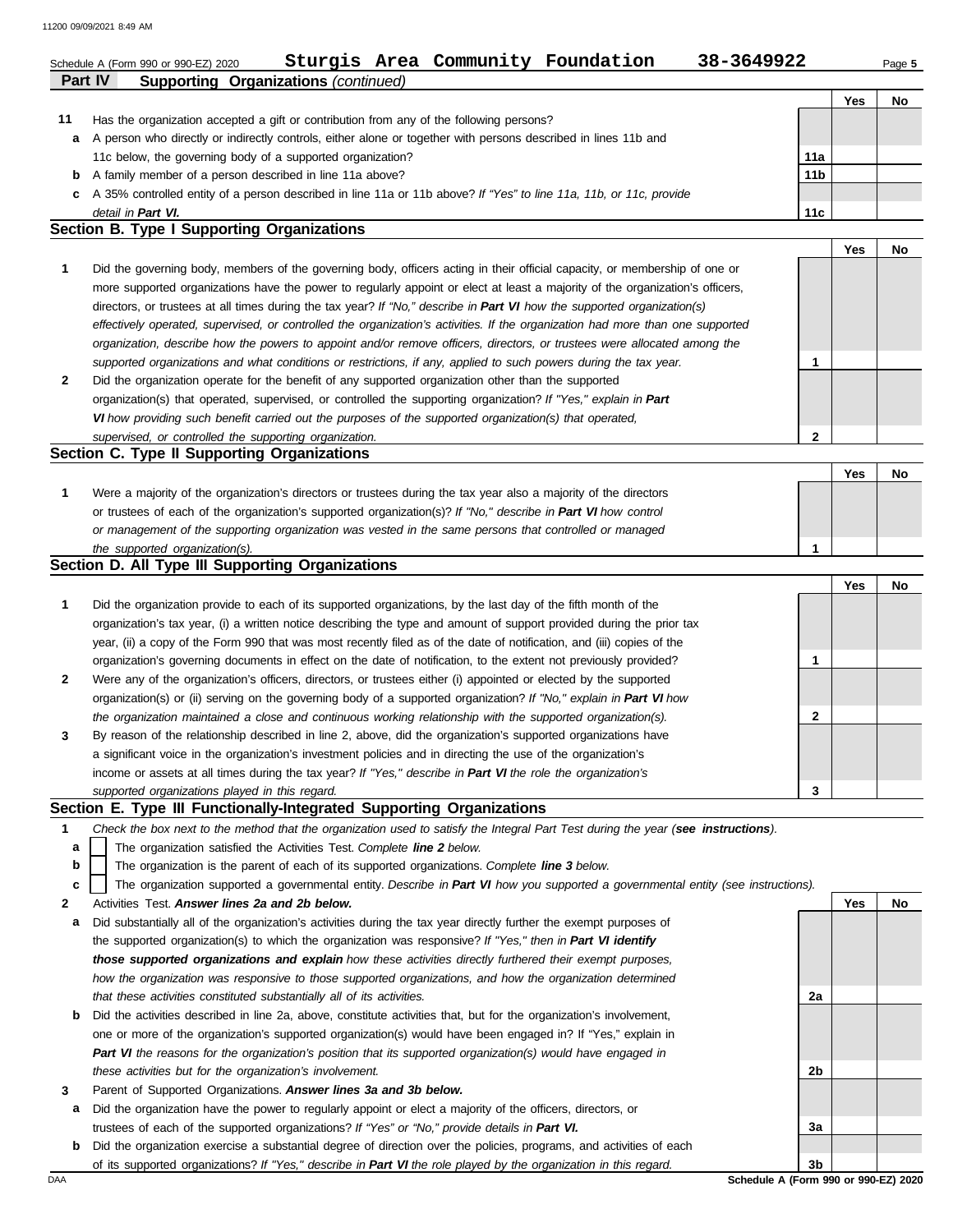| Sturgis Area Community Foundation<br>Schedule A (Form 990 or 990-EZ) 2020                                                                        |                         | 38-3649922     | Page 6                         |
|--------------------------------------------------------------------------------------------------------------------------------------------------|-------------------------|----------------|--------------------------------|
| Type III Non-Functionally Integrated 509(a)(3) Supporting Organizations<br>Part V                                                                |                         |                |                                |
| $\mathbf{1}$<br>Check here if the organization satisfied the Integral Part Test as a qualifying trust on Nov. 20, 1970 (explain in Part VI). See |                         |                |                                |
| instructions. All other Type III non-functionally integrated supporting organizations must complete Sections A through E.                        |                         |                |                                |
| Section A - Adjusted Net Income                                                                                                                  |                         | (A) Prior Year | (B) Current Year<br>(optional) |
| Net short-term capital gain<br>1                                                                                                                 | $\mathbf{1}$            |                |                                |
| $\mathbf{2}$<br>Recoveries of prior-year distributions                                                                                           | $\overline{2}$          |                |                                |
| 3<br>Other gross income (see instructions)                                                                                                       | 3                       |                |                                |
| Add lines 1 through 3.<br>4                                                                                                                      | 4                       |                |                                |
| 5<br>Depreciation and depletion                                                                                                                  | 5                       |                |                                |
| 6<br>Portion of operating expenses paid or incurred for production or collection of                                                              |                         |                |                                |
| gross income or for management, conservation, or maintenance of property                                                                         |                         |                |                                |
| held for production of income (see instructions)                                                                                                 | 6                       |                |                                |
| 7<br>Other expenses (see instructions)                                                                                                           | $\overline{\mathbf{r}}$ |                |                                |
| Adjusted Net Income (subtract lines 5, 6, and 7 from line 4)<br>8                                                                                | 8                       |                |                                |
| Section B - Minimum Asset Amount                                                                                                                 |                         | (A) Prior Year | (B) Current Year<br>(optional) |
| Aggregate fair market value of all non-exempt-use assets (see<br>1                                                                               |                         |                |                                |
| instructions for short tax year or assets held for part of year):                                                                                |                         |                |                                |
| a Average monthly value of securities                                                                                                            | 1a                      |                |                                |
| <b>b</b> Average monthly cash balances                                                                                                           | 1b                      |                |                                |
| c Fair market value of other non-exempt-use assets                                                                                               | 1c                      |                |                                |
| <b>d Total</b> (add lines 1a, 1b, and 1c)                                                                                                        | 1d                      |                |                                |
| <b>e</b> Discount claimed for blockage or other factors                                                                                          |                         |                |                                |
| (explain in detail in Part VI):                                                                                                                  |                         |                |                                |
| $\mathbf{2}$<br>Acquisition indebtedness applicable to non-exempt-use assets                                                                     | $\overline{2}$          |                |                                |
| 3<br>Subtract line 2 from line 1d.                                                                                                               | 3                       |                |                                |
| Cash deemed held for exempt use. Enter 0.015 of line 3 (for greater amount,<br>4                                                                 |                         |                |                                |
| see instructions).                                                                                                                               | 4                       |                |                                |
| 5<br>Net value of non-exempt-use assets (subtract line 4 from line 3)                                                                            | 5                       |                |                                |
| Multiply line 5 by 0.035.<br>6                                                                                                                   | 6                       |                |                                |
| 7<br>Recoveries of prior-year distributions                                                                                                      | $\overline{7}$          |                |                                |
| 8<br>Minimum Asset Amount (add line 7 to line 6)                                                                                                 | 8                       |                |                                |
| Section C - Distributable Amount                                                                                                                 |                         |                | <b>Current Year</b>            |
| Adjusted net income for prior year (from Section A, line 8, column A)<br>1                                                                       | $\mathbf{1}$            |                |                                |
| $\mathbf{2}$<br>Enter 0.85 of line 1.                                                                                                            | $\overline{2}$          |                |                                |
| 3<br>Minimum asset amount for prior year (from Section B, line 8, column A)                                                                      | 3                       |                |                                |
| 4<br>Enter greater of line 2 or line 3.                                                                                                          | 4                       |                |                                |
| 5<br>Income tax imposed in prior year                                                                                                            | 5                       |                |                                |
| 6<br><b>Distributable Amount.</b> Subtract line 5 from line 4, unless subject to                                                                 |                         |                |                                |
| emergency temporary reduction (see instructions).                                                                                                | 6                       |                |                                |

**7** | Check here if the current year is the organization's first as a non-functionally integrated Type III supporting organization (see instructions).

**Schedule A (Form 990 or 990-EZ) 2020**

DAA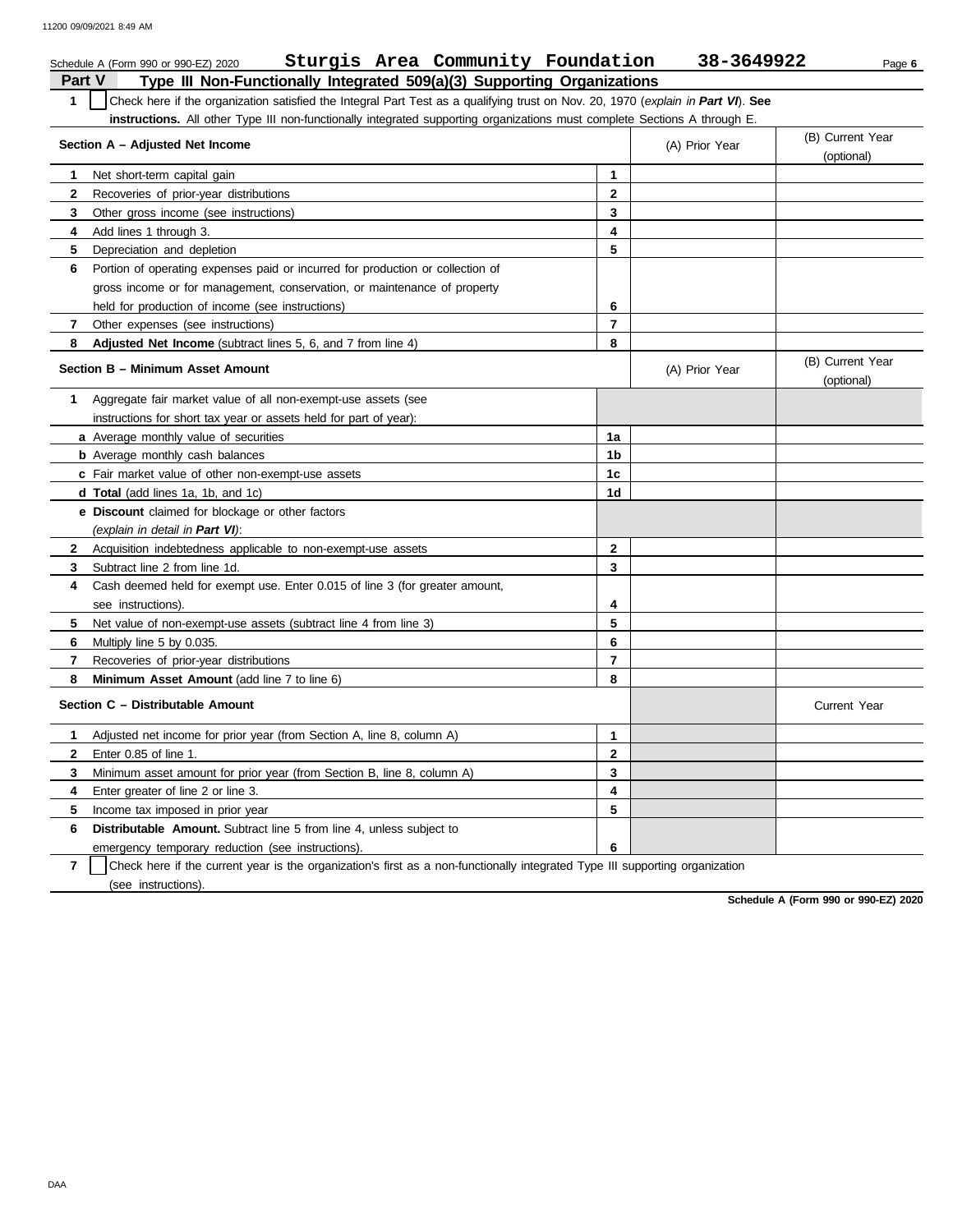| <b>Part V</b> | Sturgis Area Community Foundation<br>Schedule A (Form 990 or 990-EZ) 2020<br>Type III Non-Functionally Integrated 509(a)(3) Supporting Organizations (continued) |                             | 38-3649922                            | Page 7                                  |
|---------------|------------------------------------------------------------------------------------------------------------------------------------------------------------------|-----------------------------|---------------------------------------|-----------------------------------------|
|               | Section D - Distributions                                                                                                                                        |                             |                                       | <b>Current Year</b>                     |
| 1             | Amounts paid to supported organizations to accomplish exempt purposes                                                                                            |                             |                                       |                                         |
| $\mathbf{2}$  | Amounts paid to perform activity that directly furthers exempt purposes of supported                                                                             |                             |                                       |                                         |
|               | organizations, in excess of income from activity                                                                                                                 |                             |                                       |                                         |
| 3             | Administrative expenses paid to accomplish exempt purposes of supported organizations                                                                            |                             |                                       |                                         |
| 4             | Amounts paid to acquire exempt-use assets                                                                                                                        |                             |                                       |                                         |
| 5             | Qualified set-aside amounts (prior IRS approval required-provide details in Part VI)                                                                             |                             |                                       |                                         |
| 6             | Other distributions (describe in Part VI). See instructions.                                                                                                     |                             |                                       |                                         |
| 7             | <b>Total annual distributions.</b> Add lines 1 through 6.                                                                                                        |                             |                                       |                                         |
| 8             | Distributions to attentive supported organizations to which the organization is responsive                                                                       |                             |                                       |                                         |
|               | (provide details in Part VI). See instructions.                                                                                                                  |                             |                                       |                                         |
| 9             | Distributable amount for 2020 from Section C, line 6                                                                                                             |                             |                                       |                                         |
| 10            | Line 8 amount divided by line 9 amount                                                                                                                           |                             |                                       |                                         |
|               |                                                                                                                                                                  | (i)                         | (iii)                                 | (iii)                                   |
|               | <b>Section E - Distribution Allocations (see instructions)</b>                                                                                                   | <b>Excess Distributions</b> | <b>Underdistributions</b><br>Pre-2020 | <b>Distributable</b><br>Amount for 2020 |
| 1             | Distributable amount for 2020 from Section C, line 6                                                                                                             |                             |                                       |                                         |
| $\mathbf{2}$  | Underdistributions, if any, for years prior to 2020                                                                                                              |                             |                                       |                                         |
|               | (reasonable cause required-explain in Part VI). See                                                                                                              |                             |                                       |                                         |
|               | instructions.                                                                                                                                                    |                             |                                       |                                         |
| 3             | Excess distributions carryover, if any, to 2020                                                                                                                  |                             |                                       |                                         |
|               |                                                                                                                                                                  |                             |                                       |                                         |
|               |                                                                                                                                                                  |                             |                                       |                                         |
|               |                                                                                                                                                                  |                             |                                       |                                         |
|               |                                                                                                                                                                  |                             |                                       |                                         |
|               | e From 2019                                                                                                                                                      |                             |                                       |                                         |
|               | f Total of lines 3a through 3e                                                                                                                                   |                             |                                       |                                         |
|               | g Applied to underdistributions of prior years                                                                                                                   |                             |                                       |                                         |
|               | h Applied to 2020 distributable amount                                                                                                                           |                             |                                       |                                         |
|               | Carryover from 2015 not applied (see instructions)                                                                                                               |                             |                                       |                                         |
|               | Remainder. Subtract lines 3g, 3h, and 3i from line 3f.                                                                                                           |                             |                                       |                                         |
| 4             | Distributions for 2020 from                                                                                                                                      |                             |                                       |                                         |
|               | \$<br>Section D, line 7:                                                                                                                                         |                             |                                       |                                         |
|               | <b>a</b> Applied to underdistributions of prior years                                                                                                            |                             |                                       |                                         |
|               | <b>b</b> Applied to 2020 distributable amount                                                                                                                    |                             |                                       |                                         |
|               | <b>c</b> Remainder. Subtract lines 4a and 4b from line 4.                                                                                                        |                             |                                       |                                         |
| 5             | Remaining underdistributions for years prior to 2020, if                                                                                                         |                             |                                       |                                         |
|               | any. Subtract lines 3g and 4a from line 2. For result                                                                                                            |                             |                                       |                                         |
|               | greater than zero, explain in Part VI. See instructions.                                                                                                         |                             |                                       |                                         |
| 6             | Remaining underdistributions for 2020 Subtract lines 3h                                                                                                          |                             |                                       |                                         |
|               | and 4b from line 1. For result greater than zero, explain in                                                                                                     |                             |                                       |                                         |
|               | Part VI. See instructions.                                                                                                                                       |                             |                                       |                                         |
| 7             | Excess distributions carryover to 2021. Add lines 3j                                                                                                             |                             |                                       |                                         |
|               | and 4c.                                                                                                                                                          |                             |                                       |                                         |
| 8             | Breakdown of line 7:                                                                                                                                             |                             |                                       |                                         |
|               | <b>a</b> Excess from 2016<br>.                                                                                                                                   |                             |                                       |                                         |
|               |                                                                                                                                                                  |                             |                                       |                                         |

**Schedule A (Form 990 or 990-EZ) 2020**

**c** Excess from 2018 . . . . . . . . . . . . . . . . . . . . . . . . . . . . **d** Excess from 2019 . . . . . . . . . . . . . . . . . . . . . . . . . . . . **e** Excess from 2020 . . . . . . . . . . . . . . . . . . . . . . . . . . . .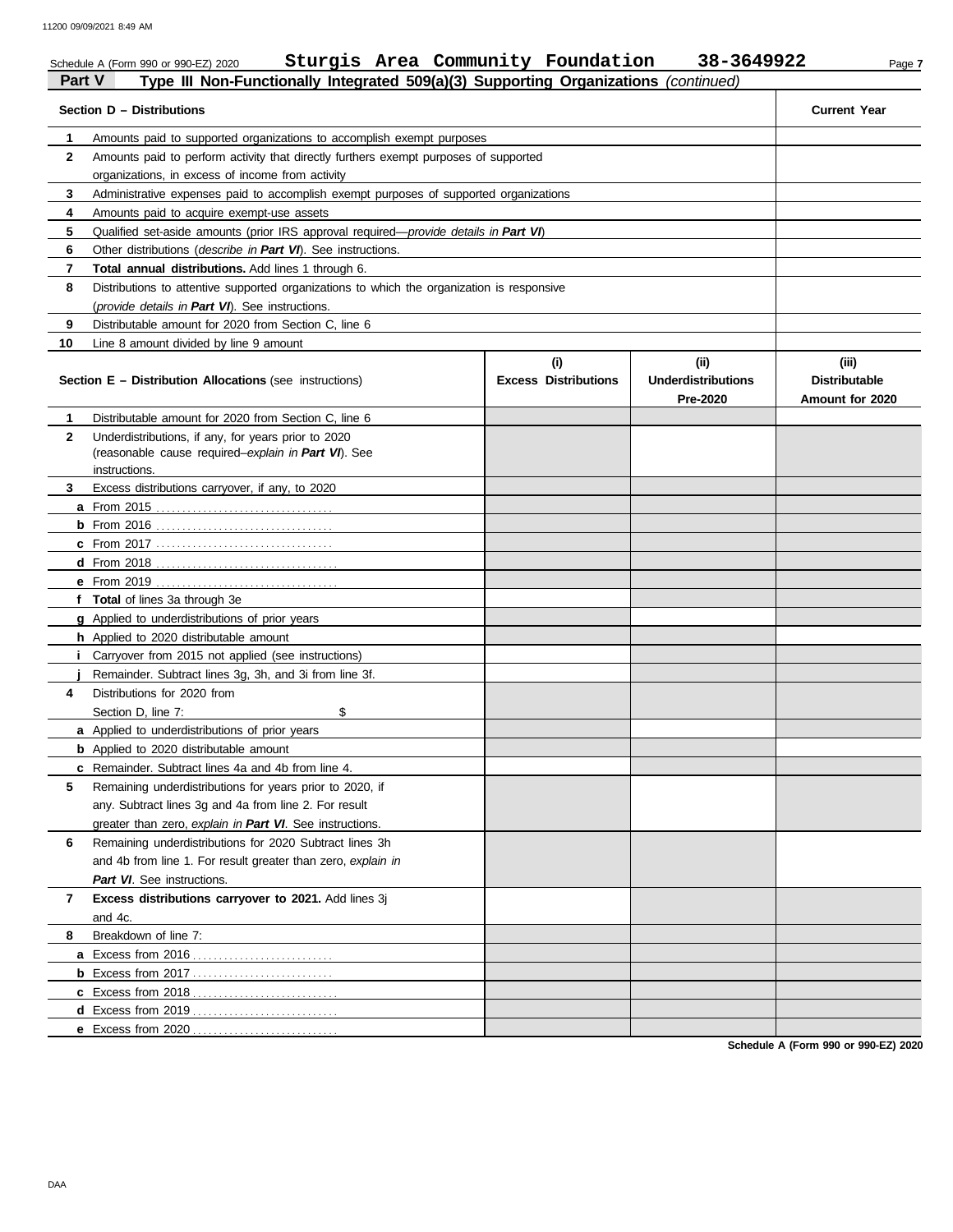| Schedule A (Form 990 or 990-EZ) 2020 Sturgis Area Community Foundation 38-3649922<br>Page 8<br>Part VI<br>Supplemental Information. Provide the explanations required by Part II, line 10; Part II, line 17a or 17b; Part<br>III, line 12; Part IV, Section A, lines 1, 2, 3b, 3c, 4b, 4c, 5a, 6, 9a, 9b, 9c, 11a, 11b, and 11c; Part IV, Section<br>B, lines 1 and 2; Part IV, Section C, line 1; Part IV, Section D, lines 2 and 3; Part IV, Section E, lines 1c, 2a, 2b,<br>3a, and 3b; Part V, line 1; Part V, Section B, line 1e; Part V, Section D, lines 5, 6, and 8; and Part V, Section E,<br>lines 2, 5, and 6. Also complete this part for any additional information. (See instructions.) |
|-------------------------------------------------------------------------------------------------------------------------------------------------------------------------------------------------------------------------------------------------------------------------------------------------------------------------------------------------------------------------------------------------------------------------------------------------------------------------------------------------------------------------------------------------------------------------------------------------------------------------------------------------------------------------------------------------------|
| Part II, Line 17b - 10% Facts and Circumstance Test - 2019                                                                                                                                                                                                                                                                                                                                                                                                                                                                                                                                                                                                                                            |
| Sturgis Area Community Foundation continually solicits and receives more                                                                                                                                                                                                                                                                                                                                                                                                                                                                                                                                                                                                                              |
| than 10% of its support from the general public, other public charities,                                                                                                                                                                                                                                                                                                                                                                                                                                                                                                                                                                                                                              |
| and local governmental units. The support received is not from one family                                                                                                                                                                                                                                                                                                                                                                                                                                                                                                                                                                                                                             |
| or group of related entities. The public support percentage has ranged                                                                                                                                                                                                                                                                                                                                                                                                                                                                                                                                                                                                                                |
| from this year's 29.57% to 38.32% over the past five years. In addition,                                                                                                                                                                                                                                                                                                                                                                                                                                                                                                                                                                                                                              |
| the Board of Trustees of the Foundation is comprised of individuals that                                                                                                                                                                                                                                                                                                                                                                                                                                                                                                                                                                                                                              |
| represent the broad interests of the local area's public.                                                                                                                                                                                                                                                                                                                                                                                                                                                                                                                                                                                                                                             |
|                                                                                                                                                                                                                                                                                                                                                                                                                                                                                                                                                                                                                                                                                                       |
|                                                                                                                                                                                                                                                                                                                                                                                                                                                                                                                                                                                                                                                                                                       |
|                                                                                                                                                                                                                                                                                                                                                                                                                                                                                                                                                                                                                                                                                                       |
|                                                                                                                                                                                                                                                                                                                                                                                                                                                                                                                                                                                                                                                                                                       |
|                                                                                                                                                                                                                                                                                                                                                                                                                                                                                                                                                                                                                                                                                                       |
|                                                                                                                                                                                                                                                                                                                                                                                                                                                                                                                                                                                                                                                                                                       |
|                                                                                                                                                                                                                                                                                                                                                                                                                                                                                                                                                                                                                                                                                                       |
|                                                                                                                                                                                                                                                                                                                                                                                                                                                                                                                                                                                                                                                                                                       |
|                                                                                                                                                                                                                                                                                                                                                                                                                                                                                                                                                                                                                                                                                                       |
|                                                                                                                                                                                                                                                                                                                                                                                                                                                                                                                                                                                                                                                                                                       |
|                                                                                                                                                                                                                                                                                                                                                                                                                                                                                                                                                                                                                                                                                                       |
|                                                                                                                                                                                                                                                                                                                                                                                                                                                                                                                                                                                                                                                                                                       |
|                                                                                                                                                                                                                                                                                                                                                                                                                                                                                                                                                                                                                                                                                                       |
|                                                                                                                                                                                                                                                                                                                                                                                                                                                                                                                                                                                                                                                                                                       |
|                                                                                                                                                                                                                                                                                                                                                                                                                                                                                                                                                                                                                                                                                                       |
|                                                                                                                                                                                                                                                                                                                                                                                                                                                                                                                                                                                                                                                                                                       |
|                                                                                                                                                                                                                                                                                                                                                                                                                                                                                                                                                                                                                                                                                                       |
|                                                                                                                                                                                                                                                                                                                                                                                                                                                                                                                                                                                                                                                                                                       |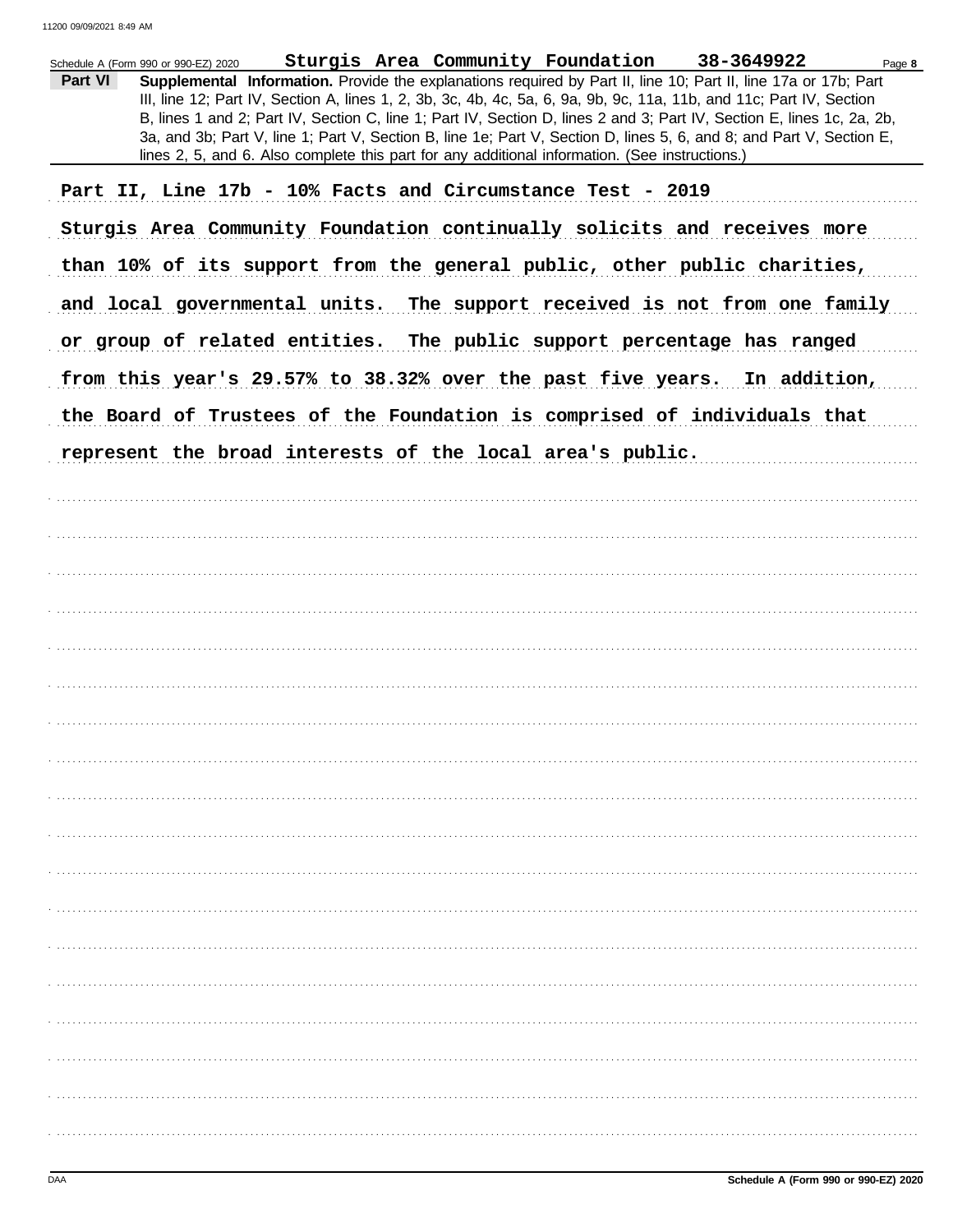### OMB No. 1545-0047 Department of the Treasury Internal Revenue Service Name of the organization **2020 Schedule of Contributors Schedule B (Form 990, 990-EZ, or 990-PF)** u **Attach to Form 990, Form 990-EZ, or Form 990-PF. Employer identification number Organization type** (check one): u **Go to** *www.irs.gov/Form990* **for the latest information. Sturgis Area Community Foundation 38-3649922**

| Filers of:         | Section:                                                                    |
|--------------------|-----------------------------------------------------------------------------|
| Form 990 or 990-EZ | $X \ 501(c)$<br>3 ) (enter number) organization                             |
|                    | $4947(a)(1)$ nonexempt charitable trust not treated as a private foundation |
|                    | 527 political organization                                                  |
| Form 990-PF        | 501(c)(3) exempt private foundation                                         |
|                    | 4947(a)(1) nonexempt charitable trust treated as a private foundation       |
|                    | 501(c)(3) taxable private foundation                                        |

Check if your organization is covered by the **General Rule** or a **Special Rule. Note:** Only a section 501(c)(7), (8), or (10) organization can check boxes for both the General Rule and a Special Rule. See instructions.

## **General Rule**

For an organization filing Form 990, 990-EZ, or 990-PF that received, during the year, contributions totaling \$5,000 **X** or more (in money or property) from any one contributor. Complete Parts I and II. See instructions for determining a contributor's total contributions.

### **Special Rules**

| For an organization described in section 501(c)(3) filing Form 990 or 990-EZ that met the $33^{1/3\%}$ support test of the  |
|-----------------------------------------------------------------------------------------------------------------------------|
| regulations under sections 509(a)(1) and 170(b)(1)(A)(vi), that checked Schedule A (Form 990 or 990-EZ), Part II, line      |
| 13, 16a, or 16b, and that received from any one contributor, during the year, total contributions of the greater of (1)     |
| \$5,000; or (2) 2% of the amount on (i) Form 990, Part VIII, line 1h; or (ii) Form 990-EZ, line 1. Complete Parts I and II. |

literary, or educational purposes, or for the prevention of cruelty to children or animals. Complete Parts I (entering For an organization described in section 501(c)(7), (8), or (10) filing Form 990 or 990-EZ that received from any one contributor, during the year, total contributions of more than \$1,000 *exclusively* for religious, charitable, scientific, "N/A" in column (b) instead of the contributor name and address), II, and III.

For an organization described in section 501(c)(7), (8), or (10) filing Form 990 or 990-EZ that received from any one contributor, during the year, contributions *exclusively* for religious, charitable, etc., purposes, but no such contributions totaled more than \$1,000. If this box is checked, enter here the total contributions that were received during the year for an *exclusively* religious, charitable, etc., purpose. Don't complete any of the parts unless the **General Rule** applies to this organization because it received *nonexclusively* religious, charitable, etc., contributions totaling \$5,000 or more during the year . . . . . . . . . . . . . . . . . . . . . . . . . . . . . . . . . . . . . . . . . . . . . . . . . . . . . . . . . . . . . . . . . . . . . . . . . . . . . . . . .

990-EZ, or 990-PF), but it **must** answer "No" on Part IV, line 2, of its Form 990; or check the box on line H of its Form 990-EZ or on its Form 990-PF, Part I, line 2, to certify that it doesn't meet the filing requirements of Schedule B (Form 990, 990-EZ, or 990-PF). **Caution:** An organization that isn't covered by the General Rule and/or the Special Rules doesn't file Schedule B (Form 990,

**For Paperwork Reduction Act Notice, see the instructions for Form 990, 990-EZ, or 990-PF.**

 $\triangleright$  \$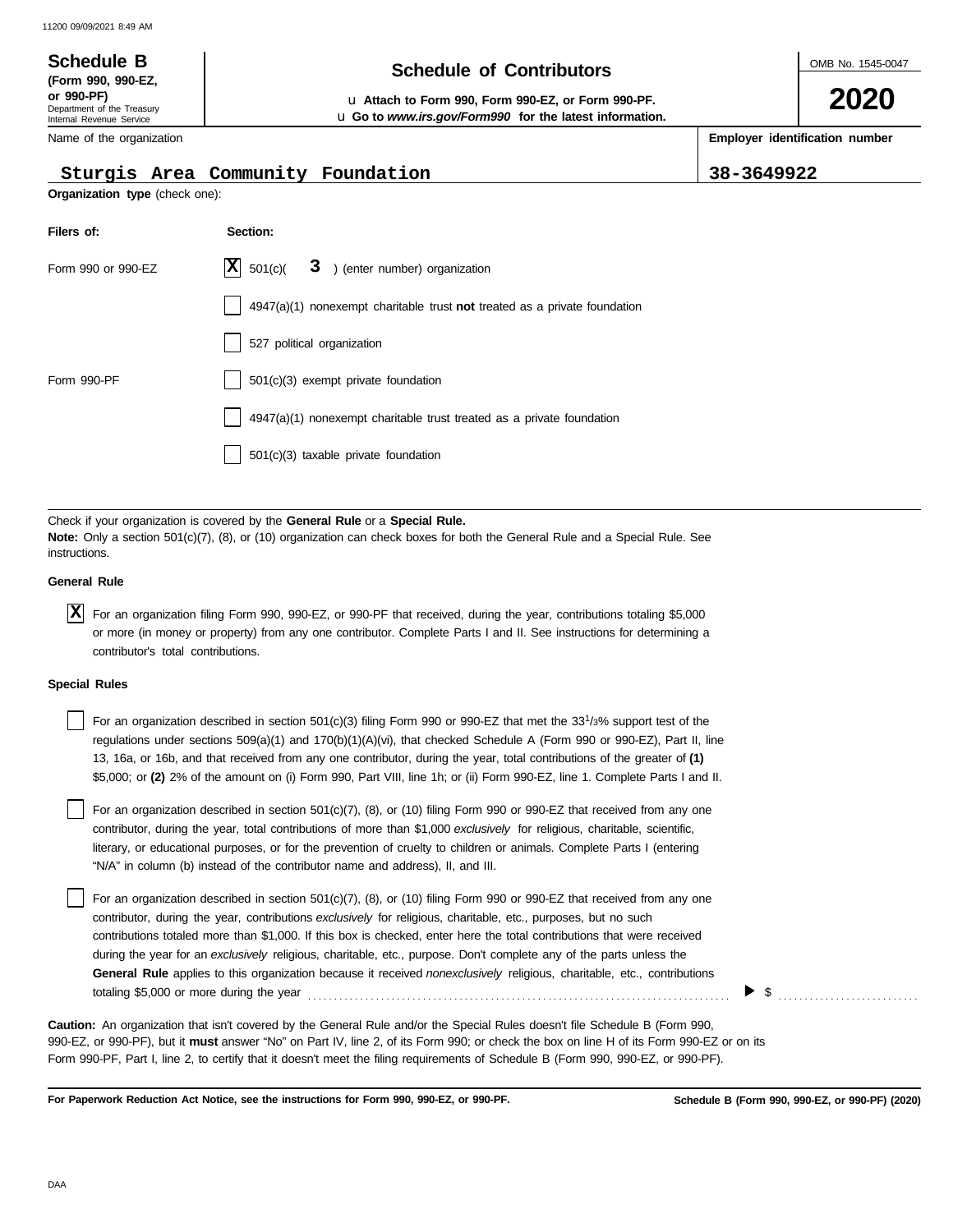**Part I** Schedule B (Form 990, 990-EZ, or 990-PF) (2020) **Contributors** (see instructions). Use duplicate copies of Part I if additional space is needed. Name of organization **Employer identification number** Page **2 Sturgis Area Community Foundation Page 1 of 3 38-3649922**

| (a)           | (b)                                                                          | (c)                               | (d)                                                                                          |
|---------------|------------------------------------------------------------------------------|-----------------------------------|----------------------------------------------------------------------------------------------|
| No.           | Name, address, and ZIP + 4                                                   | <b>Total contributions</b>        | Type of contribution                                                                         |
| $\mathbf{1}$  | Dr. & Mrs. Thomas Brenner<br>61397 Irongate<br>MI 49091<br>Sturgis           | 12,075<br>$\mathfrak s$           | Х<br>Person<br>Payroll<br><b>Noncash</b><br>(Complete Part II for<br>noncash contributions.) |
| (a)<br>No.    | (b)<br>Name, address, and ZIP + 4                                            | (c)<br><b>Total contributions</b> | (d)<br>Type of contribution                                                                  |
| 2             | Sturgis Bank & Trust Company<br>P.O. Box 600<br>MI 49091<br>Sturgis          | 10,500<br>\$                      | Χ<br>Person<br>Payroll<br><b>Noncash</b><br>(Complete Part II for<br>noncash contributions.) |
| (a)<br>No.    | (b)<br>Name, address, and ZIP + 4                                            | (c)<br><b>Total contributions</b> | (d)<br>Type of contribution                                                                  |
| 3             | Mr. & Mrs. Kelly Murphy<br>P.O. Box 233<br>MI 49091<br>Sturgis               | 11,450<br>$\mathsf{\$}$           | Х<br>Person<br>Payroll<br><b>Noncash</b><br>(Complete Part II for<br>noncash contributions.) |
| (a)<br>No.    | (b)<br>Name, address, and ZIP + 4                                            | (c)<br><b>Total contributions</b> | (d)<br>Type of contribution                                                                  |
| $\frac{4}{1}$ | St. Joseph County United Way<br>660 E Main Street<br>Centreville<br>MI 49032 | 6,000<br>\$                       | Χ<br>Person<br>Payroll<br>Noncash<br>(Complete Part II for<br>noncash contributions.)        |
| (a)<br>No.    | (b)<br>Name, address, and ZIP + 4                                            | (c)<br><b>Total contributions</b> | (d)<br>Type of contribution                                                                  |
| 5 <sub></sub> | Mr. & Mrs. Donald Grant<br>68303 Edgewater Beach<br>White Pigeon<br>MI 49099 | 14,000<br>$\mathfrak s$           | Χ<br>Person<br>Payroll<br>Noncash<br>(Complete Part II for<br>noncash contributions.)        |
| (a)<br>No.    | (b)<br>Name, address, and ZIP + 4                                            | (c)<br><b>Total contributions</b> | (d)<br>Type of contribution                                                                  |
| 6             | Mr. & Mrs. Michael Frost<br>1108 S Lakeview<br><b>MI 49091</b><br>Sturgis    | 5,000<br>$\frac{1}{2}$            | X<br>Person<br>Payroll<br>Noncash<br>(Complete Part II for<br>noncash contributions.)        |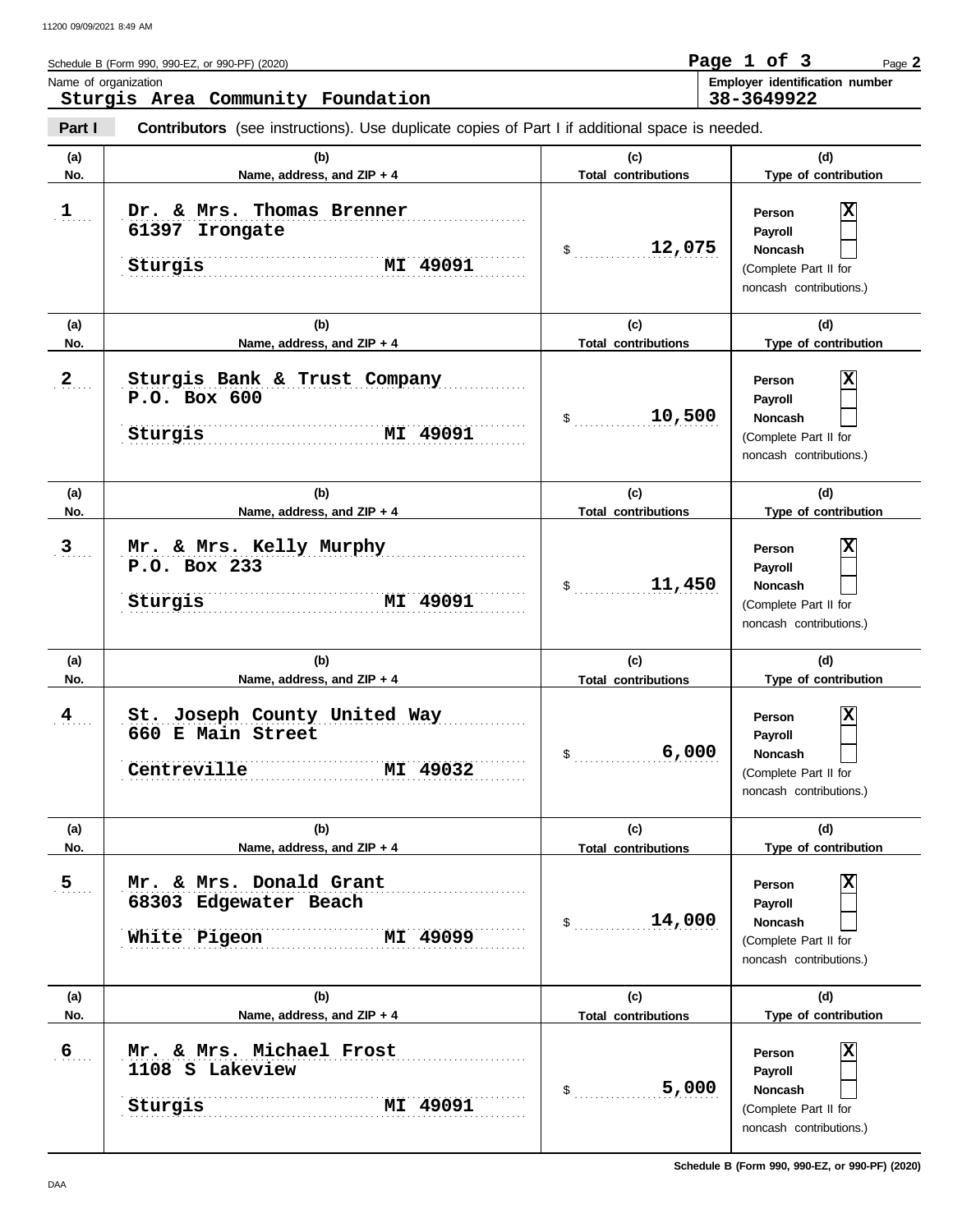$9 \quad .$ 

10

 $11$ 

 $12$ 

Sturgis

**P.O. Box 50**

**11 Anonymous**

**No. Name, address, and ZIP + 4**

**P.O. Box 158**

| Name of organization | Schedule B (Form 990, 990-EZ, or 990-PF) (2020)<br>Sturgis Area Community Foundation |                                                                                                       |                                   | Page 2 of 3<br>Page 2<br>Employer identification number<br>38-3649922                                              |
|----------------------|--------------------------------------------------------------------------------------|-------------------------------------------------------------------------------------------------------|-----------------------------------|--------------------------------------------------------------------------------------------------------------------|
| Part I               |                                                                                      | <b>Contributors</b> (see instructions). Use duplicate copies of Part I if additional space is needed. |                                   |                                                                                                                    |
| (a)<br>No.           |                                                                                      | (b)<br>Name, address, and ZIP + 4                                                                     | (c)<br><b>Total contributions</b> | (d)<br>Type of contribution                                                                                        |
| $\overline{7}$       | Morgan Olson LLC<br>1801 S Nottawa Road<br>Sturgis                                   | <b>MI 49091</b>                                                                                       | 5,000<br>\$                       | $\overline{\mathbf{x}}$<br>Person<br>Payroll<br><b>Noncash</b><br>(Complete Part II for<br>noncash contributions.) |
| (a)                  |                                                                                      | (b)                                                                                                   | (c)                               | (d)                                                                                                                |
| No.                  |                                                                                      | Name, address, and ZIP + 4                                                                            | <b>Total contributions</b>        | Type of contribution                                                                                               |
| 8                    | Independence<br>GT.<br>215 Broadus Street<br>Sturgis                                 | <b>MI 49091</b>                                                                                       | 10,000                            | X<br>Person<br><b>Payroll</b><br><b>Noncash</b><br>(Complete Part II for<br>noncash contributions.)                |
| (a)                  |                                                                                      | (b)                                                                                                   | (c)                               | (d)                                                                                                                |

**(a) (b) (c) (d) No. Name, address, and ZIP + 4 Type of contribution**

**(a) (b) (c) (d) No. Name, address, and ZIP + 4 Type of contribution**

**(a) (b) (c) (d)** No. No. Name, address, and ZIP + 4 **Total contributions** Type of contribution

**Sturgis MI 49091**

. . . . . . . . . . . . . . . . . . . . . . . . . . . . . . . . . . . . . . . . . . . . . . . . . . . . . . . . . . . . . . . . . . . . . . . . . . . . .

. . . . . . . . . . . . . . . . . . . . . . . . . . . . . . . . . . . . . . . . . . . . . . . . . . . . . . . . . . . . . . . . . . . . . . . . . . . . .

. . . . . . . . . . . . . . . . . . . . . . . . . . . . . . . . . . . . . . . . . . . . . . . . . . . . . . . . . . . . . . . . . . . . . . . . . . . . . **Fort Wayne IN 46845** . . . . . . . . . . . . . . . . . . . . . . . . . . . . . . . . . . . . . . . . . . . . . . . . . . . . . . . . . . . . . . . . . . . . . . . . . . . . .

. . . . . . . . . . . . . . . . . . . . . . . . . . . . . . . . . . . . . . . . . . . . . . . . . . . . . . . . . . . . . . . . . . . . . . . . . . . . . . . . . . . . . . . . . . . . . . . . . . . . . . . . . . . . . . . . . . . . . . . . . . . . . . . . . . . . . . . . . . . . . . . . . . . . . . . . . .

. . . . . . . . . . . . . . . . . . . . . . . . . . . . . . . . . . . . . . . . . . . . . . . . . . . . . . . . . . . . . . . . . . . . . . . . . . . . . **10 Ms. Karen Heimann**

**12320 Westwind Pointe**

**310 N Franks Avenue**

. . . . . . . . . . . . . . . . . . . . . . . . . . . . . . . . . . . . . . . . . . . . . . . . . . . . . . . . . . . . . . . . . . . . . . . . . . . . . **9 Mr. & Mrs. Pete Stemen**

**Sturgis MI 49091**

. . . . . . . . . . . . . . . . . . . . . . . . . . . . . . . . . . . . . . . . . . . . . . . . . . . . . . . . . . . . . . . . . . . . . . . . . . . . . . . . . . . . . . . . . . . . . . . . . . . . . . . . . . . . . . . . . . . . . . . . . . . . . . . . . . . . . . . . . . . . . . . . . . . . . . . . . . **Sturgis MI 49091**

12 | Howard & Dorothy Kendrick Irrv Trust

(Complete Part II for noncash contributions.)

**Type of contribution**

**X**

**X**

**X**

**X**

**Person Payroll Noncash**

(Complete Part II for noncash contributions.)

(Complete Part II for noncash contributions.)

(Complete Part II for noncash contributions.)

\$ . . . . . . . . . . . . . . . . . . . . . . . . . . . . **10,000**

**Total contributions**

\$ . . . . . . . . . . . . . . . . . . . . . . . . . . . . **10,100**

**Total contributions**

\$ . . . . . . . . . . . . . . . . . . . . . . . . . . . . **13,000**

**Total contributions**

\$ . . . . . . . . . . . . . . . . . . . . . . . . . . . . **45,883**

**Total contributions**

**Person Payroll Noncash**

**Person Payroll Noncash**

**Person Payroll Noncash**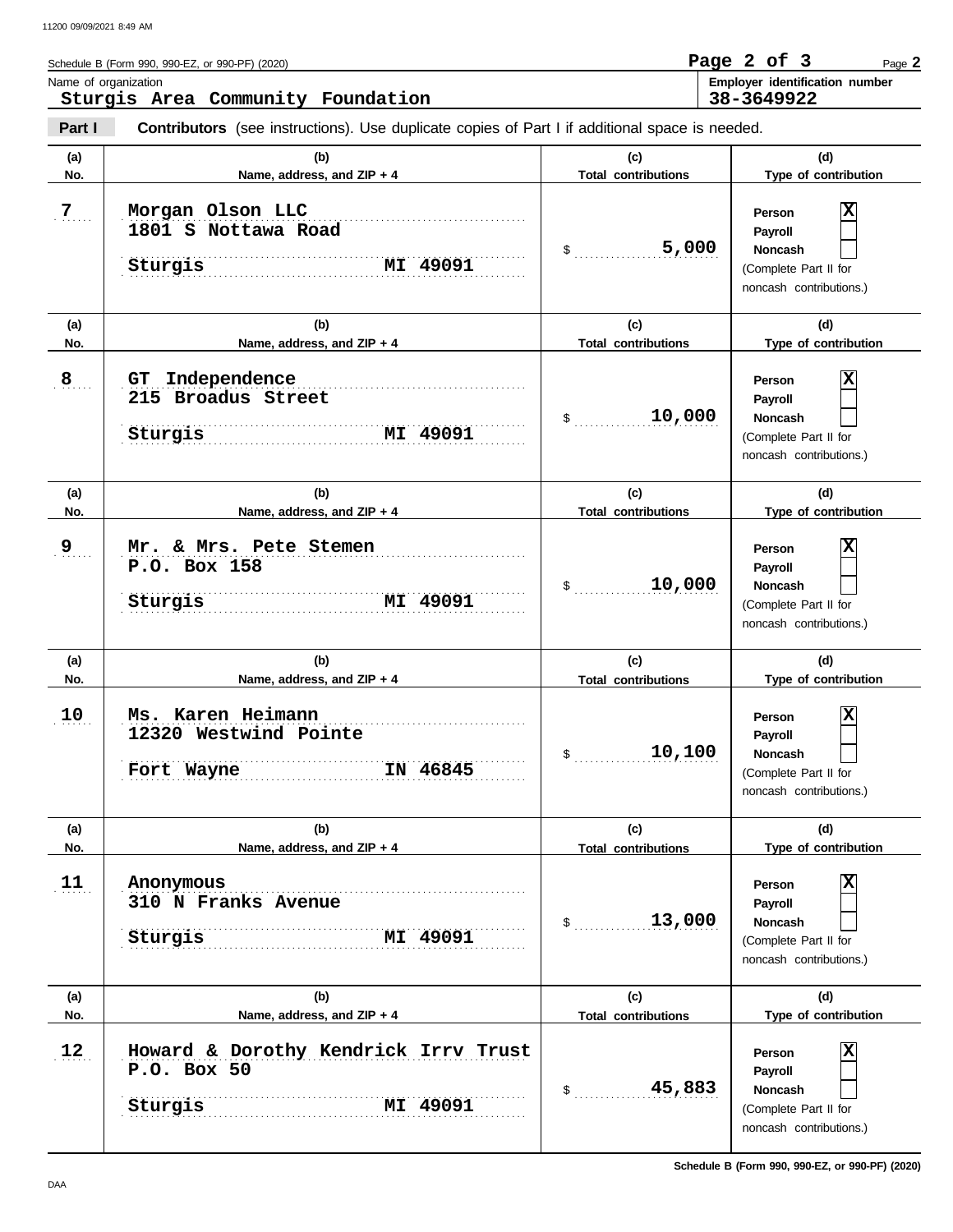| Schedule B (Form 990, 990-EZ, or 990-PF) (2020)                                                                 | Page 3 of 3 |            | Page $2$                       |
|-----------------------------------------------------------------------------------------------------------------|-------------|------------|--------------------------------|
| Name of organization<br>Sturgis Area Community Foundation                                                       |             | 38-3649922 | Employer identification number |
| Part I<br><b>Contributors</b> (see instructions). Use duplicate copies of Part I if additional space is needed. |             |            |                                |

|            | (b)                                                                                 |                                   | (d)                                                                                          |
|------------|-------------------------------------------------------------------------------------|-----------------------------------|----------------------------------------------------------------------------------------------|
| (a)<br>No. | Name, address, and ZIP + 4                                                          | (c)<br><b>Total contributions</b> | Type of contribution                                                                         |
| 13         | Jeanine Lugo<br>8651 Creekwood Lane<br>IN 46236<br>Indianapolis                     | 5,150<br>$\sim$                   | х<br>Person<br>Payroll<br><b>Noncash</b><br>(Complete Part II for<br>noncash contributions.) |
| (a)        | (b)                                                                                 | (c)                               | (d)                                                                                          |
| No.        | Name, address, and ZIP + 4                                                          | <b>Total contributions</b>        | Type of contribution                                                                         |
| 14         | Michigan Health Endowment Fund<br>7927 Nemco Way, Suite 270<br>MI 48116<br>Brighton | 35,000<br>$\sim$                  | х<br>Person<br>Payroll<br><b>Noncash</b><br>(Complete Part II for<br>noncash contributions.) |
| (a)        | (b)                                                                                 | (c)                               | (d)                                                                                          |
| No.        | Name, address, and ZIP + 4                                                          | <b>Total contributions</b>        | Type of contribution                                                                         |
| 15         | Kenneth & Marcia Arend Trust<br>8651 Creekwood Lane<br>IN 46236<br>Indianapolis     | 53,626<br>$\mathfrak s$           | х<br>Person<br>Payroll<br><b>Noncash</b><br>(Complete Part II for<br>noncash contributions.) |
| (a)<br>No. | (b)<br>Name, address, and ZIP + 4                                                   | (c)<br><b>Total contributions</b> | (d)<br>Type of contribution                                                                  |
| 16         | Anonymous<br>310 N Franks Avenue<br>MI 49091<br>Sturgis                             | 5,050<br>\$                       | X<br>Person<br>Payroll<br><b>Noncash</b><br>(Complete Part II for<br>noncash contributions.) |
| (a)<br>No. | (b)<br>Name, address, and ZIP + 4                                                   | (c)<br><b>Total contributions</b> | (d)<br>Type of contribution                                                                  |
| 17         | Judith K. Van Solkema Irrev Trust<br>211 S Rose Street<br>Kalamazoo<br>49007<br>MI  | 6,046<br>$\mathsf{S}$             | х<br>Person<br>Payroll<br><b>Noncash</b><br>(Complete Part II for<br>noncash contributions.) |
| (a)<br>No. | (b)<br>Name, address, and ZIP + 4                                                   | (c)<br><b>Total contributions</b> | (d)<br>Type of contribution                                                                  |
|            |                                                                                     | \$                                | Person<br>Payroll<br><b>Noncash</b><br>(Complete Part II for<br>noncash contributions.)      |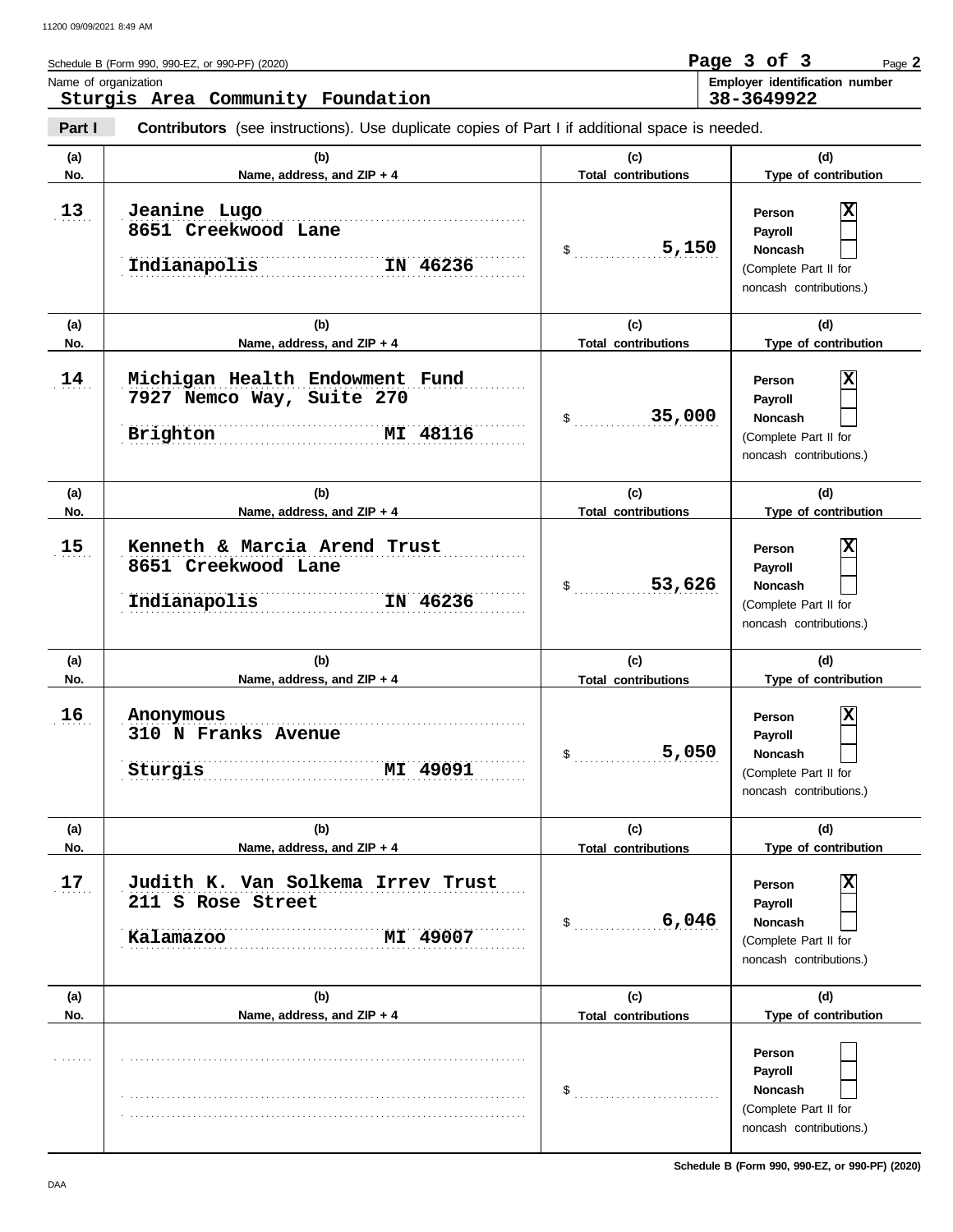**(Form 990)**

# **SCHEDULE D Supplemental Financial Statements**

**Part IV, line 6, 7, 8, 9, 10, 11a, 11b, 11c, 11d, 11e, 11f, 12a, or 12b.** u **Complete if the organization answered "Yes" on Form 990,**

u **Attach to Form 990.** 

u **Go to** *www.irs.gov/Form990* **for instructions and the latest information.**

Internal Revenue Service **Name of the organization**

Department of the Treasury

|    | Sturgis Area Community Foundation                                                                                                                                          |                                                    |                      | 38-3649922                      |
|----|----------------------------------------------------------------------------------------------------------------------------------------------------------------------------|----------------------------------------------------|----------------------|---------------------------------|
|    | Organizations Maintaining Donor Advised Funds or Other Similar Funds or Accounts.<br>Part I                                                                                |                                                    |                      |                                 |
|    | Complete if the organization answered "Yes" on Form 990, Part IV, line 6.                                                                                                  |                                                    |                      |                                 |
|    |                                                                                                                                                                            | (a) Donor advised funds                            |                      | (b) Funds and other accounts    |
| 1  |                                                                                                                                                                            | 12                                                 |                      | 8                               |
| 2  | Aggregate value of contributions to (during year)                                                                                                                          | 1,124                                              |                      | 26,300                          |
| 3  |                                                                                                                                                                            | $\overline{233,283}$                               |                      | 3,200                           |
| 4  |                                                                                                                                                                            | 13,362,374                                         |                      | 215,445                         |
| 5  | Did the organization inform all donors and donor advisors in writing that the assets held in donor advised                                                                 |                                                    |                      |                                 |
|    |                                                                                                                                                                            |                                                    |                      | $ {\bf X} $<br>Yes<br>No        |
| 6  | Did the organization inform all grantees, donors, and donor advisors in writing that grant funds can be used                                                               |                                                    |                      |                                 |
|    | only for charitable purposes and not for the benefit of the donor or donor advisor, or for any other purpose                                                               |                                                    |                      |                                 |
|    | conferring impermissible private benefit?                                                                                                                                  |                                                    |                      | x <br>Yes<br>No                 |
|    | <b>Conservation Easements.</b><br>Part II                                                                                                                                  |                                                    |                      |                                 |
|    | Complete if the organization answered "Yes" on Form 990, Part IV, line 7.                                                                                                  |                                                    |                      |                                 |
| 1. | Purpose(s) of conservation easements held by the organization (check all that apply).                                                                                      |                                                    |                      |                                 |
|    | Preservation of land for public use (for example, recreation or education)                                                                                                 | Preservation of a historically important land area |                      |                                 |
|    | Protection of natural habitat                                                                                                                                              | Preservation of a certified historic structure     |                      |                                 |
|    | Preservation of open space                                                                                                                                                 |                                                    |                      |                                 |
| 2  | Complete lines 2a through 2d if the organization held a qualified conservation contribution in the form of a conservation                                                  |                                                    |                      |                                 |
|    | easement on the last day of the tax year.                                                                                                                                  |                                                    |                      | Held at the End of the Tax Year |
| a  | Total number of conservation easements                                                                                                                                     |                                                    | 2a                   |                                 |
| b  |                                                                                                                                                                            |                                                    | 2 <sub>b</sub><br>2c |                                 |
| c  | Number of conservation easements on a certified historic structure included in (a) [11] Number of conservation easements on a certified historic structure included in (a) |                                                    |                      |                                 |
|    | d Number of conservation easements included in (c) acquired after 7/25/06, and not on a<br>historic structure listed in the National Register                              |                                                    | 2d                   |                                 |
| 3  | Number of conservation easements modified, transferred, released, extinguished, or terminated by the organization during the                                               |                                                    |                      |                                 |
|    |                                                                                                                                                                            |                                                    |                      |                                 |
|    | tax year $\mathbf u$<br>Number of states where property subject to conservation easement is located <b>u</b>                                                               |                                                    |                      |                                 |
| 5  | Does the organization have a written policy regarding the periodic monitoring, inspection, handling of                                                                     |                                                    |                      |                                 |
|    |                                                                                                                                                                            |                                                    |                      | Yes<br>No                       |
| 6  | Staff and volunteer hours devoted to monitoring, inspecting, handling of violations, and enforcing conservation easements during the year                                  |                                                    |                      |                                 |
|    | u<br>.                                                                                                                                                                     |                                                    |                      |                                 |
| 7  | Amount of expenses incurred in monitoring, inspecting, handling of violations, and enforcing conservation easements during the year                                        |                                                    |                      |                                 |
|    |                                                                                                                                                                            |                                                    |                      |                                 |
| 8  | Does each conservation easement reported on line 2(d) above satisfy the requirements of section 170(h)(4)(B)(i)                                                            |                                                    |                      |                                 |
|    |                                                                                                                                                                            |                                                    |                      | No<br>Yes                       |
| 9  | In Part XIII, describe how the organization reports conservation easements in its revenue and expense statement and                                                        |                                                    |                      |                                 |
|    | balance sheet, and include, if applicable, the text of the footnote to the organization's financial statements that describes the                                          |                                                    |                      |                                 |
|    | organization's accounting for conservation easements.                                                                                                                      |                                                    |                      |                                 |
|    | Organizations Maintaining Collections of Art, Historical Treasures, or Other Similar Assets.<br>Part III                                                                   |                                                    |                      |                                 |
|    | Complete if the organization answered "Yes" on Form 990, Part IV, line 8.                                                                                                  |                                                    |                      |                                 |
|    | 1a If the organization elected, as permitted under FASB ASC 958, not to report in its revenue statement and balance sheet works                                            |                                                    |                      |                                 |
|    | of art, historical treasures, or other similar assets held for public exhibition, education, or research in furtherance of public                                          |                                                    |                      |                                 |
|    | service, provide in Part XIII the text of the footnote to its financial statements that describes these items.                                                             |                                                    |                      |                                 |
|    | <b>b</b> If the organization elected, as permitted under FASB ASC 958, to report in its revenue statement and balance sheet works of                                       |                                                    |                      |                                 |
|    | art, historical treasures, or other similar assets held for public exhibition, education, or research in furtherance of public service,                                    |                                                    |                      |                                 |
|    | provide the following amounts relating to these items:                                                                                                                     |                                                    |                      |                                 |
|    | $\mathbf{u}$                                                                                                                                                               |                                                    |                      |                                 |
|    |                                                                                                                                                                            |                                                    |                      |                                 |
| 2  | If the organization received or held works of art, historical treasures, or other similar assets for financial gain, provide the                                           |                                                    |                      |                                 |
|    | following amounts required to be reported under FASB ASC 958 relating to these items:                                                                                      |                                                    |                      |                                 |
| а  |                                                                                                                                                                            |                                                    |                      | $\mathbf{u}$ \$                 |
| b  |                                                                                                                                                                            |                                                    | u \$                 |                                 |

DAA **For Paperwork Reduction Act Notice, see the Instructions for Form 990.** **2020**

**Open to Public Inspection**

 $\overline{\phantom{0}}$ 

 $\overline{a}$  $\overline{\phantom{0}}$ 

OMB No. 1545-0047

**Employer identification number**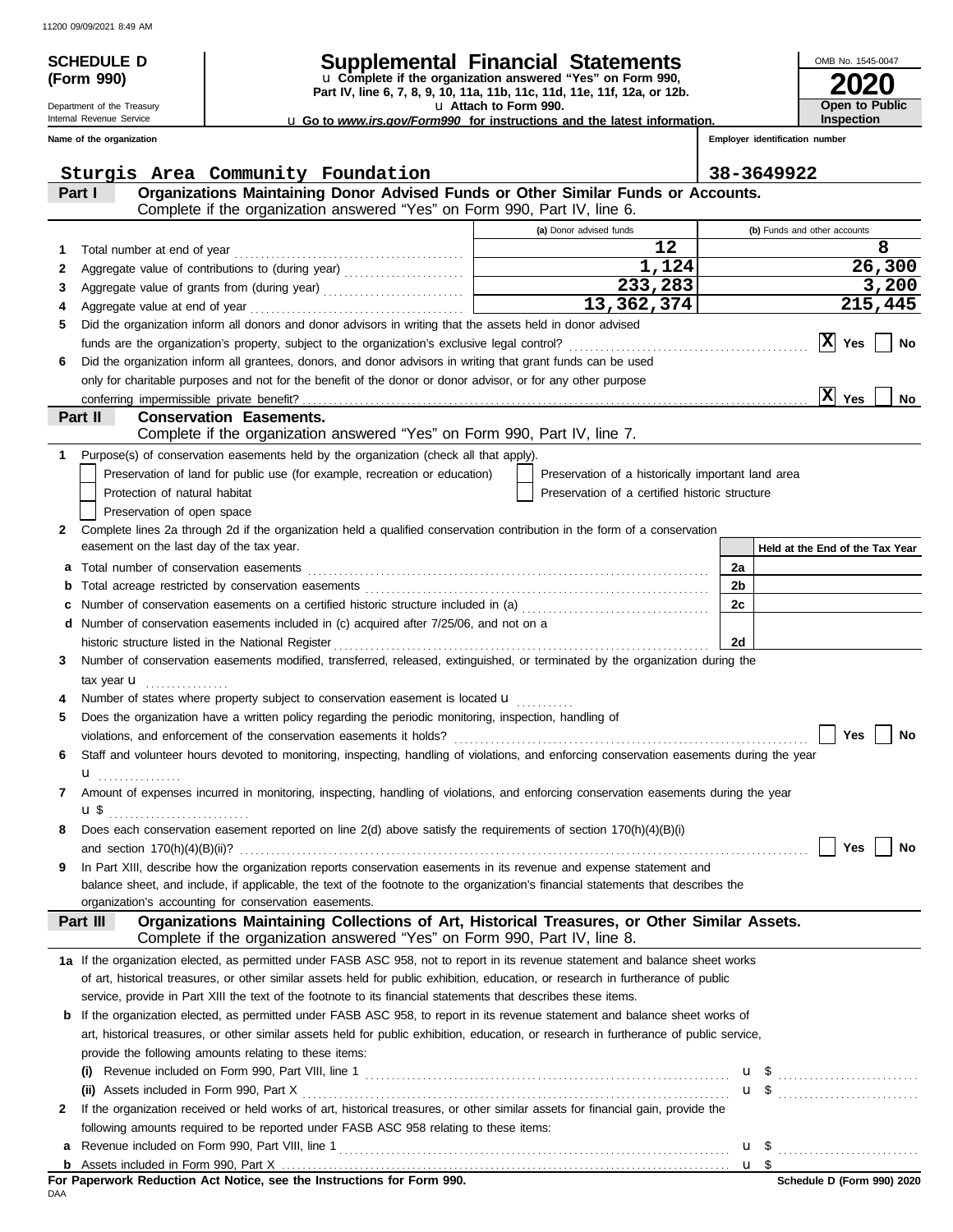|   | Schedule D (Form 990) 2020                                                                                                                                                    | Sturgis Area Community Foundation 38-3649922 |                           |                    |                 |                      |                | Page 2               |  |  |  |
|---|-------------------------------------------------------------------------------------------------------------------------------------------------------------------------------|----------------------------------------------|---------------------------|--------------------|-----------------|----------------------|----------------|----------------------|--|--|--|
|   | Organizations Maintaining Collections of Art, Historical Treasures, or Other Similar Assets (continued)<br>Part III                                                           |                                              |                           |                    |                 |                      |                |                      |  |  |  |
|   | 3 Using the organization's acquisition, accession, and other records, check any of the following that make significant use of its<br>collection items (check all that apply): |                                              |                           |                    |                 |                      |                |                      |  |  |  |
| a | Public exhibition                                                                                                                                                             | d                                            | Loan or exchange program  |                    |                 |                      |                |                      |  |  |  |
| b | Scholarly research<br>е                                                                                                                                                       |                                              |                           |                    |                 |                      |                |                      |  |  |  |
| c | Preservation for future generations                                                                                                                                           |                                              |                           |                    |                 |                      |                |                      |  |  |  |
|   | Provide a description of the organization's collections and explain how they further the organization's exempt purpose in Part                                                |                                              |                           |                    |                 |                      |                |                      |  |  |  |
| 5 | XIII.                                                                                                                                                                         |                                              |                           |                    |                 |                      |                |                      |  |  |  |
|   | During the year, did the organization solicit or receive donations of art, historical treasures, or other similar<br>Yes<br>No                                                |                                              |                           |                    |                 |                      |                |                      |  |  |  |
|   | <b>Escrow and Custodial Arrangements.</b><br>Part IV                                                                                                                          |                                              |                           |                    |                 |                      |                |                      |  |  |  |
|   | Complete if the organization answered "Yes" on Form 990, Part IV, line 9, or reported an amount on Form                                                                       |                                              |                           |                    |                 |                      |                |                      |  |  |  |
|   | 990, Part X, line 21.                                                                                                                                                         |                                              |                           |                    |                 |                      |                |                      |  |  |  |
|   | 1a Is the organization an agent, trustee, custodian or other intermediary for contributions or other assets not                                                               |                                              |                           |                    |                 |                      |                |                      |  |  |  |
|   |                                                                                                                                                                               |                                              |                           |                    |                 |                      | <b>Yes</b>     | No                   |  |  |  |
|   | <b>b</b> If "Yes," explain the arrangement in Part XIII and complete the following table:                                                                                     |                                              |                           |                    |                 |                      |                |                      |  |  |  |
|   |                                                                                                                                                                               |                                              |                           |                    |                 |                      | Amount         |                      |  |  |  |
|   | c Beginning balance                                                                                                                                                           |                                              |                           |                    |                 | 1c<br>1 <sub>d</sub> |                |                      |  |  |  |
|   |                                                                                                                                                                               |                                              |                           |                    |                 | 1e                   |                |                      |  |  |  |
| f |                                                                                                                                                                               |                                              |                           |                    |                 | 1f                   |                |                      |  |  |  |
|   | 2a Did the organization include an amount on Form 990, Part X, line 21, for escrow or custodial account liability?                                                            |                                              |                           |                    |                 |                      | <b>Yes</b>     | No                   |  |  |  |
|   |                                                                                                                                                                               |                                              |                           |                    |                 |                      |                |                      |  |  |  |
|   | Part V<br><b>Endowment Funds.</b>                                                                                                                                             |                                              |                           |                    |                 |                      |                |                      |  |  |  |
|   | Complete if the organization answered "Yes" on Form 990, Part IV, line 10.                                                                                                    |                                              |                           |                    |                 |                      |                |                      |  |  |  |
|   |                                                                                                                                                                               | (a) Current year                             | (b) Prior year            | (c) Two years back |                 | (d) Three years back |                | (e) Four years back  |  |  |  |
|   | 1a Beginning of year balance                                                                                                                                                  | 20,628,038                                   | 22, 214, 817              | 23,354,050         |                 | 22,038,170           |                | 20,989,441           |  |  |  |
|   |                                                                                                                                                                               | 220,415                                      | 774,437                   | 102,832            |                 | 270,613              |                | 113,238              |  |  |  |
|   | c Net investment earnings, gains, and                                                                                                                                         |                                              |                           |                    |                 |                      |                |                      |  |  |  |
|   | losses<br>d Grants or scholarships                                                                                                                                            | 6,520,733<br>588,438                         | $-1, 356, 853$<br>771,379 | 510,219<br>714,159 |                 | 1,762,530<br>530,162 |                | 1,854,752<br>597,080 |  |  |  |
|   | e Other expenditures for facilities and                                                                                                                                       |                                              |                           |                    |                 |                      |                |                      |  |  |  |
|   | $\mathsf{programs}_{\dots},\dots,\dots,\dots,\dots,\dots,\dots,\dots}$                                                                                                        |                                              |                           | 812,860            |                 |                      |                |                      |  |  |  |
|   | f Administrative expenses                                                                                                                                                     | 233,535                                      | 232,984                   | 225,265            |                 | 187,101              |                | 322,181              |  |  |  |
| a | End of year balance                                                                                                                                                           | 26, 547, 213                                 | 20,628,038                | 22, 214, 817       |                 | 23,354,050           |                | 22,038,170           |  |  |  |
|   | 2 Provide the estimated percentage of the current year end balance (line 1g, column (a)) held as:                                                                             |                                              |                           |                    |                 |                      |                |                      |  |  |  |
|   | a Board designated or quasi-endowment u                                                                                                                                       | 7.00%                                        |                           |                    |                 |                      |                |                      |  |  |  |
|   | Permanent endowment <b>u</b> 66.00 %                                                                                                                                          |                                              |                           |                    |                 |                      |                |                      |  |  |  |
| c | Term endowment <b>u</b> 27.00 %                                                                                                                                               |                                              |                           |                    |                 |                      |                |                      |  |  |  |
|   | The percentages on lines 2a, 2b, and 2c should equal 100%.                                                                                                                    |                                              |                           |                    |                 |                      |                |                      |  |  |  |
|   | 3a Are there endowment funds not in the possession of the organization that are held and administered for the<br>organization by:                                             |                                              |                           |                    |                 |                      |                | Yes<br>No            |  |  |  |
|   |                                                                                                                                                                               |                                              |                           |                    |                 |                      | 3a(i)          | $\mathbf X$          |  |  |  |
|   |                                                                                                                                                                               |                                              |                           |                    |                 |                      | 3a(ii)         | X                    |  |  |  |
|   |                                                                                                                                                                               |                                              |                           |                    |                 |                      | 3b             |                      |  |  |  |
|   | Describe in Part XIII the intended uses of the organization's endowment funds.                                                                                                |                                              |                           |                    |                 |                      |                |                      |  |  |  |
|   | Part VI<br>Land, Buildings, and Equipment.                                                                                                                                    |                                              |                           |                    |                 |                      |                |                      |  |  |  |
|   | Complete if the organization answered "Yes" on Form 990, Part IV, line 11a. See Form 990, Part X, line 10.                                                                    |                                              |                           |                    |                 |                      |                |                      |  |  |  |
|   | Description of property                                                                                                                                                       | (a) Cost or other basis                      | (b) Cost or other basis   |                    | (c) Accumulated |                      | (d) Book value |                      |  |  |  |
|   |                                                                                                                                                                               | (investment)                                 | (other)                   |                    | depreciation    |                      |                |                      |  |  |  |
|   |                                                                                                                                                                               |                                              |                           |                    |                 |                      |                |                      |  |  |  |
|   | c Leasehold improvements                                                                                                                                                      |                                              |                           |                    |                 |                      |                |                      |  |  |  |
|   |                                                                                                                                                                               |                                              |                           |                    |                 |                      |                |                      |  |  |  |
|   |                                                                                                                                                                               |                                              |                           |                    |                 |                      |                |                      |  |  |  |
|   |                                                                                                                                                                               |                                              |                           |                    |                 | $\mathbf u$          |                |                      |  |  |  |

**Schedule D (Form 990) 2020**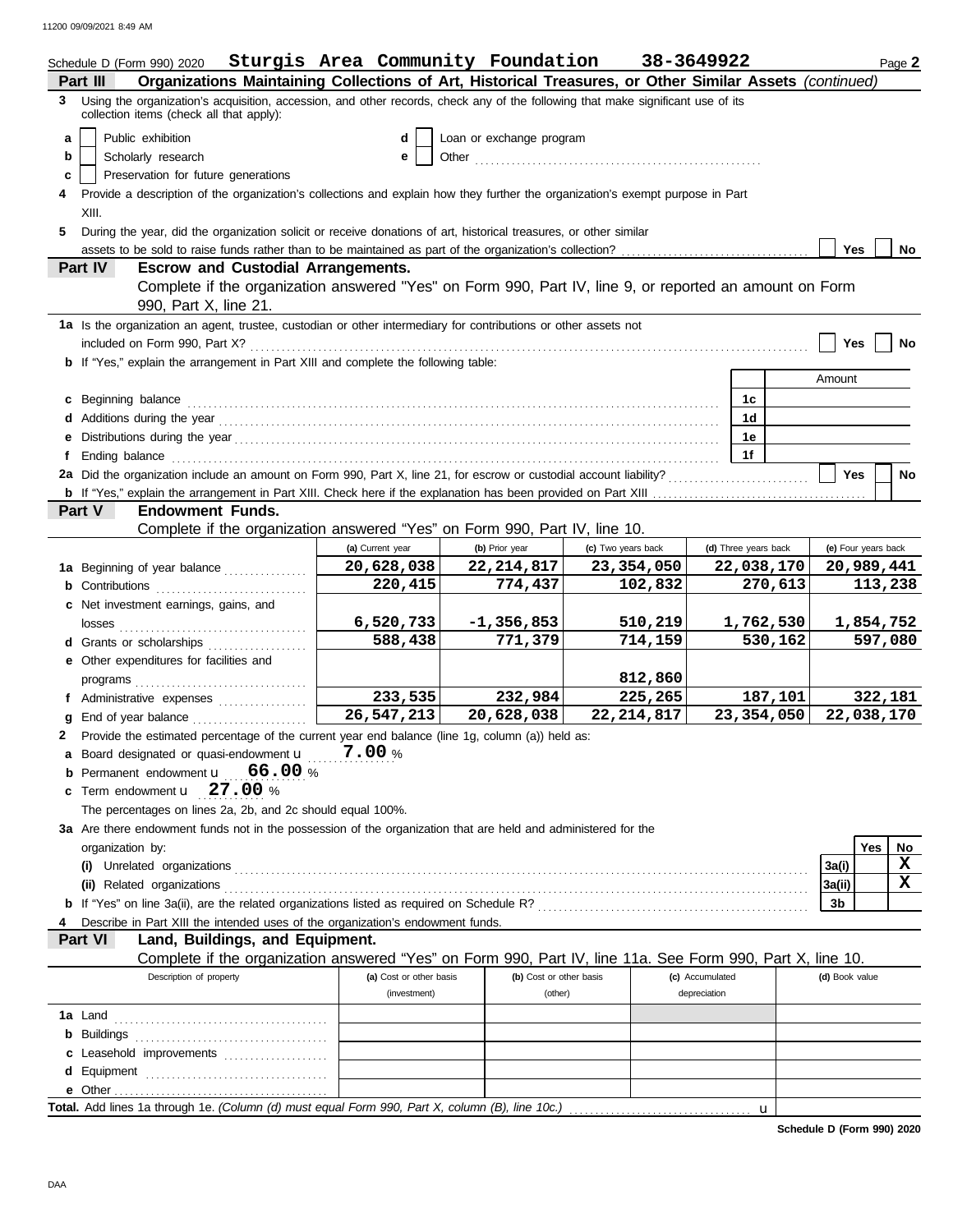| Schedule D (Form 990) 2020 |                                                                                     |                                         |                 | Sturgis Area Community Foundation | 38-3649922                                                                                                 | Page 3         |
|----------------------------|-------------------------------------------------------------------------------------|-----------------------------------------|-----------------|-----------------------------------|------------------------------------------------------------------------------------------------------------|----------------|
| <b>Part VII</b>            | <b>Investments - Other Securities.</b>                                              |                                         |                 |                                   |                                                                                                            |                |
|                            |                                                                                     |                                         |                 |                                   | Complete if the organization answered "Yes" on Form 990, Part IV, line 11b. See Form 990, Part X, line 12. |                |
|                            |                                                                                     | (a) Description of security or category |                 | (b) Book value                    | (c) Method of valuation:                                                                                   |                |
|                            |                                                                                     | (including name of security)            |                 |                                   | Cost or end-of-year market value                                                                           |                |
| (1) Financial derivatives  |                                                                                     |                                         |                 |                                   |                                                                                                            |                |
|                            |                                                                                     |                                         |                 |                                   |                                                                                                            |                |
| $(3)$ Other                |                                                                                     |                                         |                 |                                   |                                                                                                            |                |
| $(A)$ .                    |                                                                                     |                                         |                 |                                   |                                                                                                            |                |
| (B)                        |                                                                                     |                                         |                 |                                   |                                                                                                            |                |
| (C)                        |                                                                                     |                                         |                 |                                   |                                                                                                            |                |
| (D)                        |                                                                                     |                                         |                 |                                   |                                                                                                            |                |
| (E)                        |                                                                                     |                                         |                 |                                   |                                                                                                            |                |
| (F)                        |                                                                                     |                                         |                 |                                   |                                                                                                            |                |
| (G)                        |                                                                                     |                                         |                 |                                   |                                                                                                            |                |
| (H)                        |                                                                                     |                                         |                 |                                   |                                                                                                            |                |
|                            | Total. (Column (b) must equal Form 990, Part X, col. (B) line 12.)                  |                                         | u               |                                   |                                                                                                            |                |
| Part VIII                  | Investments - Program Related.                                                      |                                         |                 |                                   |                                                                                                            |                |
|                            |                                                                                     |                                         |                 |                                   | Complete if the organization answered "Yes" on Form 990, Part IV, line 11c. See Form 990, Part X, line 13. |                |
|                            |                                                                                     | (a) Description of investment           |                 | (b) Book value                    | (c) Method of valuation:<br>Cost or end-of-year market value                                               |                |
|                            |                                                                                     |                                         |                 |                                   |                                                                                                            |                |
| (1)                        |                                                                                     |                                         |                 |                                   |                                                                                                            |                |
| (2)                        |                                                                                     |                                         |                 |                                   |                                                                                                            |                |
| (3)                        |                                                                                     |                                         |                 |                                   |                                                                                                            |                |
| (4)                        |                                                                                     |                                         |                 |                                   |                                                                                                            |                |
| (5)                        |                                                                                     |                                         |                 |                                   |                                                                                                            |                |
| (6)                        |                                                                                     |                                         |                 |                                   |                                                                                                            |                |
| (7)                        |                                                                                     |                                         |                 |                                   |                                                                                                            |                |
| (8)                        |                                                                                     |                                         |                 |                                   |                                                                                                            |                |
| (9)                        |                                                                                     |                                         |                 |                                   |                                                                                                            |                |
| Part IX                    | Total. (Column (b) must equal Form 990, Part X, col. (B) line 13.)<br>Other Assets. |                                         | . <b>. u</b>    |                                   |                                                                                                            |                |
|                            |                                                                                     |                                         |                 |                                   | Complete if the organization answered "Yes" on Form 990, Part IV, line 11d. See Form 990, Part X, line 15. |                |
|                            |                                                                                     |                                         | (a) Description |                                   |                                                                                                            | (b) Book value |
| (1)                        |                                                                                     |                                         |                 |                                   |                                                                                                            |                |
| (2)                        |                                                                                     |                                         |                 |                                   |                                                                                                            |                |
| (3)                        |                                                                                     |                                         |                 |                                   |                                                                                                            |                |
| (4)                        |                                                                                     |                                         |                 |                                   |                                                                                                            |                |
| (5)                        |                                                                                     |                                         |                 |                                   |                                                                                                            |                |
| (6)                        |                                                                                     |                                         |                 |                                   |                                                                                                            |                |
| (7)                        |                                                                                     |                                         |                 |                                   |                                                                                                            |                |
| (8)                        |                                                                                     |                                         |                 |                                   |                                                                                                            |                |
| (9)                        |                                                                                     |                                         |                 |                                   |                                                                                                            |                |
|                            | Total. (Column (b) must equal Form 990, Part X, col. (B) line 15.)                  |                                         |                 |                                   | u                                                                                                          |                |
| Part X                     | Other Liabilities.                                                                  |                                         |                 |                                   |                                                                                                            |                |
|                            |                                                                                     |                                         |                 |                                   | Complete if the organization answered "Yes" on Form 990, Part IV, line 11e or 11f. See Form 990, Part X,   |                |
|                            | line 25.                                                                            |                                         |                 |                                   |                                                                                                            |                |
| 1.                         |                                                                                     | (a) Description of liability            |                 |                                   |                                                                                                            | (b) Book value |
| (1)                        | Federal income taxes                                                                |                                         |                 |                                   |                                                                                                            |                |
| (2)                        | Agency Funds                                                                        |                                         |                 |                                   |                                                                                                            | 1,049,912      |
| (3)                        |                                                                                     |                                         |                 |                                   |                                                                                                            |                |
| (4)                        |                                                                                     |                                         |                 |                                   |                                                                                                            |                |
| (5)                        |                                                                                     |                                         |                 |                                   |                                                                                                            |                |
| (6)                        |                                                                                     |                                         |                 |                                   |                                                                                                            |                |
| (7)                        |                                                                                     |                                         |                 |                                   |                                                                                                            |                |
| (8)                        |                                                                                     |                                         |                 |                                   |                                                                                                            |                |
| (9)                        |                                                                                     |                                         |                 |                                   |                                                                                                            |                |
|                            | Total. (Column (b) must equal Form 990, Part X, col. (B) line 25.)                  |                                         |                 |                                   | u                                                                                                          | 1,049,912      |

Liability for uncertain tax positions. In Part XIII, provide the text of the footnote to the organization's financial statements that reports the **2.** organization's liability for uncertain tax positions under FASB ASC 740. Check here if the text of the footnote has been provided in Part XIII

**X**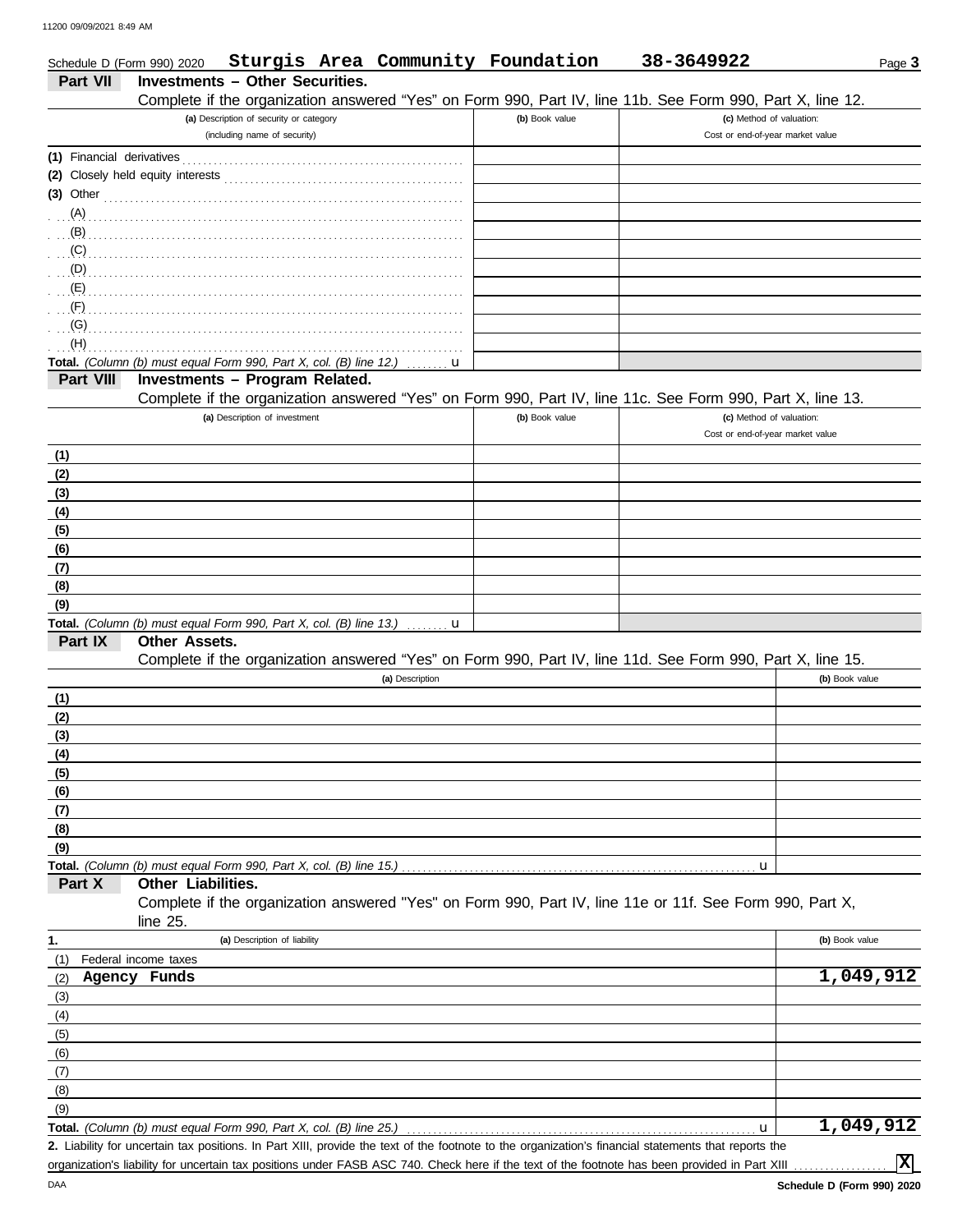|    | Schedule D (Form 990) 2020 Sturgis Area Community Foundation                                                                                                                                                                  |                | 38-3649922 |              | Page 4               |
|----|-------------------------------------------------------------------------------------------------------------------------------------------------------------------------------------------------------------------------------|----------------|------------|--------------|----------------------|
|    | Reconciliation of Revenue per Audited Financial Statements With Revenue per Return.<br>Part XI                                                                                                                                |                |            |              |                      |
|    | Complete if the organization answered "Yes" on Form 990, Part IV, line 12a.                                                                                                                                                   |                |            |              |                      |
| 1. |                                                                                                                                                                                                                               |                |            | $\mathbf{1}$ | 7,543,207            |
| 2  | Amounts included on line 1 but not on Form 990, Part VIII, line 12:                                                                                                                                                           |                |            |              |                      |
| a  |                                                                                                                                                                                                                               | 2a             | 6,168,430  |              |                      |
| b  |                                                                                                                                                                                                                               | 2 <sub>b</sub> | 6,300      |              |                      |
| c  |                                                                                                                                                                                                                               | 2c             |            |              |                      |
| d  |                                                                                                                                                                                                                               | 2d             |            |              |                      |
| е  | Add lines 2a through 2d [11] Add [12] Add [12] Add lines 2a through 2d [12] Add lines 2a through 2d [12] Add lines 2a through 2d [12] Additional Additional Additional Additional Additional Additional Additional Additional |                |            | 2e           | 6,174,730            |
| 3  |                                                                                                                                                                                                                               |                |            | 3            | 1,368,477            |
| 4  | Amounts included on Form 990, Part VIII, line 12, but not on line 1:                                                                                                                                                          |                |            |              |                      |
| a  |                                                                                                                                                                                                                               | 4a             | 108,538    |              |                      |
| b  |                                                                                                                                                                                                                               | 4b             |            |              |                      |
| c  | Add lines 4a and 4b                                                                                                                                                                                                           |                |            | 4с           | 108,538              |
| 5. |                                                                                                                                                                                                                               |                |            | 5            | 1,477,015            |
|    | Reconciliation of Expenses per Audited Financial Statements With Expenses per Return.<br>Part XII                                                                                                                             |                |            |              |                      |
|    | Complete if the organization answered "Yes" on Form 990, Part IV, line 12a.                                                                                                                                                   |                |            |              |                      |
| 1. | Total expenses and losses per audited financial statements                                                                                                                                                                    |                |            | 1            | 1,066,635            |
| 2  | Amounts included on line 1 but not on Form 990, Part IX, line 25:                                                                                                                                                             |                |            |              |                      |
| a  |                                                                                                                                                                                                                               | 2a             | 6,300      |              |                      |
| b  |                                                                                                                                                                                                                               | 2 <sub>b</sub> |            |              |                      |
| c  | Other losses                                                                                                                                                                                                                  | 2c             |            |              |                      |
| d  |                                                                                                                                                                                                                               | 2d             |            |              |                      |
|    |                                                                                                                                                                                                                               |                |            | 2е           | <u>6,300</u>         |
| е  | Add lines 2a through 2d [11] Additional Property and Table 2014 10:00 PM and Table 2014 10:00 PM and Table 20                                                                                                                 |                |            | 3            | 1,060,335            |
| 3  |                                                                                                                                                                                                                               |                |            |              |                      |
| 4  | Amounts included on Form 990, Part IX, line 25, but not on line 1:                                                                                                                                                            |                | 108,538    |              |                      |
| a  |                                                                                                                                                                                                                               | 4a             |            |              |                      |
| b  |                                                                                                                                                                                                                               | 4b             |            |              |                      |
|    | c Add lines 4a and 4b                                                                                                                                                                                                         |                |            | 4с           | 108,538<br>1,168,873 |
|    |                                                                                                                                                                                                                               |                |            | 5            |                      |
|    | Part XIII Supplemental Information.                                                                                                                                                                                           |                |            |              |                      |
|    | Provide the descriptions required for Part II, lines 3, 5, and 9; Part III, lines 1a and 4; Part IV, lines 1b and 2b; Part V, line 4; Part X, line                                                                            |                |            |              |                      |
|    | 2; Part XI, lines 2d and 4b; and Part XII, lines 2d and 4b. Also complete this part to provide any additional information.                                                                                                    |                |            |              |                      |
|    | Part V, Line 4 - Intended Uses for Endowment Funds                                                                                                                                                                            |                |            |              |                      |
|    |                                                                                                                                                                                                                               |                |            |              |                      |
|    | Income from endowment funds are used to create grants according to the                                                                                                                                                        |                |            |              |                      |
|    |                                                                                                                                                                                                                               |                |            |              |                      |
|    | stated purpose of the individual funds. Endowed portions of these                                                                                                                                                             |                |            |              |                      |
|    |                                                                                                                                                                                                                               |                |            |              |                      |
|    | endowment funds are expected to remain in perpetuity.                                                                                                                                                                         |                |            |              |                      |
|    |                                                                                                                                                                                                                               |                |            |              |                      |
|    |                                                                                                                                                                                                                               |                |            |              |                      |
|    |                                                                                                                                                                                                                               |                |            |              |                      |
|    | Part X - FIN 48 Footnote                                                                                                                                                                                                      |                |            |              |                      |
|    |                                                                                                                                                                                                                               |                |            |              |                      |
|    | The Foundation has evaluated its income tax filing positions for tax years                                                                                                                                                    |                |            |              |                      |
|    |                                                                                                                                                                                                                               |                |            |              |                      |
|    | 2017 through 2020, the years which remain subject to examination as of                                                                                                                                                        |                |            |              |                      |
|    |                                                                                                                                                                                                                               |                |            |              |                      |
|    | March 31, 2021. The Foundation concluded that there are no significant                                                                                                                                                        |                |            |              |                      |
|    |                                                                                                                                                                                                                               |                |            |              |                      |
|    | uncertain tax positions requiring recognition or disclosure in the                                                                                                                                                            |                |            |              |                      |
|    |                                                                                                                                                                                                                               |                |            |              |                      |
|    | financial statements. Furthermore, the Foundation is not aware of any                                                                                                                                                         |                |            |              |                      |
|    |                                                                                                                                                                                                                               |                |            |              |                      |
|    | adjustments to the tax returns as filed, nor is it aware of any claims for                                                                                                                                                    |                |            |              |                      |
|    |                                                                                                                                                                                                                               |                |            |              |                      |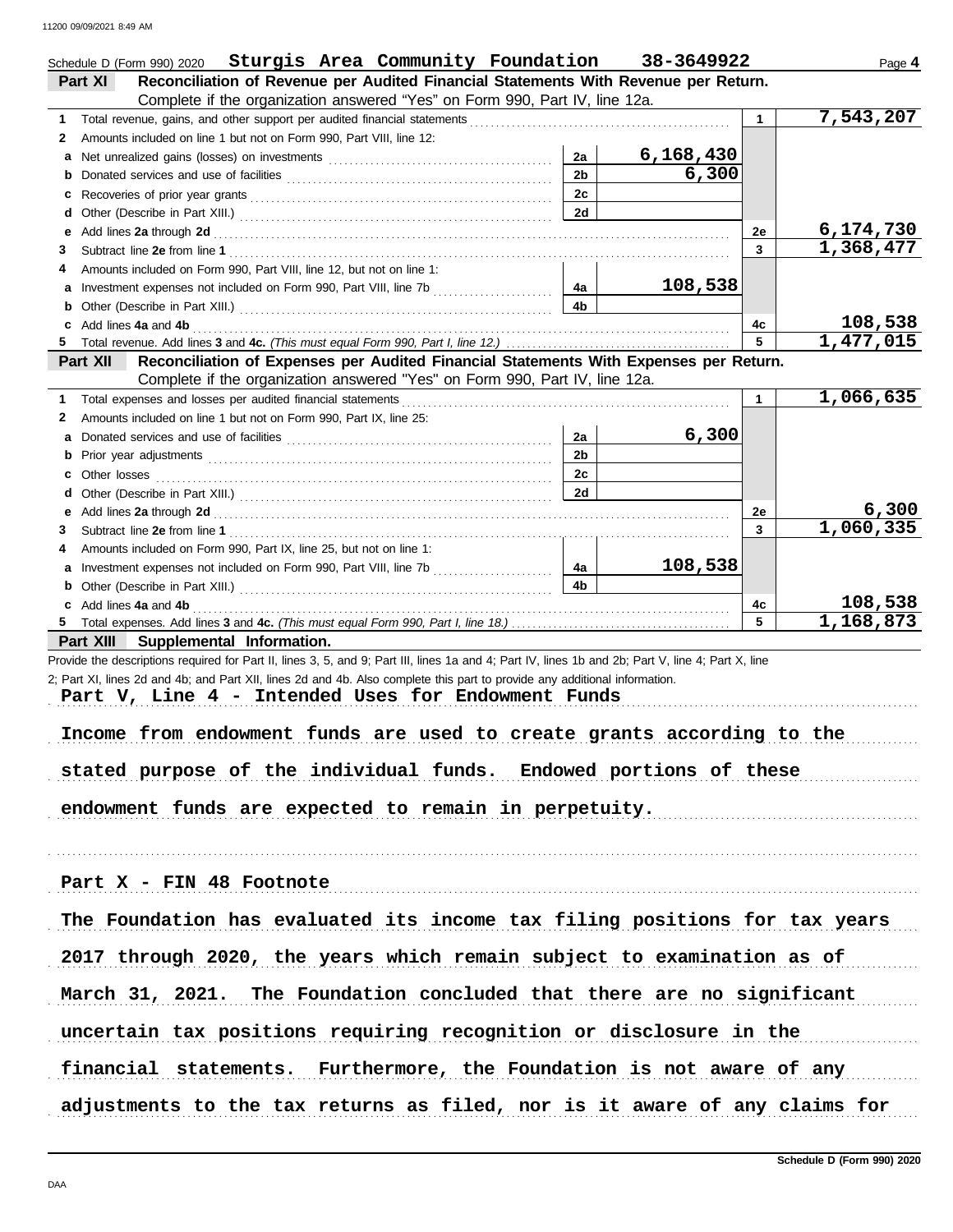| Schedule D (Form 990) 2020 Sturgis Area Community Foundation<br>Supplemental Information (continued)<br>Part XIII |  | 38-3649922 | Page 5 |
|-------------------------------------------------------------------------------------------------------------------|--|------------|--------|
| amounts owed to taxing jurisdictions.                                                                             |  |            |        |
|                                                                                                                   |  |            |        |
|                                                                                                                   |  |            |        |
|                                                                                                                   |  |            |        |
|                                                                                                                   |  |            |        |
|                                                                                                                   |  |            |        |
|                                                                                                                   |  |            |        |
|                                                                                                                   |  |            |        |
|                                                                                                                   |  |            |        |
|                                                                                                                   |  |            |        |
|                                                                                                                   |  |            |        |
|                                                                                                                   |  |            |        |
|                                                                                                                   |  |            |        |
|                                                                                                                   |  |            |        |
|                                                                                                                   |  |            |        |
|                                                                                                                   |  |            |        |
|                                                                                                                   |  |            |        |
|                                                                                                                   |  |            |        |
|                                                                                                                   |  |            |        |
|                                                                                                                   |  |            |        |
|                                                                                                                   |  |            |        |
|                                                                                                                   |  |            |        |
|                                                                                                                   |  |            |        |
|                                                                                                                   |  |            |        |
|                                                                                                                   |  |            |        |
|                                                                                                                   |  |            |        |
|                                                                                                                   |  |            |        |
|                                                                                                                   |  |            |        |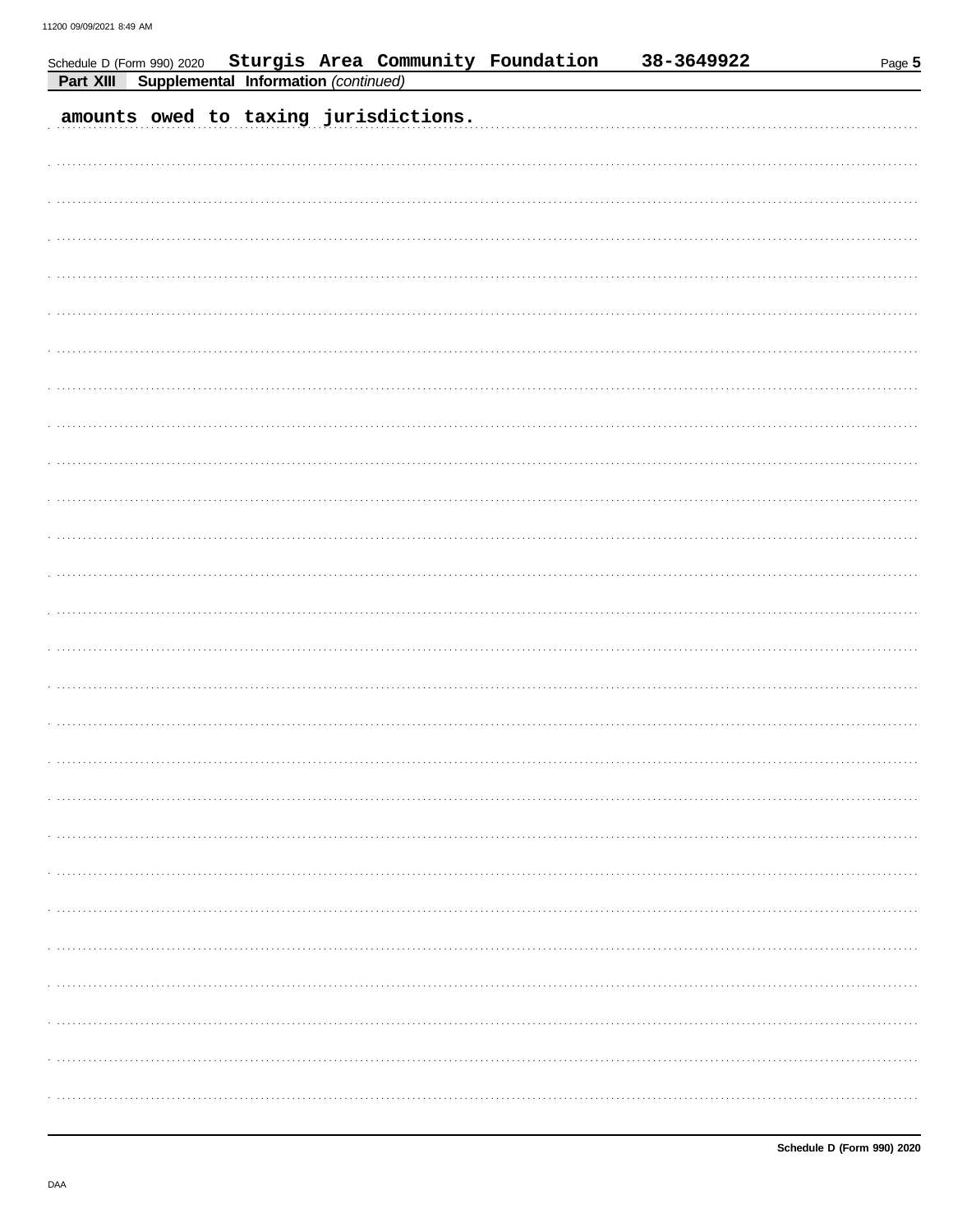| <b>SCHEDULE I</b>                                                      |                                                                                                                                                                                                                                                                               |                        |                                         | Grants and Other Assistance to Organizations,                                                                                         |                                       |                                                             |                                          |                                | OMB No. 1545-0047                     |
|------------------------------------------------------------------------|-------------------------------------------------------------------------------------------------------------------------------------------------------------------------------------------------------------------------------------------------------------------------------|------------------------|-----------------------------------------|---------------------------------------------------------------------------------------------------------------------------------------|---------------------------------------|-------------------------------------------------------------|------------------------------------------|--------------------------------|---------------------------------------|
| (Form 990)                                                             |                                                                                                                                                                                                                                                                               |                        |                                         | Governments, and Individuals in the United States<br>Complete if the organization answered "Yes" on Form 990, Part IV, line 21 or 22. |                                       |                                                             |                                          |                                | 2020                                  |
| Department of the Treasury<br>Internal Revenue Service                 | La Attach to Form 990.<br><b>Open to Public</b><br>u Go to www.irs.gov/Form990 for the latest information.                                                                                                                                                                    |                        |                                         |                                                                                                                                       |                                       |                                                             |                                          |                                |                                       |
| Name of the organization                                               |                                                                                                                                                                                                                                                                               |                        |                                         |                                                                                                                                       |                                       |                                                             |                                          | Employer identification number | <b>Inspection</b>                     |
|                                                                        | Sturgis Area Community Foundation                                                                                                                                                                                                                                             |                        |                                         |                                                                                                                                       |                                       |                                                             |                                          | 38-3649922                     |                                       |
| Part I                                                                 | <b>General Information on Grants and Assistance</b>                                                                                                                                                                                                                           |                        |                                         |                                                                                                                                       |                                       |                                                             |                                          |                                |                                       |
| $\mathbf 1$                                                            | Does the organization maintain records to substantiate the amount of the grants or assistance, the grantees' eligibility for the grants or assistance, and<br>2 Describe in Part IV the organization's procedures for monitoring the use of grant funds in the United States. |                        |                                         |                                                                                                                                       |                                       |                                                             |                                          |                                | X Yes<br>    No                       |
| Part II                                                                | Grants and Other Assistance to Domestic Organizations and Domestic Governments. Complete if the organization answered "Yes" on Form 990,<br>Part IV, line 21, for any recipient that received more than \$5,000. Part II can be duplicated if additional space is needed.     |                        |                                         |                                                                                                                                       |                                       |                                                             |                                          |                                |                                       |
| -1                                                                     | (a) Name and address of organization<br>or government                                                                                                                                                                                                                         | $(b)$ EIN              | $(c)$ IRC<br>section<br>(if applicable) | (d) Amount of cash<br>grant                                                                                                           | (e) Amount of non-<br>cash assistance | (f) Method of valuation<br>(book, FMV, appraisal,<br>other) | (q) Description of<br>noncash assistance |                                | (h) Purpose of grant<br>or assistance |
| (1) Amigo Centre<br>26455 Banker Street<br>Sturgis                     | MI 49091                                                                                                                                                                                                                                                                      | 35-1103269             | Church                                  | 5,960                                                                                                                                 |                                       |                                                             |                                          | General support                |                                       |
| (2) Camp Fort Hill, Inc.<br>21720 N Everson Drive<br>Sturgis           | MI 49091                                                                                                                                                                                                                                                                      | $38 - 3302342$ 501c3   |                                         | 22,735                                                                                                                                |                                       |                                                             |                                          | General support                |                                       |
| (3) CASA of Southwest Michigan, Inc.<br>P.O. Box 1146<br>Benton Harbor | MI 49023                                                                                                                                                                                                                                                                      | 83-3301571   501c3     |                                         | 15,550                                                                                                                                |                                       |                                                             |                                          | General support                |                                       |
| 677 E Main<br>Centreville                                              | (4) Children's Trauma Assessment Group<br>MI 49032                                                                                                                                                                                                                            | 47-1197869             | 501c3                                   | 20,000                                                                                                                                |                                       |                                                             |                                          |                                | School staff support                  |
| (5) City of Sturgis<br>130 N Nottawa<br>Sturgis                        | MI 49091                                                                                                                                                                                                                                                                      | 38-6004653             | l GOV                                   | 87,068                                                                                                                                |                                       |                                                             |                                          | General support                |                                       |
| (6) Habitat for Humanity of SJC, MI<br>P.O. Box 96<br>Three Rivers     | MI 49093                                                                                                                                                                                                                                                                      | 38-3004110   501c3     |                                         | 18,000                                                                                                                                |                                       |                                                             |                                          |                                | Office renovation                     |
| (7) Open Door Art Center<br>101 W Chicago Road<br>Sturgis              | MI 49091                                                                                                                                                                                                                                                                      | 27-0804837             | 501c3                                   | 8,000                                                                                                                                 |                                       |                                                             |                                          | General support                |                                       |
| (8) Rooted of St. Joseph County<br>308 N Third Street<br>Burr Oak      | MI 49030                                                                                                                                                                                                                                                                      | $84 - 2346163$   501c3 |                                         | 10,000                                                                                                                                |                                       |                                                             |                                          | General support                |                                       |
| (9) South Michigan Food Bank<br>5451 Wayne Road<br>Battle Creek        | MI 49016                                                                                                                                                                                                                                                                      | 38-2445948   501c3     |                                         | 15,431                                                                                                                                |                                       |                                                             |                                          |                                | Fresh food program                    |
|                                                                        | 2 Enter total number of section 501(c)(3) and government organizations listed in the line 1 table<br>Enter total number of other organizations listed in the line 1 table                                                                                                     |                        |                                         |                                                                                                                                       |                                       |                                                             |                                          | u                              |                                       |

**For Paperwork Reduction Act Notice, see the Instructions for Form 990. Schedule I (Form 990) (2020)**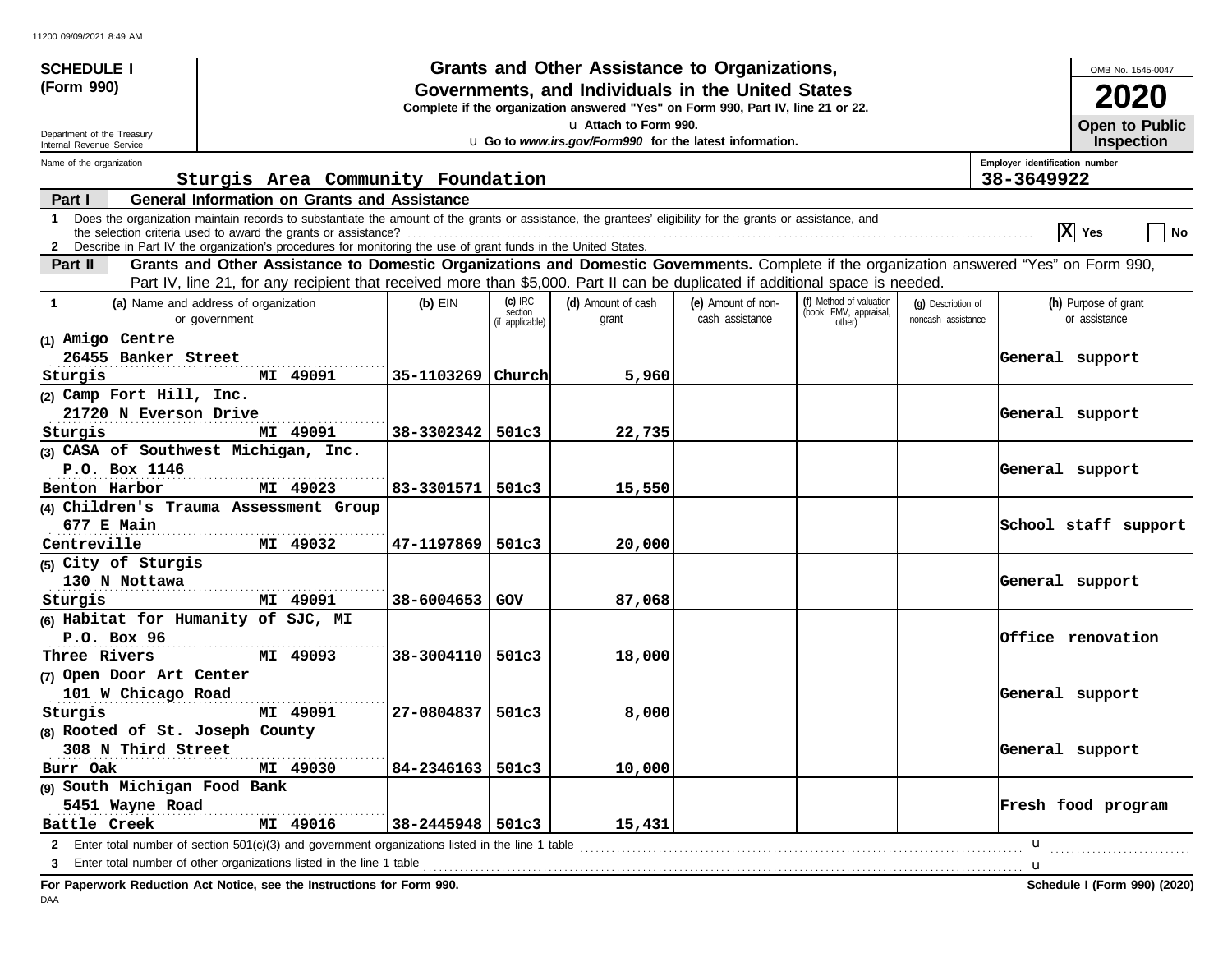| Grants and Other Assistance to Organizations,<br>(Form 990)<br>Governments, and Individuals in the United States<br>2020<br>Complete if the organization answered "Yes" on Form 990, Part IV, line 21 or 22.<br><b>Open to Public</b><br>u Attach to Form 990.<br>Department of the Treasury                                                    |    |
|-------------------------------------------------------------------------------------------------------------------------------------------------------------------------------------------------------------------------------------------------------------------------------------------------------------------------------------------------|----|
|                                                                                                                                                                                                                                                                                                                                                 |    |
|                                                                                                                                                                                                                                                                                                                                                 |    |
| u Go to www.irs.gov/Form990 for the latest information.<br><b>Inspection</b><br>Internal Revenue Service                                                                                                                                                                                                                                        |    |
| Name of the organization<br>Employer identification number                                                                                                                                                                                                                                                                                      |    |
| Sturgis Area Community Foundation<br>38-3649922                                                                                                                                                                                                                                                                                                 |    |
| <b>General Information on Grants and Assistance</b><br>Part I                                                                                                                                                                                                                                                                                   |    |
| Does the organization maintain records to substantiate the amount of the grants or assistance, the grantees' eligibility for the grants or assistance, and<br>$\mathbf 1$<br>Yes<br>2 Describe in Part IV the organization's procedures for monitoring the use of grant funds in the United States.                                             | No |
| Grants and Other Assistance to Domestic Organizations and Domestic Governments. Complete if the organization answered "Yes" on Form 990,<br>Part II<br>Part IV, line 21, for any recipient that received more than \$5,000. Part II can be duplicated if additional space is needed.                                                            |    |
| $(c)$ IRC<br>(f) Method of valuation<br>(d) Amount of cash<br>(a) Name and address of organization<br>(e) Amount of non-<br>$(b)$ EIN<br>(h) Purpose of grant<br>-1<br>(q) Description of<br>(book, FMV, appraisal,<br>section<br>cash assistance<br>or assistance<br>or government<br>grant<br>noncash assistance<br>(if applicable)<br>other) |    |
| (1) SJC Council for Prev of Child Abuse                                                                                                                                                                                                                                                                                                         |    |
| P.O. Box 204<br>Child safety program                                                                                                                                                                                                                                                                                                            |    |
| Centreville<br>MI 49032<br>35-2505412   509a1<br>8,500                                                                                                                                                                                                                                                                                          |    |
| (2) St. Joseph County ISD                                                                                                                                                                                                                                                                                                                       |    |
| 62445 Shimmel Road<br>Water bottle station                                                                                                                                                                                                                                                                                                      |    |
| Centreville<br>MI 49032<br>38-1715180 GOV<br>6,000                                                                                                                                                                                                                                                                                              |    |
| (3) St. Joseph County United Way                                                                                                                                                                                                                                                                                                                |    |
| 660 E Main Street<br>General support<br>.                                                                                                                                                                                                                                                                                                       |    |
| Centreville<br>MI 49032<br>$38 - 6095409$   501c3<br>11,000                                                                                                                                                                                                                                                                                     |    |
| (4) St. Jude's Children's Hospital<br>501 St. Jude Place                                                                                                                                                                                                                                                                                        |    |
| General support<br>TN 38105<br>$62 - 0646012$ 501c3<br>19,678<br>Memphis                                                                                                                                                                                                                                                                        |    |
| (5) Sturges-Young Auditorium                                                                                                                                                                                                                                                                                                                    |    |
| 130 N Nottawa<br>Restoration project                                                                                                                                                                                                                                                                                                            |    |
| MI 49091<br>$38 - 6004653$ GOV<br>22,900<br>Sturgis                                                                                                                                                                                                                                                                                             |    |
| (6) Sturgis Area Chamber of Commerce                                                                                                                                                                                                                                                                                                            |    |
| 306 W Chicago Road<br>General support                                                                                                                                                                                                                                                                                                           |    |
| MI 49091<br>38-1080028   501c6<br>16,000<br>Sturgis                                                                                                                                                                                                                                                                                             |    |
| (7) Sturgis Athletic Boosters Club                                                                                                                                                                                                                                                                                                              |    |
| 216 Vinewood Avenue<br>General support                                                                                                                                                                                                                                                                                                          |    |
| MI 49091<br>$45 - 5538445$   501c3<br>12,419<br>Sturgis                                                                                                                                                                                                                                                                                         |    |
| (8) Sturgis Band and Orchestra Parents                                                                                                                                                                                                                                                                                                          |    |
| 216 Vinewood Avenue<br>Percussion repairs                                                                                                                                                                                                                                                                                                       |    |
| MI 49091<br>38-6003657 GOV<br>20,000<br>Sturgis                                                                                                                                                                                                                                                                                                 |    |
| (9) Sturgis Community Pool                                                                                                                                                                                                                                                                                                                      |    |
| General support<br>216 Vinewood                                                                                                                                                                                                                                                                                                                 |    |
| 38-6003657   GOV<br>6,000<br>MI 49091<br>Sturgis                                                                                                                                                                                                                                                                                                |    |
| 2 Enter total number of section 501(c)(3) and government organizations listed in the line 1 table<br>u                                                                                                                                                                                                                                          |    |
| Enter total number of other organizations listed in the line 1 table                                                                                                                                                                                                                                                                            |    |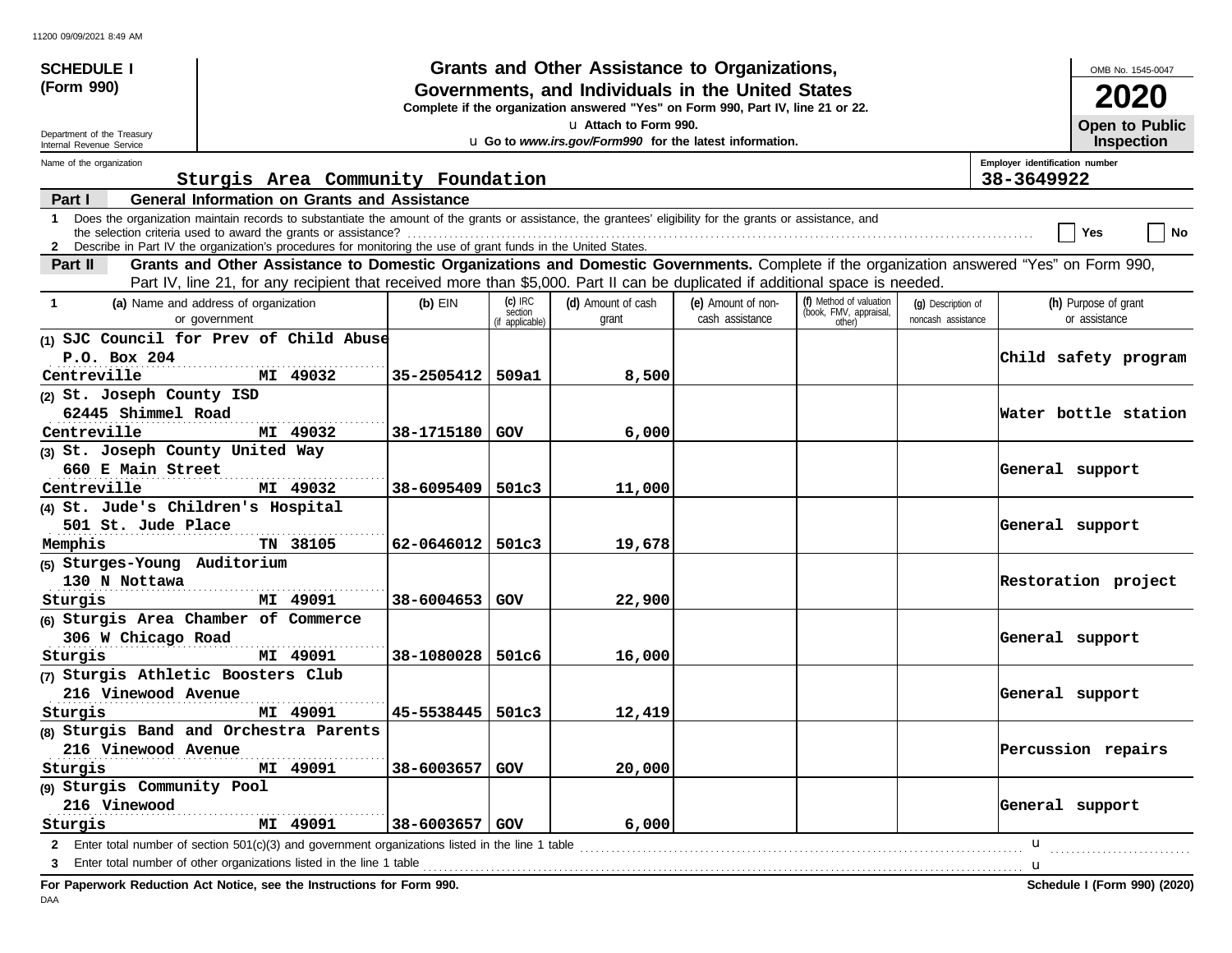| <b>SCHEDULE I</b>                                                |                                                                                                                                                                                                                                                                               |                       |                                         | Grants and Other Assistance to Organizations,                                                                                         |                                       |                                                             |                                          |                                              | OMB No. 1545-0047                          |
|------------------------------------------------------------------|-------------------------------------------------------------------------------------------------------------------------------------------------------------------------------------------------------------------------------------------------------------------------------|-----------------------|-----------------------------------------|---------------------------------------------------------------------------------------------------------------------------------------|---------------------------------------|-------------------------------------------------------------|------------------------------------------|----------------------------------------------|--------------------------------------------|
| (Form 990)                                                       |                                                                                                                                                                                                                                                                               |                       |                                         | Governments, and Individuals in the United States<br>Complete if the organization answered "Yes" on Form 990, Part IV, line 21 or 22. |                                       |                                                             |                                          |                                              | 2020                                       |
| Department of the Treasury                                       | u Attach to Form 990.                                                                                                                                                                                                                                                         |                       |                                         |                                                                                                                                       |                                       |                                                             |                                          |                                              | <b>Open to Public</b><br><b>Inspection</b> |
| Internal Revenue Service                                         | u Go to www.irs.gov/Form990 for the latest information.                                                                                                                                                                                                                       |                       |                                         |                                                                                                                                       |                                       |                                                             |                                          |                                              |                                            |
| Name of the organization                                         | Sturgis Area Community Foundation                                                                                                                                                                                                                                             |                       |                                         |                                                                                                                                       |                                       |                                                             |                                          | Employer identification number<br>38-3649922 |                                            |
| Part I                                                           | <b>General Information on Grants and Assistance</b>                                                                                                                                                                                                                           |                       |                                         |                                                                                                                                       |                                       |                                                             |                                          |                                              |                                            |
| 1                                                                | Does the organization maintain records to substantiate the amount of the grants or assistance, the grantees' eligibility for the grants or assistance, and<br>2 Describe in Part IV the organization's procedures for monitoring the use of grant funds in the United States. |                       |                                         |                                                                                                                                       |                                       |                                                             |                                          |                                              | No<br>Yes                                  |
| Part II                                                          | Grants and Other Assistance to Domestic Organizations and Domestic Governments. Complete if the organization answered "Yes" on Form 990,<br>Part IV, line 21, for any recipient that received more than \$5,000. Part II can be duplicated if additional space is needed.     |                       |                                         |                                                                                                                                       |                                       |                                                             |                                          |                                              |                                            |
| $\mathbf 1$                                                      | (a) Name and address of organization<br>or government                                                                                                                                                                                                                         | $(b)$ EIN             | $(c)$ IRC<br>section<br>(if applicable) | (d) Amount of cash<br>grant                                                                                                           | (e) Amount of non-<br>cash assistance | (f) Method of valuation<br>(book, FMV, appraisal,<br>other) | (q) Description of<br>noncash assistance |                                              | (h) Purpose of grant<br>or assistance      |
| 130 N Nottawa<br>Sturgis                                         | (1) Sturgis Downtown Development Assoc<br>MI 49091                                                                                                                                                                                                                            | 13-4293147            | GOV                                     | 9,000                                                                                                                                 |                                       |                                                             |                                          |                                              | Movies in the park                         |
| (2) Sturgis Helping Hands<br>65921 N Centreville Road<br>Sturgis | MI 49091                                                                                                                                                                                                                                                                      | $81 - 2422864$ 501c3  |                                         | 15,800                                                                                                                                |                                       |                                                             |                                          |                                              | Backpack program                           |
| (3) Sturgis Historical Society<br>P.O. Box 392<br>Sturgis        | MI 49091                                                                                                                                                                                                                                                                      | $38 - 3263074$ 501c3  |                                         | 84,450                                                                                                                                |                                       |                                                             |                                          | General support                              |                                            |
| (4) Sturgis Hospital<br>916 Myrtle Avenue<br>Sturgis             | MI 49091                                                                                                                                                                                                                                                                      | $35 - 2362438$ 501c3  |                                         | 67,013                                                                                                                                |                                       |                                                             |                                          | Elevator repair                              |                                            |
| (5) Sturgis Neighborhood Program<br>107 W West Street<br>Sturgis | MI 49091                                                                                                                                                                                                                                                                      | 38-2987859            | 501c3                                   | 16,589                                                                                                                                |                                       |                                                             |                                          | General support                              |                                            |
| (6) Sturgis Public Schools<br>216 Vinewood<br>Sturgis            | MI 49091                                                                                                                                                                                                                                                                      | 38-6003657            | GOV                                     | 54,183                                                                                                                                |                                       |                                                             |                                          |                                              | Educational programs                       |
| (7) Sturgis Wind Symphony<br>P.O. Box 164<br>Sturgis             | MI 49091                                                                                                                                                                                                                                                                      | 27-0530406   501c3    |                                         | 10,000                                                                                                                                |                                       |                                                             |                                          |                                              | Percussion repairs                         |
| (8) The Salvation Army<br>105 N Fourth Street<br>Sturgis         | MI 49091                                                                                                                                                                                                                                                                      | $36 - 2167910$ Church |                                         | 11,200                                                                                                                                |                                       |                                                             |                                          | General support                              |                                            |
| (9) Thurston Woods Village<br>307 N Franks Avenue<br>Sturgis     | MI 49091                                                                                                                                                                                                                                                                      | 38-2591250   501c3    |                                         | 16,277                                                                                                                                |                                       |                                                             |                                          | General support                              |                                            |
|                                                                  | 2 Enter total number of section 501(c)(3) and government organizations listed in the line 1 table<br>3 Enter total number of other organizations listed in the line 1 table                                                                                                   |                       |                                         |                                                                                                                                       |                                       |                                                             |                                          | u<br>u                                       |                                            |

**For Paperwork Reduction Act Notice, see the Instructions for Form 990. Schedule I (Form 990) (2020)**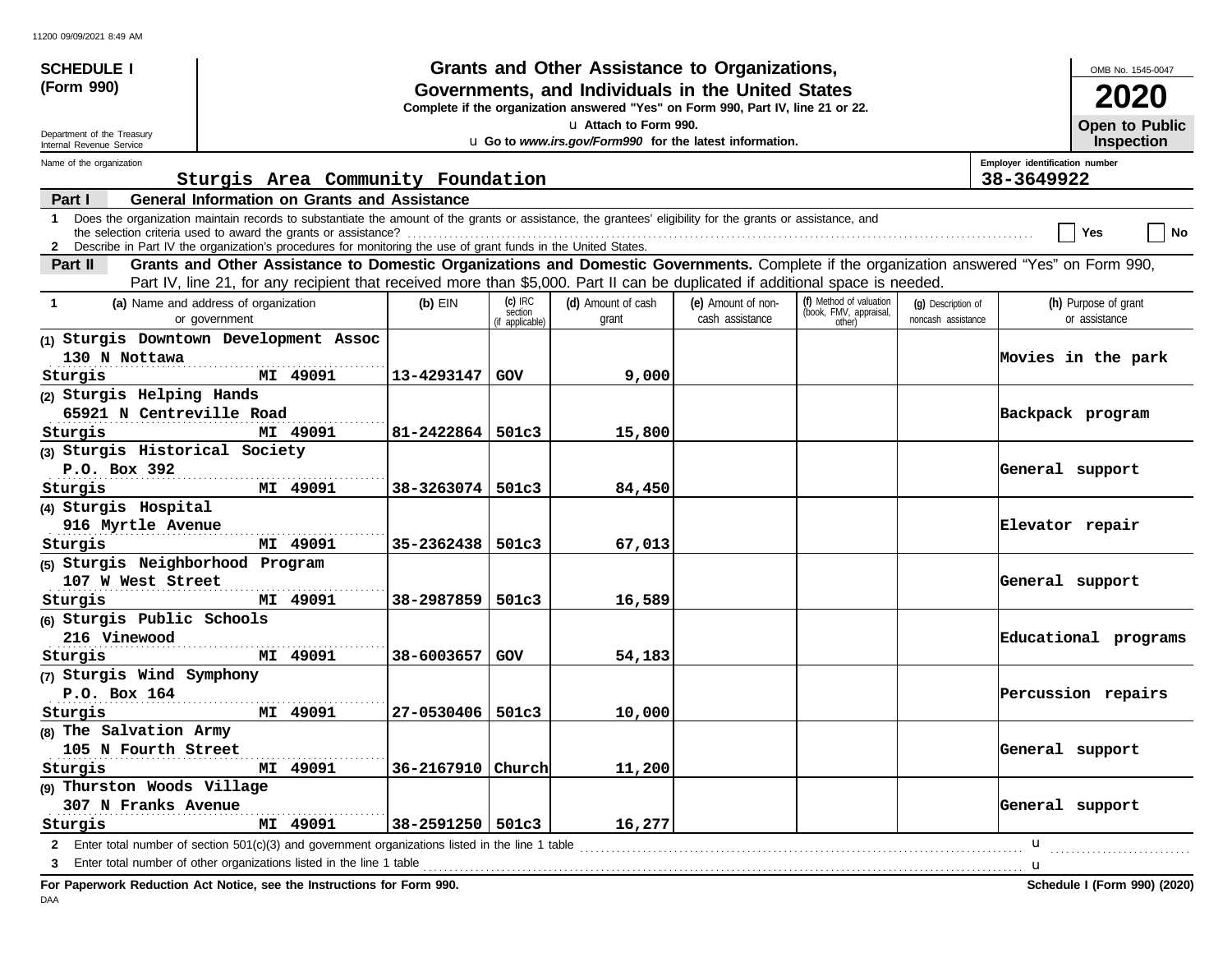| <b>SCHEDULE I</b>                                                                                                                                   | Grants and Other Assistance to Organizations,                                                                                                                                                                                                                               | OMB No. 1545-0047 |                      |                             |                                       |                                                   |                                          |                                              |
|-----------------------------------------------------------------------------------------------------------------------------------------------------|-----------------------------------------------------------------------------------------------------------------------------------------------------------------------------------------------------------------------------------------------------------------------------|-------------------|----------------------|-----------------------------|---------------------------------------|---------------------------------------------------|------------------------------------------|----------------------------------------------|
| (Form 990)<br>Governments, and Individuals in the United States<br>Complete if the organization answered "Yes" on Form 990, Part IV, line 21 or 22. |                                                                                                                                                                                                                                                                             |                   |                      |                             |                                       |                                                   |                                          |                                              |
| Department of the Treasury<br>Internal Revenue Service                                                                                              | u Attach to Form 990.<br>u Go to www.irs.gov/Form990 for the latest information.                                                                                                                                                                                            |                   |                      |                             |                                       |                                                   | <b>Open to Public</b><br>Inspection      |                                              |
| Name of the organization                                                                                                                            | Sturgis Area Community Foundation                                                                                                                                                                                                                                           |                   |                      |                             |                                       |                                                   |                                          | Employer identification number<br>38-3649922 |
| Part I                                                                                                                                              | <b>General Information on Grants and Assistance</b>                                                                                                                                                                                                                         |                   |                      |                             |                                       |                                                   |                                          |                                              |
| $\mathbf{1}$<br>$\mathbf{2}$                                                                                                                        | Does the organization maintain records to substantiate the amount of the grants or assistance, the grantees' eligibility for the grants or assistance, and<br>Describe in Part IV the organization's procedures for monitoring the use of grant funds in the United States. |                   |                      |                             |                                       |                                                   |                                          | Yes<br>No                                    |
| Part II                                                                                                                                             | Grants and Other Assistance to Domestic Organizations and Domestic Governments. Complete if the organization answered "Yes" on Form 990,<br>Part IV, line 21, for any recipient that received more than \$5,000. Part II can be duplicated if additional space is needed.   |                   |                      |                             |                                       |                                                   |                                          |                                              |
| $\mathbf{1}$                                                                                                                                        | (a) Name and address of organization<br>or government                                                                                                                                                                                                                       | $(b)$ EIN         | $(c)$ IRC<br>section | (d) Amount of cash<br>grant | (e) Amount of non-<br>cash assistance | (f) Method of valuation<br>(book, FMV, appraisal, | (g) Description of<br>noncash assistance | (h) Purpose of grant<br>or assistance        |
| (1) Youth for Christ                                                                                                                                |                                                                                                                                                                                                                                                                             |                   | (if applicable)      |                             |                                       | other)                                            |                                          |                                              |
| P.O. Box 382                                                                                                                                        |                                                                                                                                                                                                                                                                             |                   |                      |                             |                                       |                                                   |                                          | General support                              |
| Sturgis                                                                                                                                             | MI 49091                                                                                                                                                                                                                                                                    | 38-2712832        | 501c3                | 5,188                       |                                       |                                                   |                                          |                                              |
| (2)                                                                                                                                                 |                                                                                                                                                                                                                                                                             |                   |                      |                             |                                       |                                                   |                                          |                                              |
|                                                                                                                                                     |                                                                                                                                                                                                                                                                             |                   |                      |                             |                                       |                                                   |                                          |                                              |
| (3)                                                                                                                                                 |                                                                                                                                                                                                                                                                             |                   |                      |                             |                                       |                                                   |                                          |                                              |
|                                                                                                                                                     |                                                                                                                                                                                                                                                                             |                   |                      |                             |                                       |                                                   |                                          |                                              |
| (4)                                                                                                                                                 |                                                                                                                                                                                                                                                                             |                   |                      |                             |                                       |                                                   |                                          |                                              |
|                                                                                                                                                     |                                                                                                                                                                                                                                                                             |                   |                      |                             |                                       |                                                   |                                          |                                              |
| (5)                                                                                                                                                 |                                                                                                                                                                                                                                                                             |                   |                      |                             |                                       |                                                   |                                          |                                              |
|                                                                                                                                                     |                                                                                                                                                                                                                                                                             |                   |                      |                             |                                       |                                                   |                                          |                                              |
| (6)                                                                                                                                                 |                                                                                                                                                                                                                                                                             |                   |                      |                             |                                       |                                                   |                                          |                                              |
|                                                                                                                                                     |                                                                                                                                                                                                                                                                             |                   |                      |                             |                                       |                                                   |                                          |                                              |
| (7)                                                                                                                                                 |                                                                                                                                                                                                                                                                             |                   |                      |                             |                                       |                                                   |                                          |                                              |
|                                                                                                                                                     |                                                                                                                                                                                                                                                                             |                   |                      |                             |                                       |                                                   |                                          |                                              |
| (8)                                                                                                                                                 |                                                                                                                                                                                                                                                                             |                   |                      |                             |                                       |                                                   |                                          |                                              |
|                                                                                                                                                     |                                                                                                                                                                                                                                                                             |                   |                      |                             |                                       |                                                   |                                          |                                              |
| (9)                                                                                                                                                 |                                                                                                                                                                                                                                                                             |                   |                      |                             |                                       |                                                   |                                          |                                              |
|                                                                                                                                                     |                                                                                                                                                                                                                                                                             |                   |                      |                             |                                       |                                                   |                                          |                                              |
| $\mathbf{2}$                                                                                                                                        |                                                                                                                                                                                                                                                                             |                   |                      |                             |                                       |                                                   |                                          | u                                            |
| 3                                                                                                                                                   | Enter total number of other organizations listed in the line 1 table<br>For Paperwork Reduction Act Notice, see the Instructions for Form 990.                                                                                                                              |                   |                      |                             |                                       |                                                   |                                          | <b>u</b><br>Schedule I (Form 990) (2020)     |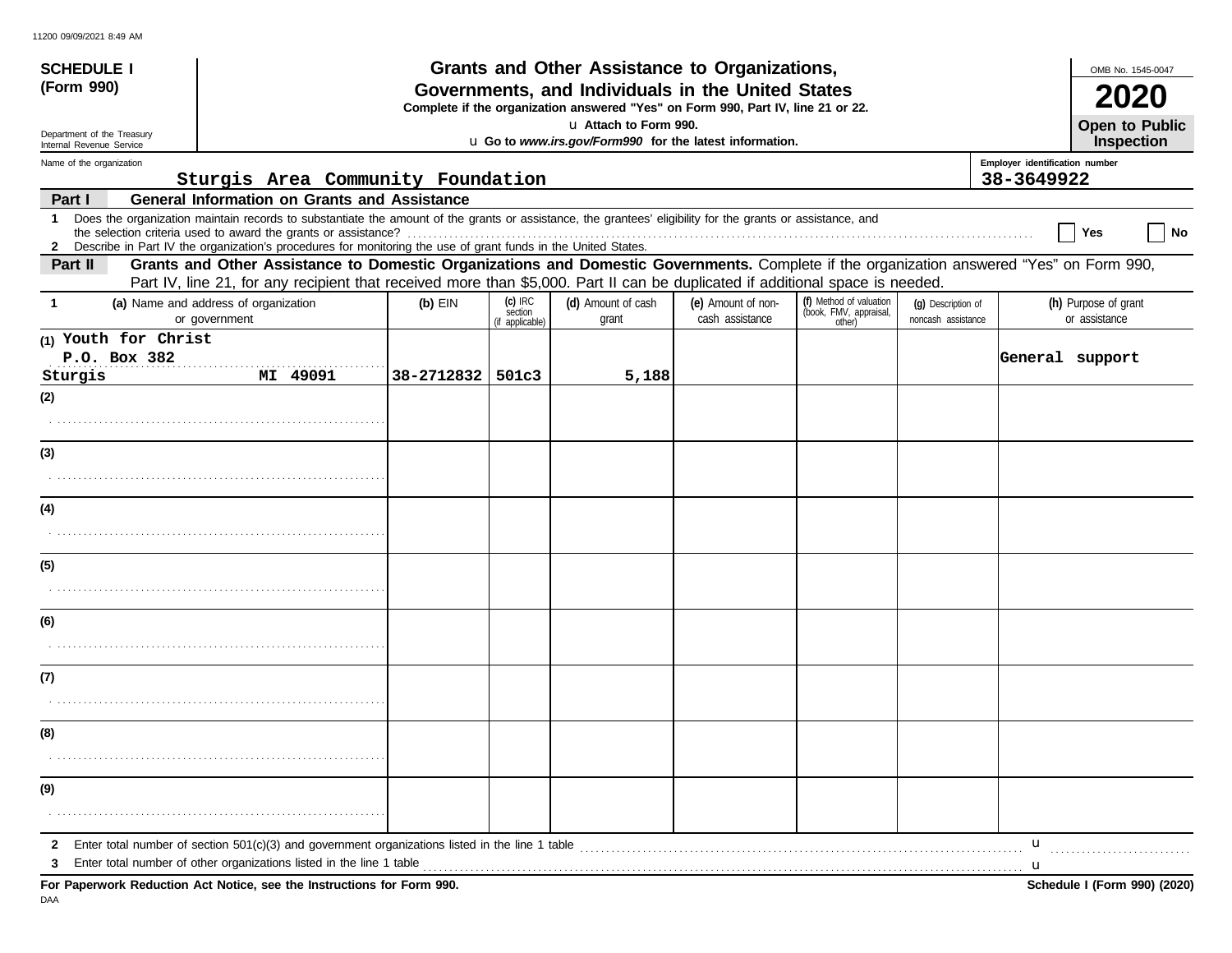| Schedule I (Form 990) (2020) Sturgis Area Community Foundation                                                                                       |                             |                             | 38-3649922                          |                                                          | Page 2                                |  |
|------------------------------------------------------------------------------------------------------------------------------------------------------|-----------------------------|-----------------------------|-------------------------------------|----------------------------------------------------------|---------------------------------------|--|
| Grants and Other Assistance to Domestic Individuals. Complete if the organization answered "Yes" on Form 990, Part IV, line 22.<br>Part III          |                             |                             |                                     |                                                          |                                       |  |
| Part III can be duplicated if additional space is needed.<br>(a) Type of grant or assistance                                                         | (b) Number of<br>recipients | (c) Amount of<br>cash grant | (d) Amount of<br>noncash assistance | (e) Method of valuation (book,<br>FMV, appraisal, other) | (f) Description of noncash assistance |  |
| 1 Emergency Hardship Grants                                                                                                                          | 73                          | 61,500                      |                                     |                                                          |                                       |  |
| 2 Scholarships                                                                                                                                       | 57                          | 103,736                     |                                     |                                                          |                                       |  |
| $3 \qquad \qquad$                                                                                                                                    |                             |                             |                                     |                                                          |                                       |  |
|                                                                                                                                                      |                             |                             |                                     |                                                          |                                       |  |
|                                                                                                                                                      |                             |                             |                                     |                                                          |                                       |  |
| 5                                                                                                                                                    |                             |                             |                                     |                                                          |                                       |  |
| 6                                                                                                                                                    |                             |                             |                                     |                                                          |                                       |  |
| Supplemental Information. Provide the information required in Part I, line 2; Part III, column (b); and any other additional information.<br>Part IV |                             |                             |                                     |                                                          |                                       |  |
| Part I, Line 2 - Procedures for Monitoring the Use of Grant Funds                                                                                    |                             |                             |                                     |                                                          |                                       |  |
| For grants from donor advised and designated funds, the Foundation ensures                                                                           |                             |                             |                                     |                                                          |                                       |  |
| that the grants are made to a qualified 501c3 organization, which has the                                                                            |                             |                             |                                     |                                                          |                                       |  |
| capacity to ensure that the grant is used in the manner intended. For                                                                                |                             |                             |                                     |                                                          |                                       |  |
| grants from college scholarship funds, grant checks are made payable to the                                                                          |                             |                             |                                     |                                                          |                                       |  |
| college or university with instructions for their use, including that the                                                                            |                             |                             |                                     |                                                          |                                       |  |
|                                                                                                                                                      |                             |                             |                                     |                                                          |                                       |  |
| payment is to be returned if certain conditions by the student are not met.                                                                          |                             |                             |                                     |                                                          |                                       |  |
| For grants from unrestricted funds, grants require an application which                                                                              |                             |                             |                                     |                                                          |                                       |  |
| articulates the grant purpose and the outcomes expected, a follow up report                                                                          |                             |                             |                                     |                                                          |                                       |  |
| is required at the end of the project.                                                                                                               |                             |                             |                                     |                                                          |                                       |  |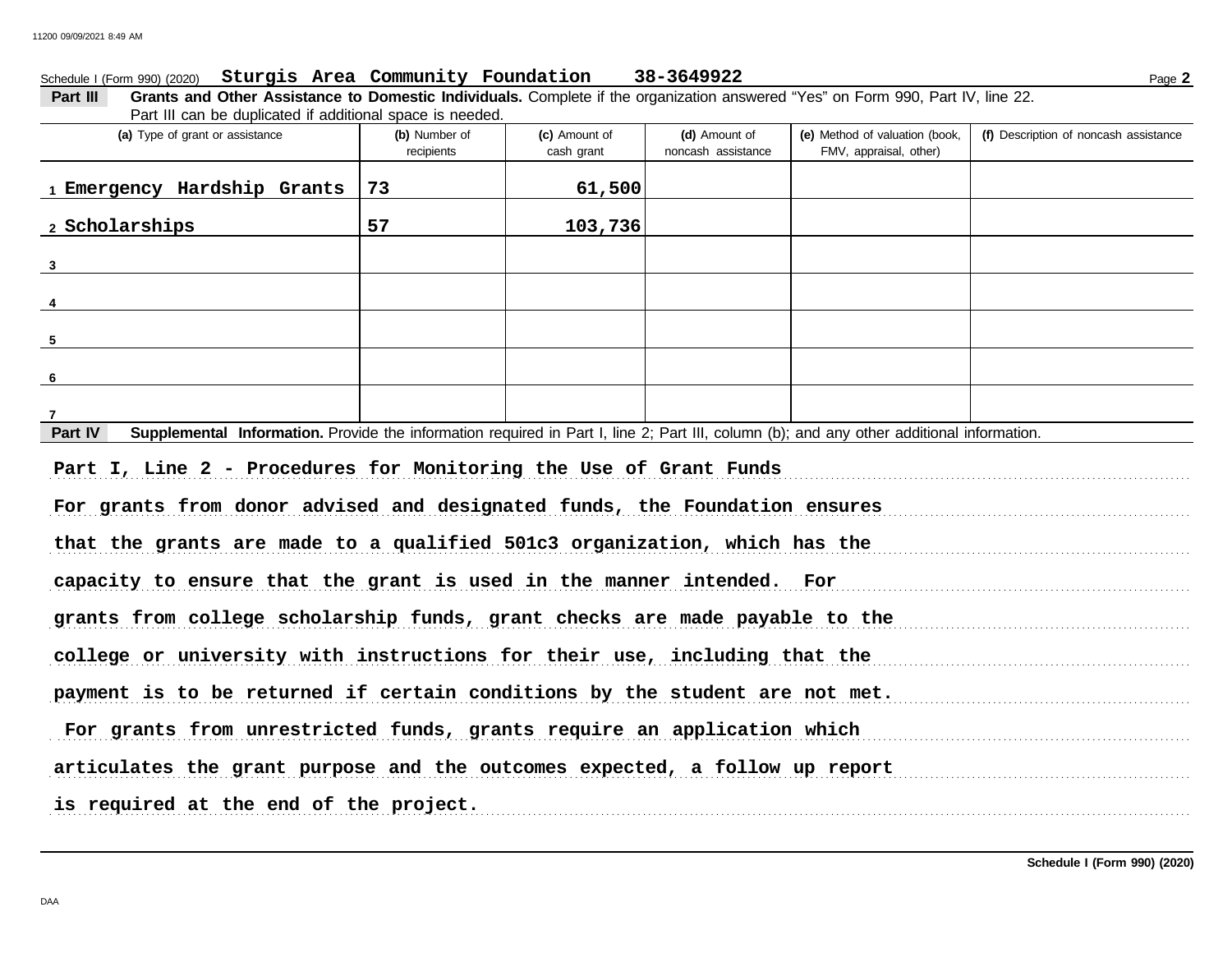| <b>SCHEDULE O</b><br>(Form 990 or 990-EZ)                                  | Supplemental Information to Form 990 or 990-EZ<br>Complete to provide information for responses to specific questions on |                                                     |                                     |  |  |  |  |
|----------------------------------------------------------------------------|--------------------------------------------------------------------------------------------------------------------------|-----------------------------------------------------|-------------------------------------|--|--|--|--|
|                                                                            | Form 990 or 990-EZ or to provide any additional information.                                                             |                                                     |                                     |  |  |  |  |
| Department of the Treasury<br>Internal Revenue Service                     | La Attach to Form 990 or 990-EZ.<br>u Go to www.irs.gov/Form990 for the latest information.                              |                                                     | Open to Public<br><b>Inspection</b> |  |  |  |  |
| Name of the organization                                                   | Sturgis Area Community Foundation                                                                                        | <b>Employer identification number</b><br>38-3649922 |                                     |  |  |  |  |
|                                                                            | Form 990 - Organization's Mission                                                                                        |                                                     |                                     |  |  |  |  |
| Promote the use of pooled funds for charitable, benevolent, industrial     |                                                                                                                          |                                                     |                                     |  |  |  |  |
| development, and educational uses to meet the changing needs of the local  |                                                                                                                          |                                                     |                                     |  |  |  |  |
| community by allowing persons of all means to help contribute to these     |                                                                                                                          |                                                     |                                     |  |  |  |  |
| causes.                                                                    |                                                                                                                          |                                                     |                                     |  |  |  |  |
|                                                                            |                                                                                                                          |                                                     |                                     |  |  |  |  |
| Form 990, Part III, Line 4d - All Other Accomplishments                    |                                                                                                                          |                                                     |                                     |  |  |  |  |
| Balance of grants provided to various recipients to provide benefits which |                                                                                                                          |                                                     |                                     |  |  |  |  |
| support the Foundation's mission.                                          |                                                                                                                          |                                                     |                                     |  |  |  |  |
|                                                                            |                                                                                                                          |                                                     |                                     |  |  |  |  |
|                                                                            | Form 990, Part VI - Material Differences in Voting Rights Explanation                                                    |                                                     |                                     |  |  |  |  |
| The Trustee in Training does not hold voting rights until their training   |                                                                                                                          |                                                     |                                     |  |  |  |  |
| period has ended and they are classified as a Youth Trustee.               |                                                                                                                          |                                                     |                                     |  |  |  |  |
|                                                                            |                                                                                                                          |                                                     |                                     |  |  |  |  |
|                                                                            | Form 990, Part VI, Line 11b - Organization's Process to Review Form 990                                                  |                                                     |                                     |  |  |  |  |
| Form 990 is reviewed by the Executive Director prior to filing. A copy of  |                                                                                                                          |                                                     |                                     |  |  |  |  |
| the Form 990 will be available to the Board of Trustees during their next  |                                                                                                                          |                                                     |                                     |  |  |  |  |
| meeting for review. If any changes are necessary, an amended return will   |                                                                                                                          |                                                     |                                     |  |  |  |  |
| be filed.                                                                  |                                                                                                                          |                                                     |                                     |  |  |  |  |
|                                                                            |                                                                                                                          |                                                     |                                     |  |  |  |  |
|                                                                            | Form 990, Part VI, Line 12c - Enforcement of Conflicts Policy                                                            |                                                     |                                     |  |  |  |  |
| Annually, all trustees, committee members, and employees are required to   |                                                                                                                          |                                                     |                                     |  |  |  |  |
| list any conflicts of interest they are aware of. During the course of the |                                                                                                                          |                                                     |                                     |  |  |  |  |
| year, as conflicts of interest arise, the person must indicate their       |                                                                                                                          |                                                     |                                     |  |  |  |  |
|                                                                            | conflict of interest, and then abstain from discussion and/or voting on                                                  |                                                     |                                     |  |  |  |  |